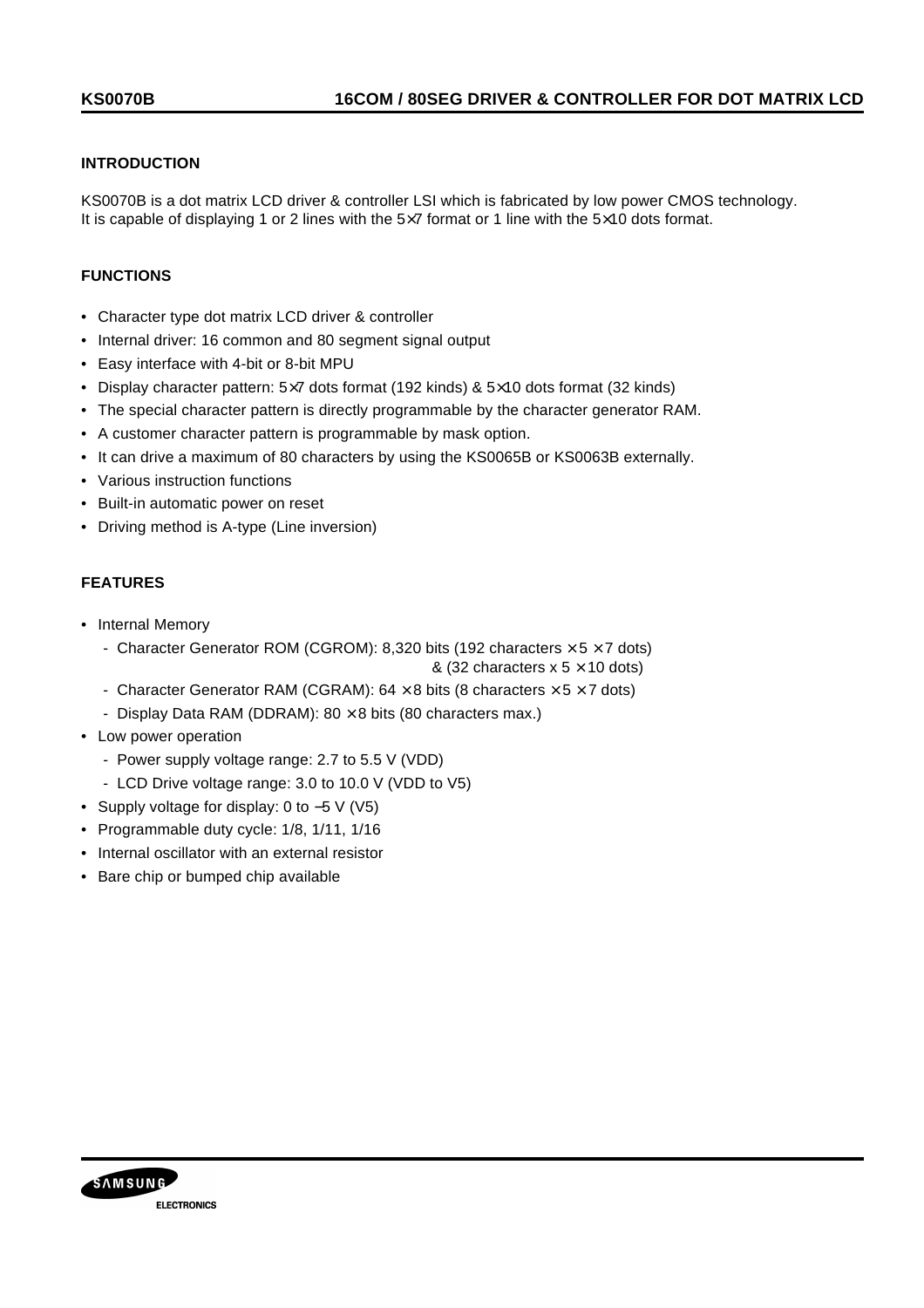### **BLOCK DIAGRAM**



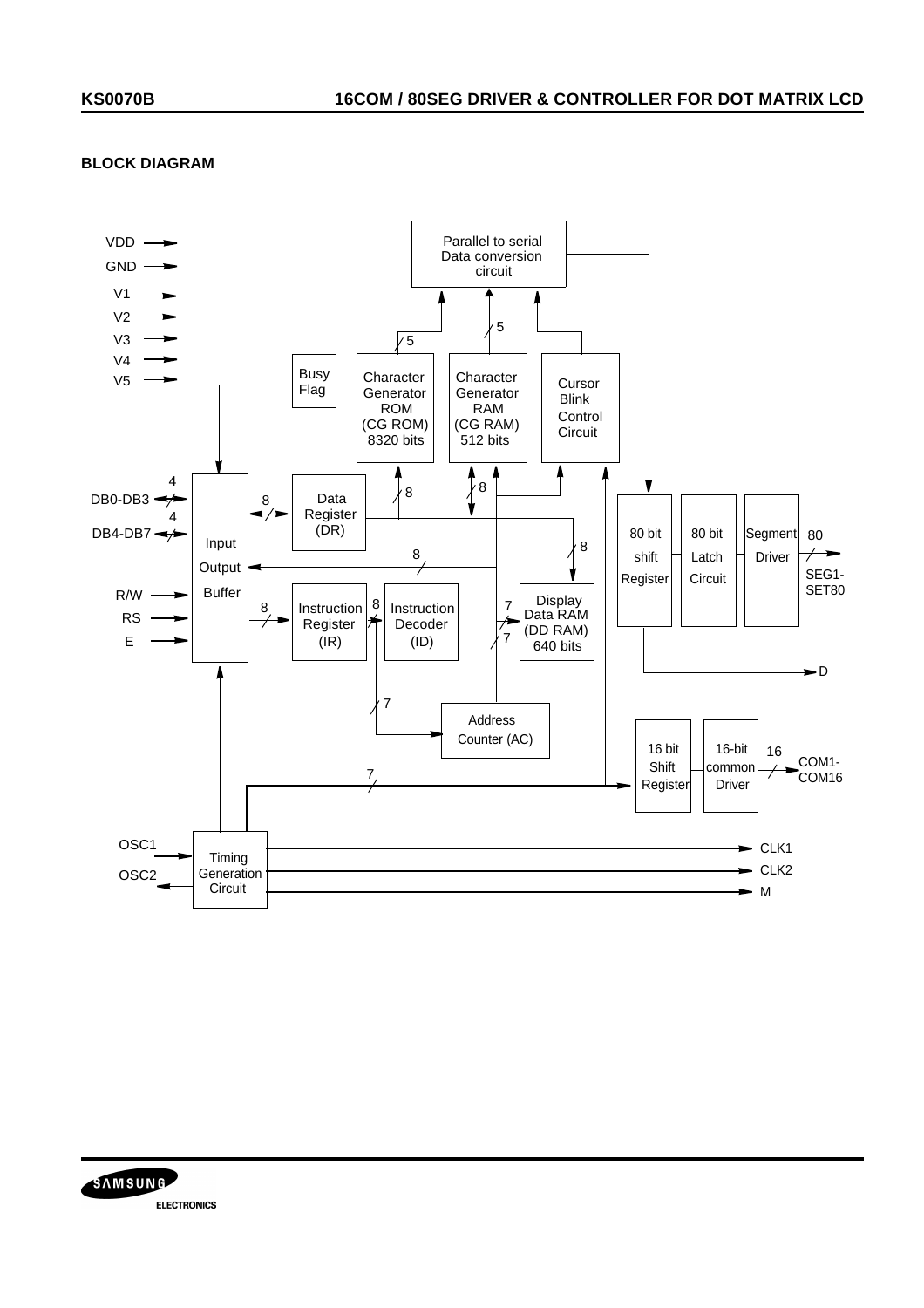# **PIN CONFIGURATION**



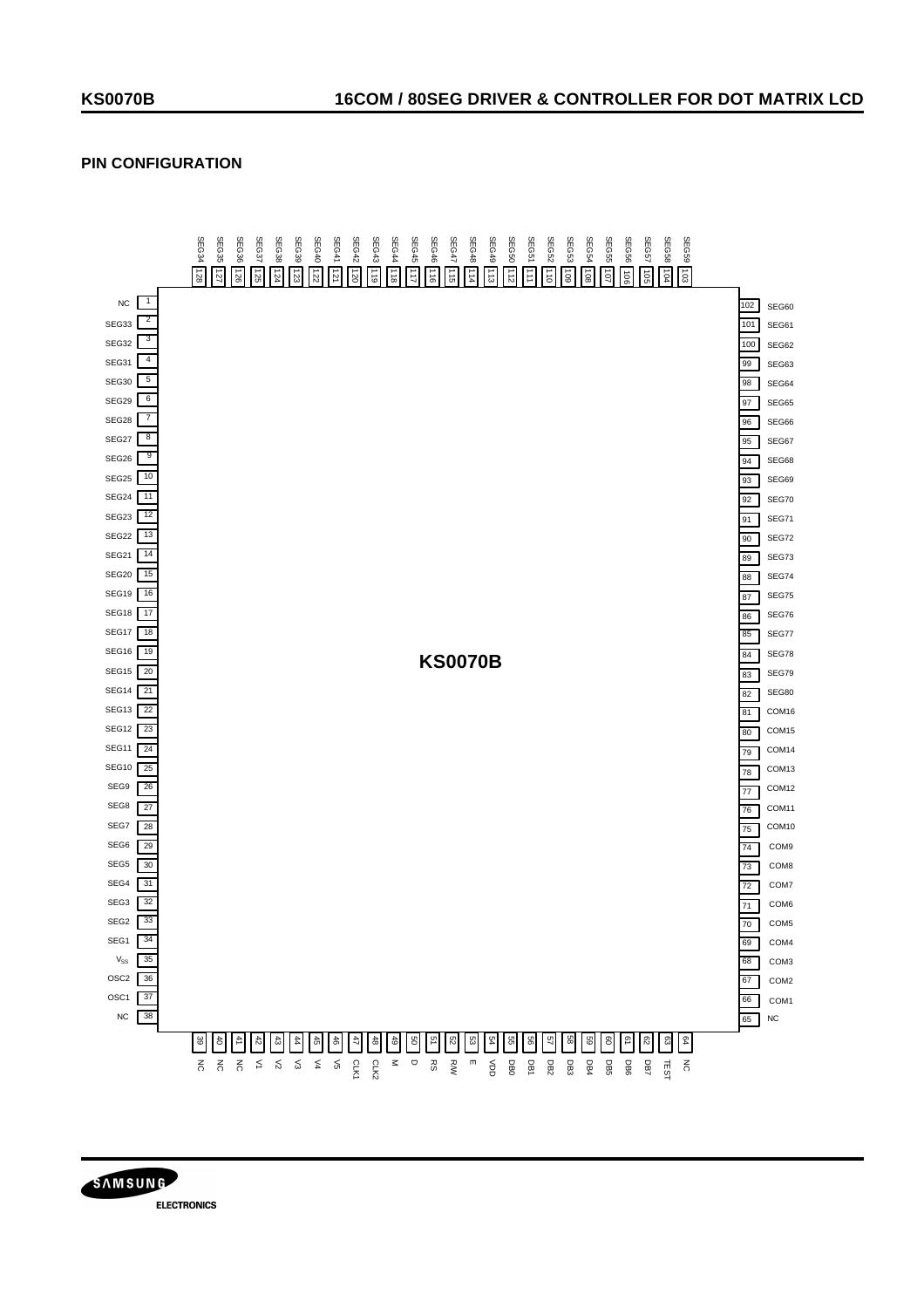## **PAD CONFIGURATION**

1) NORMAL TYPE PAD CONFIGURATION



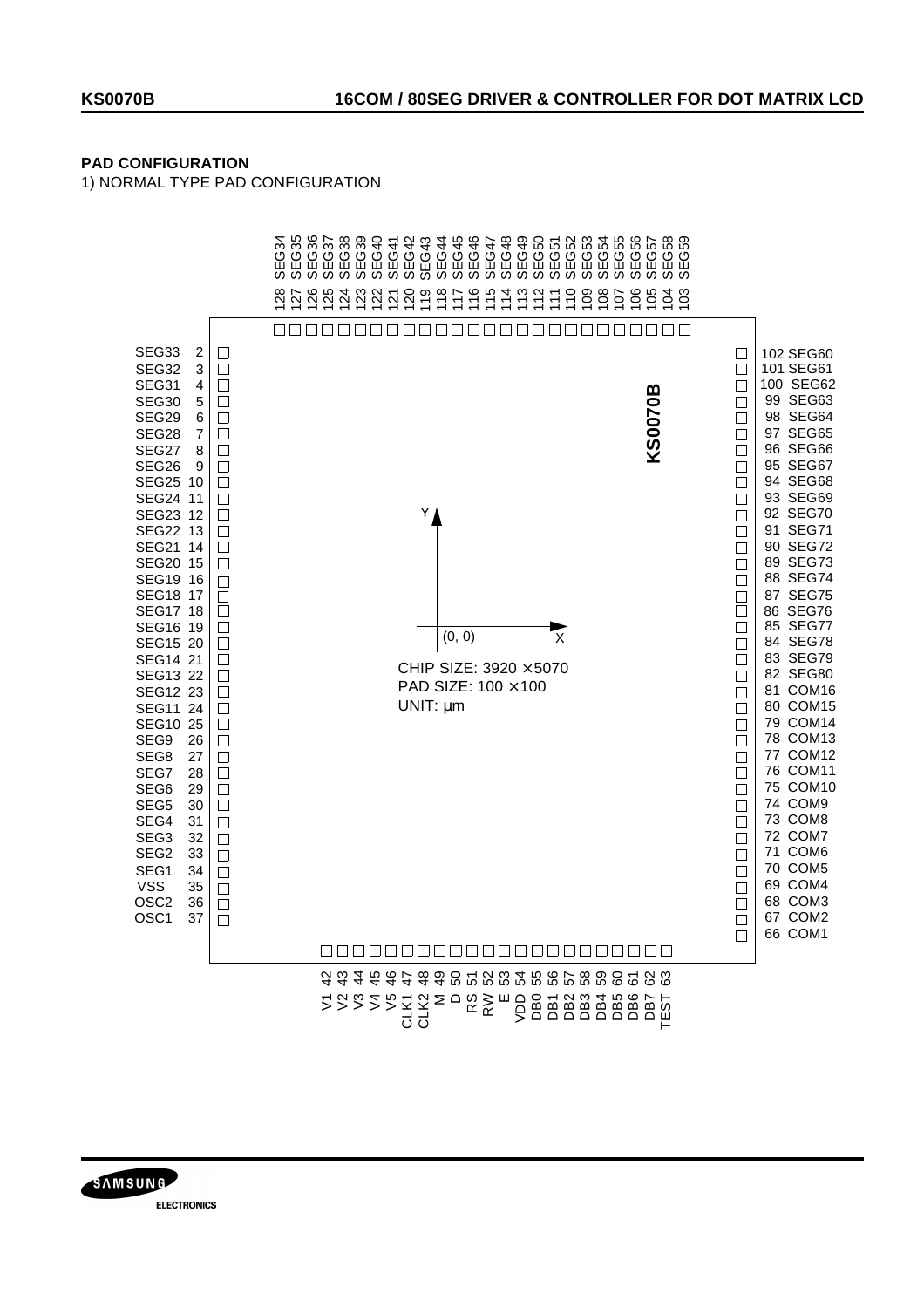## 2) MIRROR TYPE PAD CONFIGURATION



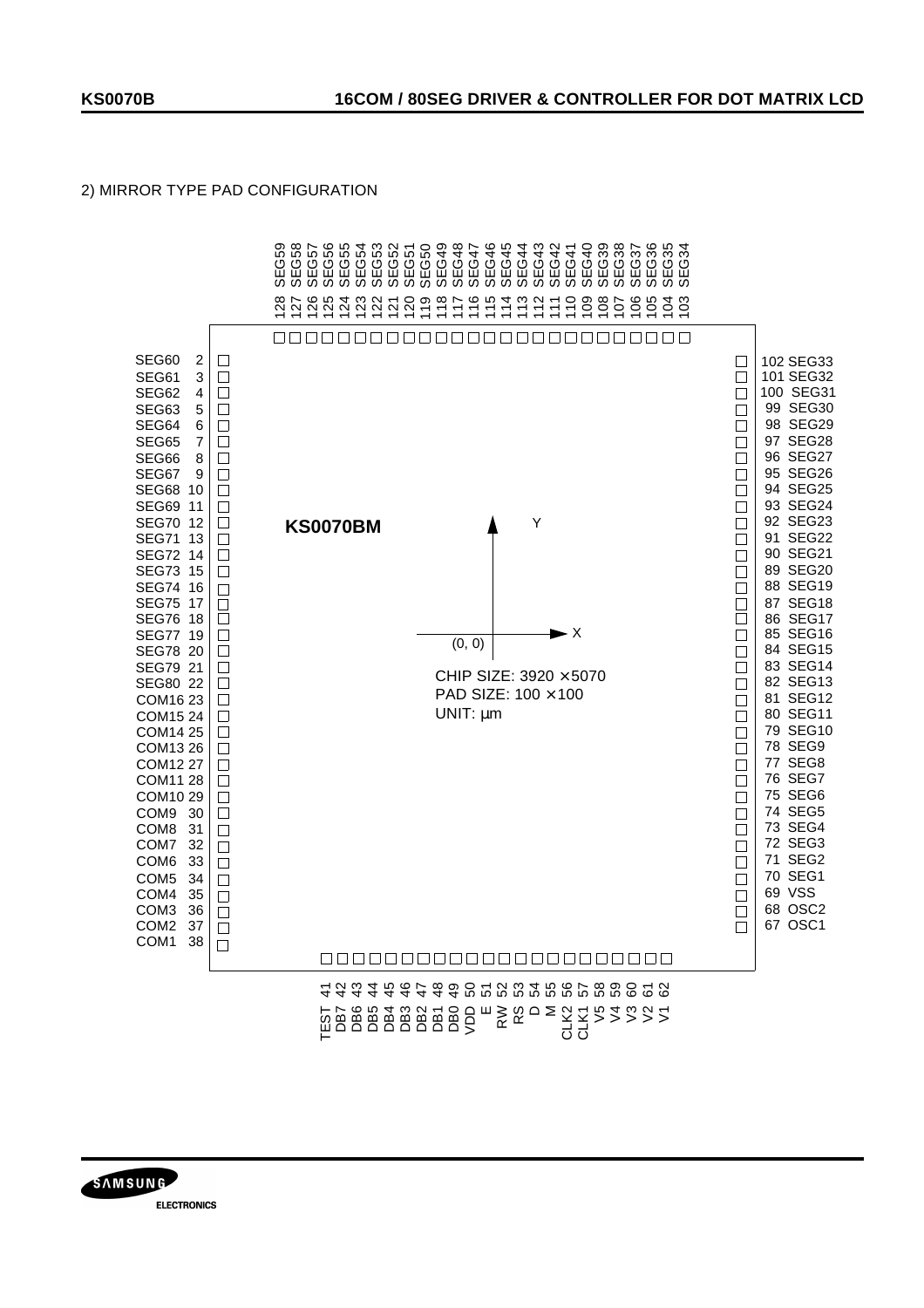# **PAD COORDINATE**

1) NORMAL TYPE PAD COORDINATE

| PAD            | PAD               | COORDINATE <sub>PAD</sub> |        |     | PAD               |         | <b>COORDINATE</b> | PAD | PAD              | COORDINATE <sub>PAD</sub> |                |     | PAD               |      | <b>COORDINATE</b> |
|----------------|-------------------|---------------------------|--------|-----|-------------------|---------|-------------------|-----|------------------|---------------------------|----------------|-----|-------------------|------|-------------------|
| NO.            | <b>NAME</b>       | X                         | Y      | NO. | NAME              | X.      | Y                 | NO. | <b>NAME</b>      | X                         | Ÿ              | NO. | NAME              | X    | Y                 |
| $\mathbf{1}$   | <b>NC</b>         |                           |        | 24  | SEG11             | $-1794$ | $-581$            | 47  | CLK1             | $-530$                    | -2369          | 70  | COM <sub>5</sub>  | 1794 | $-1831$           |
| 2              | SEG33             | -1794                     | 2169   | 25  | SEG <sub>10</sub> | $-1794$ | $-706$            | 48  | CLK <sub>2</sub> | $-405$                    | -2369          | 71  | COM <sub>6</sub>  | 1794 | $-1706$           |
| 3              | SEG32             | $-1794$                   | 2044   | 26  | SEG9              | $-1794$ | $-831$            | 49  | М                | $-280$                    | -2369          | 72  | COM7              | 1794 | $-1581$           |
| 4              | SEG31             | $-1794$                   | 1919   | 27  | SEG8              | $-1794$ | $-956$            | 50  | D                | $-155$                    | -2369          | 73  | COM <sub>8</sub>  | 1794 | -1456             |
| 5              | SEG30             | $-1794$                   | 1794   | 28  | SEG7              | $-1794$ | $-1081$           | 51  | <b>RS</b>        | $-30$                     | -2369          | 74  | COM <sub>9</sub>  | 1794 | $-1331$           |
| 6              | SEG29             | $-1794$                   | 1669   | 29  | SEG6              | $-1794$ | $-1206$           | 52  | <b>RW</b>        | 95                        | -2369          | 75  | COM10             | 1794 | $-1206$           |
| $\overline{7}$ | SEG28             | $-1794$                   | 1544   | 30  | SEG <sub>5</sub>  | $-1794$ | $-1331$           | 53  | Е                | 220                       | -2369          | 76  | COM <sub>11</sub> | 1794 | $-1081$           |
| 8              | SEG27             | $-1794$                   | 1419   | 31  | SEG4              | $-1794$ | $-1456$           | 54  | VDD              | 345                       | -2369          | 77  | COM <sub>12</sub> | 1794 | $-956$            |
| 9              | SEG26             | $-1794$                   | 1294   | 32  | SEG3              | $-1794$ | $-1581$           | 55  | DB <sub>0</sub>  | 470                       | $-2369$        | 78  | COM <sub>13</sub> | 1794 | $-831$            |
| 10             | <b>SEG25</b>      | $-1794$                   | 1169   | 33  | SEG <sub>2</sub>  | $-1794$ | $-1706$           | 56  | DB1              | 595                       | -2369          | 79  | COM14             | 1794 | $-706$            |
| 11             | SEG24             | $-1794$                   | 1044   | 34  | SEG1              | $-1794$ | $-1831$           | 57  | DB <sub>2</sub>  | 720                       | -2369          | 80  | COM <sub>15</sub> | 1794 | $-581$            |
| 12             | SEG23             | $-1794$                   | 919    | 35  | <b>VSS</b>        | $-1794$ | $-1956$           | 58  | DB <sub>3</sub>  | 845                       | -2369          | 81  | COM16             | 1794 | $-456$            |
| 13             | SEG22             | $-1794$                   | 794    | 36  | OSC <sub>2</sub>  | $-1794$ | $-2106$           | 59  | DB4              | 970                       | -2369          | 82  | <b>SEG80</b>      | 1794 | $-331$            |
| 14             | SEG21             | $-1794$                   | 669    | 37  | OSC <sub>1</sub>  | $-1794$ | $-2231$           | 60  | DB <sub>5</sub>  | 1095                      | -2369          | 83  | SEG79             | 1794 | $-206$            |
| 15             | SEG20             | $-1794$                   | 544    | 38  | <b>NC</b>         |         | ä,                | 61  | DB <sub>6</sub>  | 1220                      | -2369          | 84  | SEG78             | 1794 | $-81$             |
| 16             | SEG <sub>19</sub> | $-1794$                   | 419    | 39  | NС                | L,      | ä,                | 62  | DB7              | 1345                      | $-2369$        | 85  | SEG77             | 1794 | 44                |
| 17             | SEG <sub>18</sub> | $-1794$                   | 294    | 40  | <b>NC</b>         | ä,      | ÷,                | 63  | TEST             | 1470                      | $-2369$        | 86  | SEG76             | 1794 | 169               |
| 18             | SEG17             | $-1794$                   | 169    | 41  | NС                | ä,      | ÷,                | 64  | <b>NC</b>        | ÷,                        | $\overline{a}$ | 87  | SEG75             | 1794 | 294               |
| 19             | SEG <sub>16</sub> | $-1794$                   | 44     | 42  | V <sub>1</sub>    | $-1155$ | $-2369$           | 65  | <b>NC</b>        |                           | ä,             | 88  | <b>SEG74</b>      | 1794 | 419               |
| 20             | SEG <sub>15</sub> | $-1794$                   | -81    | 43  | V <sub>2</sub>    | $-1030$ | $-2369$           | 66  | COM1             | 1794                      | $-2331$        | 89  | SEG73             | 1794 | 544               |
| 21             | SEG14             | $-1794$                   | $-206$ | 44  | V <sub>3</sub>    | $-905$  | $-2369$           | 67  | COM <sub>2</sub> | 1794                      | $-2206$        | 90  | SEG72             | 1794 | 669               |
| 22             | SEG13             | $-1794$                   | $-331$ | 45  | V4                | -780    | $-2369$           | 68  | COM3             | 1794                      | $-2081$        | 91  | SEG71             | 1794 | 794               |
| 23             | SEG <sub>12</sub> | $-1794$                   | $-456$ | 46  | V <sub>5</sub>    | $-655$  | $-2369$           | 69  | COM4             | 1794                      | $-1956$        | 92  | SEG70             | 1794 | 919               |

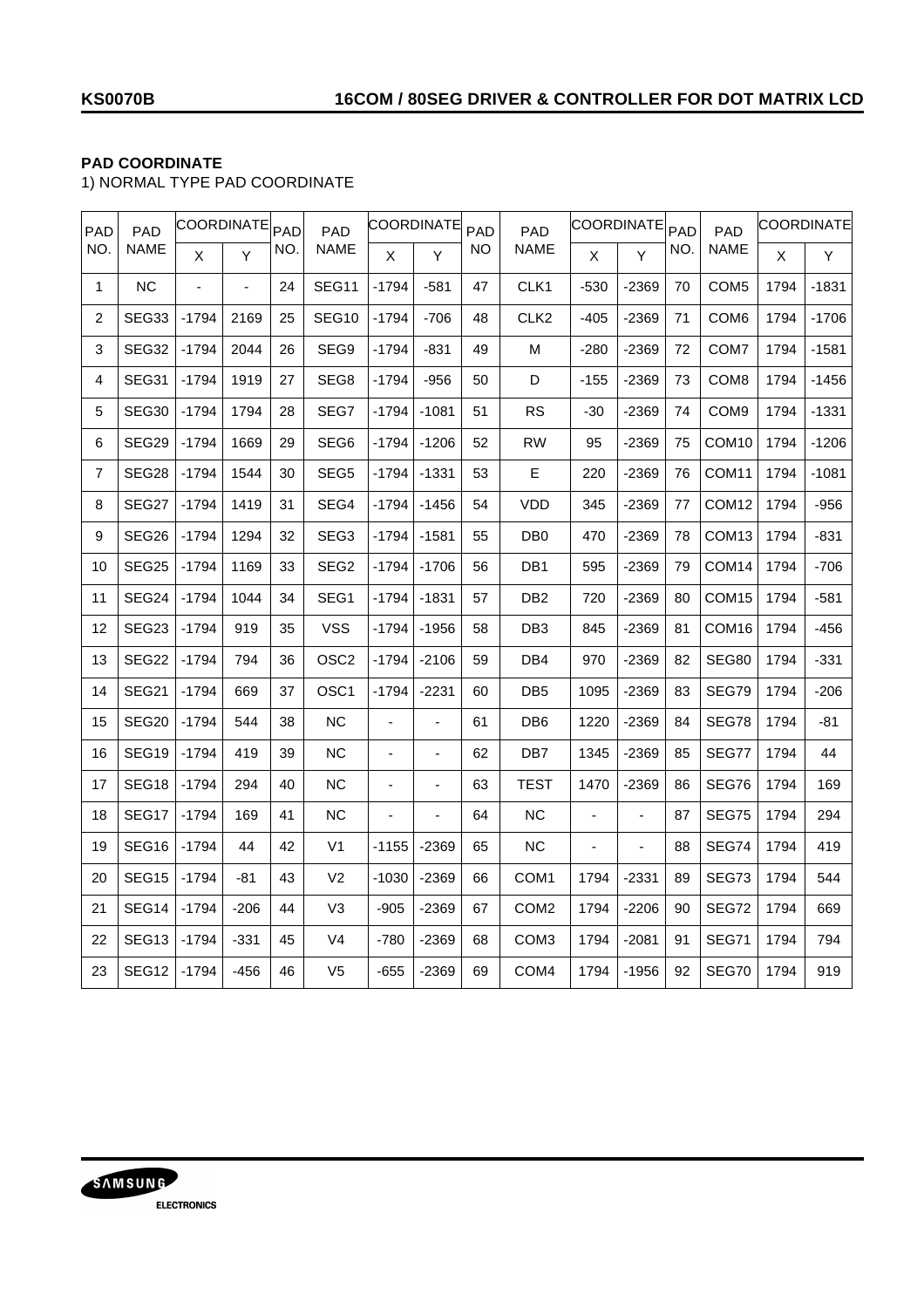| <b>PAD</b> | <b>PAD</b>  |      | COORDINATE | PAD | <b>PAD</b>  | COORDINATE |      | <b>PAD</b> | <b>PAD</b> |        | <b>COORDINATE</b> | <b>PAD</b> | <b>PAD</b> |         | COORDINATE |
|------------|-------------|------|------------|-----|-------------|------------|------|------------|------------|--------|-------------------|------------|------------|---------|------------|
| NO.        | <b>NAME</b> | Χ    | Y          | NO. | <b>NAME</b> | Χ          | Y    | NO.        | NAME       | Χ      | Y                 | NO.        | NAME       | Χ-      | Υ-         |
| 93         | SEG69       | 1794 | 1044       | 102 | SEG60       | 1794       | 2169 | 111        | SEG51      | 563    | 2369              | 120        | SEG42      | $-562$  | 2369       |
| 94         | SEG68       | 1794 | 1169       | 103 | SEG59       | 1563       | 2369 | 112        | SEG50      | 438    | 2369              | 121        | SEG41      | $-687$  | 2369       |
| 95         | SEG67       | 1794 | 1294       | 104 | SEG58       | 1438       | 2369 | 113        | SEG49      | 313    | 2369              | 122        | SEG40      | $-812$  | 2319       |
| 96         | SEG66       | 1794 | 1419       | 105 | SEG57       | 1313       | 2369 | 114        | SEG48      | 188    | 2369              | 123        | SEG39      | -937    | 2369       |
| 97         | SEG65       | 1794 | 1544       | 106 | SEG56       | 1188       | 2369 | 115        | SEG47      | 63     | 2369              | 124        | SEG38      | $-1062$ | 2369       |
| 98         | SEG64       | 1794 | 1669       | 107 | SEG55       | 1063       | 2369 | 116        | SEG46      | $-62$  | 2369              | 125        | SEG37      | $-1187$ | 2369       |
| 99         | SEG63       | 1794 | 1794       | 108 | SEG54       | 938        | 2369 | 117        | SEG45      | $-187$ | 2369              | 127        | SEG36      | $-1312$ | 2369       |
| 100        | SEG62       | 1794 | 1919       | 109 | SEG53       | 813        | 2369 | 118        | SEG44      | $-312$ | 2369              | 127        | SEG35      | $-1437$ | 2369       |
| 101        | SEG61       | 1794 | 2044       | 110 | SEG52       | 688        | 2369 | 119        | SEG43      | $-437$ | 2369              | 128        | SEG34      | $-1562$ | 2369       |

## NORMAL TYPE PAD COORDINATE (CONTINUED)

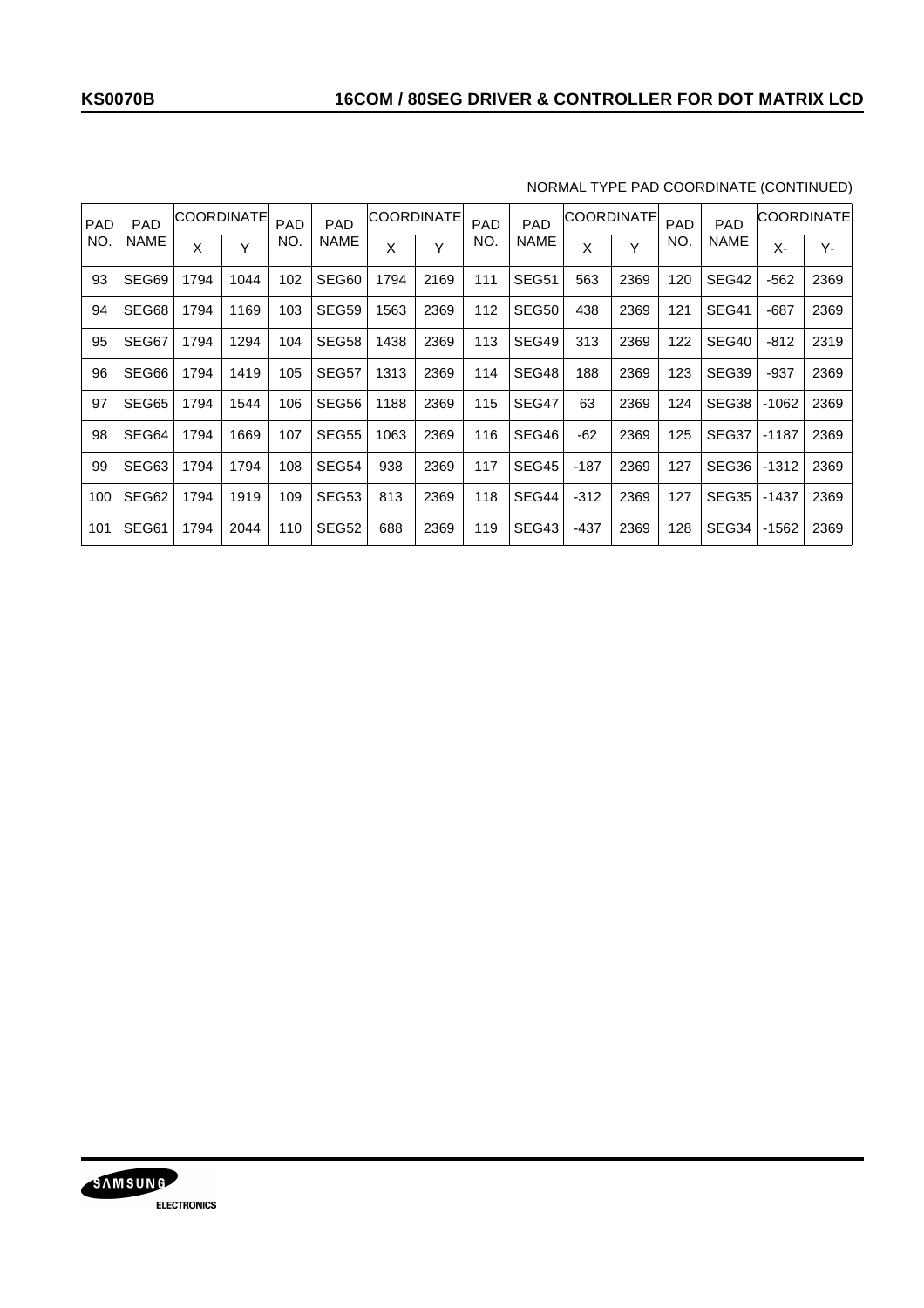## 2) MIRROR TYPE PAD COORDINATE

| <b>PAD</b>     | <b>PAD</b>        | <b>COORDINATE</b> |        | PAD | <b>PAD</b>        |         | COORDINATE | PAD | <b>PAD</b>       |                              | <b>COORDINATE</b>        | PAD | <b>PAD</b>        |      | COORDINATE |
|----------------|-------------------|-------------------|--------|-----|-------------------|---------|------------|-----|------------------|------------------------------|--------------------------|-----|-------------------|------|------------|
| NO.            | <b>NAME</b>       | X                 | Y      | NO. | <b>NAME</b>       | X       | Y          | NO  | <b>NAME</b>      | X                            | Y                        | NO. | <b>NAME</b>       | X    | Y          |
| 1              | <b>NC</b>         | L,                | ÷,     | 24  | COM <sub>15</sub> | $-1794$ | $-581$     | 47  | DB <sub>2</sub>  | $-720$                       | -2369                    | 70  | SEG1              | 1794 | $-1831$    |
| 2              | SEG60             | $-1794$           | 2169   | 25  | COM <sub>14</sub> | $-1794$ | $-706$     | 48  | DB <sub>1</sub>  | $-595$                       | -2369                    | 71  | SEG <sub>2</sub>  | 1794 | $-1706$    |
| 3              | SEG61             | $-1794$           | 2044   | 26  | COM <sub>13</sub> | $-1794$ | $-831$     | 49  | DB <sub>0</sub>  | $-470$                       | -2369                    | 72  | SEG <sub>3</sub>  | 1794 | $-1581$    |
| 4              | SEG62             | $-1794$           | 1919   | 27  | COM <sub>12</sub> | $-1794$ | $-956$     | 50  | VDD              | $-345$                       | -2369                    | 73  | SEG4              | 1794 | $-1456$    |
| 5              | SEG63             | $-1794$           | 1794   | 28  | COM <sub>11</sub> | -1794   | $-1081$    | 51  | Е                | $-220$                       | -2369                    | 74  | SEG5              | 1794 | -1331      |
| 6              | SEG64             | -1794             | 1669   | 29  | COM <sub>10</sub> | -1794   | $-1206$    | 52  | RW               | -95                          | -2369                    | 75  | SEG6              | 1794 | $-1206$    |
| $\overline{7}$ | SEG65             | $-1794$           | 1544   | 30  | COM <sub>9</sub>  | $-1794$ | $-1331$    | 53  | RS               | 30                           | -2369                    | 76  | SEG7              | 1794 | $-1081$    |
| 8              | SEG66             | $-1794$           | 1419   | 31  | COM8              | $-1794$ | $-1456$    | 54  | D                | 155                          | -2369                    | 77  | SEG8              | 1794 | $-956$     |
| 9              | SEG67             | $-1794$           | 1294   | 32  | COM <sub>7</sub>  | $-1794$ | $-1581$    | 55  | М                | 280                          | -2369                    | 78  | SEG9              | 1794 | -831       |
| 10             | SEG68             | $-1794$           | 1169   | 33  | COM <sub>6</sub>  | $-1794$ | $-1706$    | 56  | CLK <sub>2</sub> | 405                          | -2369                    | 79  | SEG <sub>10</sub> | 1794 | $-706$     |
| 11             | SEG69             | $-1794$           | 1044   | 34  | COM <sub>5</sub>  | $-1794$ | $-1831$    | 57  | CLK <sub>1</sub> | 530                          | $-2369$                  | 80  | SEG11             | 1794 | $-581$     |
| 12             | SEG70             | $-1794$           | 919    | 35  | COM <sub>4</sub>  | $-1794$ | $-1956$    | 58  | V <sub>5</sub>   | 655                          | -2369                    | 81  | SEG <sub>12</sub> | 1794 | $-456$     |
| 13             | SEG71             | $-1794$           | 794    | 36  | COM <sub>3</sub>  | $-1794$ | $-2081$    | 59  | V <sub>4</sub>   | 780                          | -2369                    | 82  | SEG <sub>13</sub> | 1794 | $-331$     |
| 14             | SEG72             | $-1794$           | 669    | 37  | COM <sub>2</sub>  | -1794   | $-2206$    | 60  | V3               | 905                          | -2369                    | 83  | SEG14             | 1794 | $-206$     |
| 15             | SEG73             | $-1794$           | 544    | 38  | COM <sub>1</sub>  | $-1794$ | $-2331$    | 61  | V <sub>2</sub>   | 1030                         | -2369                    | 84  | SEG <sub>15</sub> | 1794 | -81        |
| 16             | SEG74             | $-1794$           | 419    | 39  | <b>NC</b>         | ä,      | ÷,         | 62  | V <sub>1</sub>   | 1155                         | -2369                    | 85  | SEG16             | 1794 | 44         |
| 17             | SEG75             | $-1794$           | 294    | 40  | NС                |         |            | 63  | <b>NC</b>        | ÷,                           | $\frac{1}{2}$            | 86  | SEG17             | 1794 | 169        |
| 18             | SEG76             | $-1794$           | 169    | 41  | TEST              | -1470   | $-2369$    | 64  | <b>NC</b>        | ä,                           | $\overline{\phantom{a}}$ | 87  | SEG <sub>18</sub> | 1794 | 294        |
| 19             | SEG77             | $-1794$           | 44     | 42  | DB <sub>7</sub>   | $-1345$ | $-2369$    | 65  | <b>NC</b>        | $\qquad \qquad \blacksquare$ | $\overline{\phantom{a}}$ | 88  | SEG <sub>19</sub> | 1794 | 419        |
| 20             | SEG78             | $-1794$           | -81    | 43  | DB <sub>6</sub>   | $-1220$ | $-2369$    | 66  | <b>NC</b>        | $\frac{1}{2}$                | $\overline{a}$           | 89  | SEG <sub>20</sub> | 1794 | 544        |
| 21             | SEG79             | $-1794$           | $-206$ | 44  | DB <sub>5</sub>   | $-1095$ | $-2369$    | 67  | OSC <sub>1</sub> | 1794                         | -2231                    | 90  | SEG21             | 1794 | 669        |
| 22             | SEG80             | $-1794$           | $-331$ | 45  | DB4               | $-970$  | $-2369$    | 68  | OSC <sub>2</sub> | 1794                         | $-2106$                  | 91  | SEG22             | 1794 | 794        |
| 23             | COM <sub>16</sub> | $-1794$           | $-456$ | 46  | DB <sub>3</sub>   | $-845$  | $-2369$    | 69  | <b>VSS</b>       | 1794                         | $-1956$                  | 92  | SEG <sub>23</sub> | 1794 | 919        |

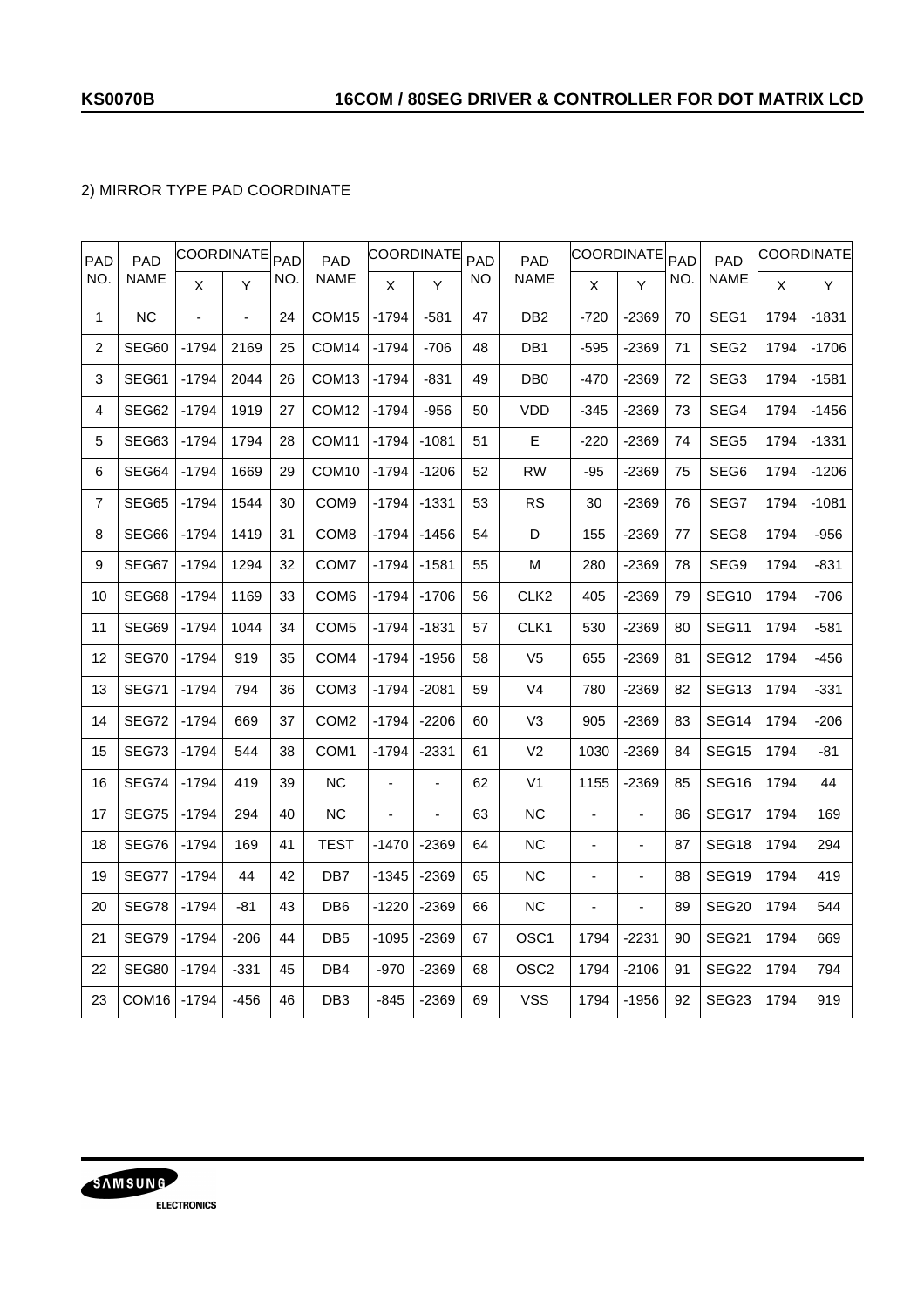| <b>PAD</b> | <b>PAD</b>        |      | <b>COORDINATE</b> | PAD | <b>PAD</b>  | <b>COORDINATE</b> |      | <b>PAD</b> | <b>PAD</b>  |        | <b>COORDINATE</b> | <b>PAD</b> | <b>PAD</b> |         | COORDINATE |
|------------|-------------------|------|-------------------|-----|-------------|-------------------|------|------------|-------------|--------|-------------------|------------|------------|---------|------------|
| <b>NO</b>  | <b>NAME</b>       | Χ    | Υ                 | NO. | <b>NAME</b> | X                 | Y    | NO.        | <b>NAME</b> | X      | Y                 | NO.        | NAME       | X       | Y          |
| 93         | SEG24             | 1794 | 1044              | 102 | SEG33       | 1794              | 2169 | 111        | SEG42       | 562    | 2369              | 120        | SEG51      | -563    | 2369       |
| 94         | SEG <sub>25</sub> | 1794 | 1169              | 103 | SEG34       | 1562              | 2369 | 112        | SEG43       | 437    | 2369              | 121        | SEG52      | $-688$  | 2369       |
| 95         | SEG <sub>26</sub> | 1794 | 1294              | 104 | SEG35       | 1437              | 2369 | 113        | SEG44       | 312    | 2369              | 122        | SEG53      | $-813$  | 2369       |
| 96         | SEG27             | 1794 | 1419              | 105 | SEG36       | 1312              | 2369 | 114        | SEG45       | 187    | 2369              | 123        | SEG54      | -938    | 2369       |
| 97         | SEG28             | 1794 | 1544              | 106 | SEG37       | 1187              | 2369 | 115        | SEG46       | 62     | 2369              | 124        | SEG55      | $-1063$ | 2369       |
| 98         | SEG29             | 1794 | 1669              | 107 | SEG38       | 1062              | 2369 | 116        | SEG47       | -63    | 2369              | 125        | SEG56      | $-1188$ | 2369       |
| 99         | SEG <sub>30</sub> | 1794 | 1794              | 108 | SEG39       | 937               | 2369 | 117        | SEG48       | $-188$ | 2369              | 127        | SEG57      | -1313   | 2369       |
| 100        | SEG31             | 1794 | 1919              | 109 | SEG40       | 812               | 2369 | 118        | SEG49       | $-313$ | 2369              | 127        | SEG58      | $-1438$ | 2369       |
| 101        | SEG32             | 1794 | 2044              | 110 | SEG41       | 687               | 2369 | 119        | SEG50       | $-438$ | 2369              | 128        | SEG59      | $-1563$ | 2369       |

### MIRROR TYPE PAD COORDINATE (CONTINUED)

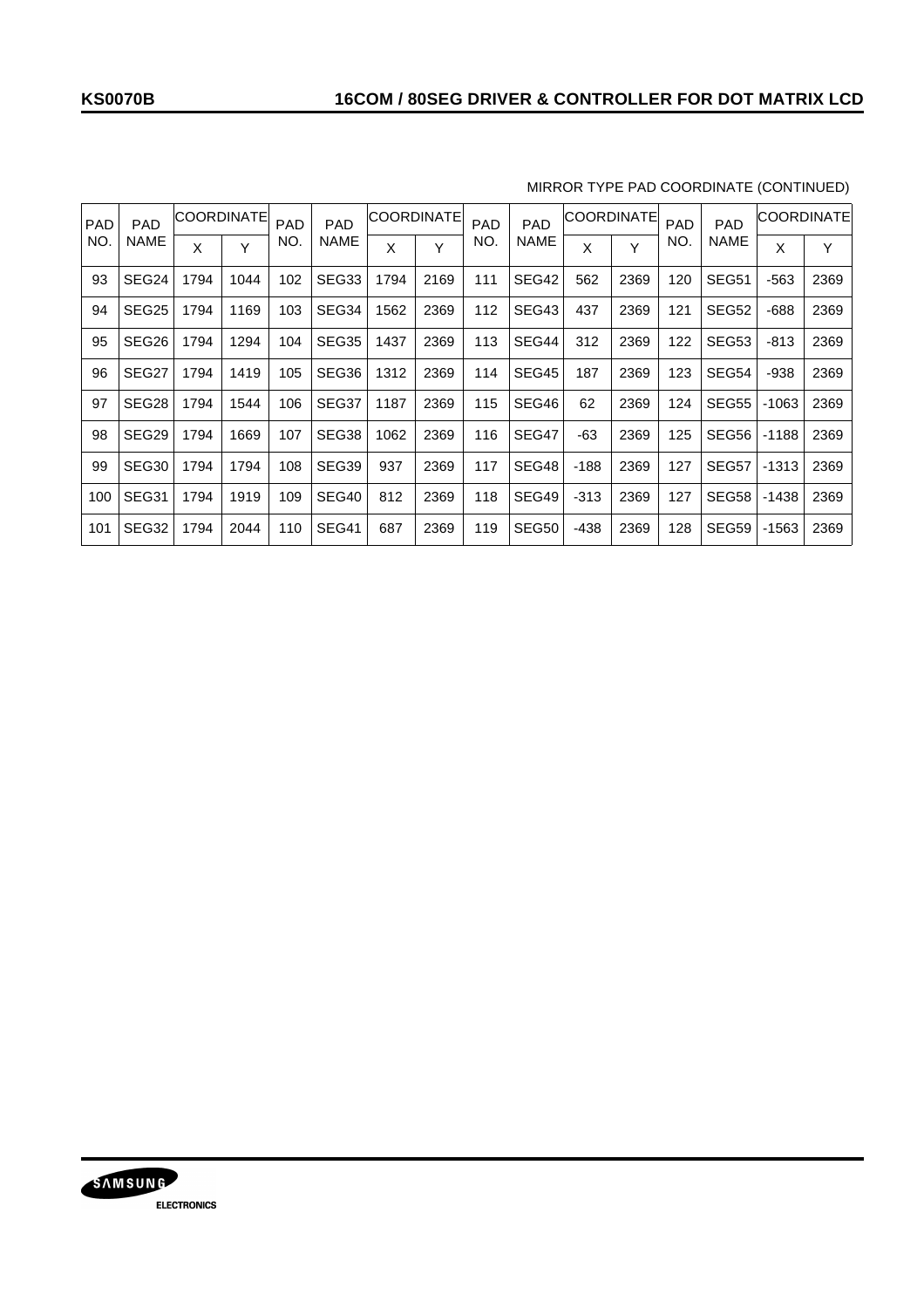## **PAD DESCRIPTION**

| Pad No.<br>(Normal/Mirror)                                        | Input/<br>Output                        | <b>Name</b>                                                   | <b>Description</b>                                                                                                                                                     | Interface                                     |
|-------------------------------------------------------------------|-----------------------------------------|---------------------------------------------------------------|------------------------------------------------------------------------------------------------------------------------------------------------------------------------|-----------------------------------------------|
| VDD (54/50)                                                       |                                         |                                                               | For logical circuit $(+3 \text{ V}, +5 \text{ V})$                                                                                                                     |                                               |
| VSS(35, 69)                                                       |                                         | Power supply                                                  | $0 V$ (GND)                                                                                                                                                            | Power                                         |
| $V1 - V5$<br>$(42 - 46/62 - 58)$                                  |                                         |                                                               | Bias voltage level for LCD driving.                                                                                                                                    | Supply                                        |
| <b>SEG1 ~ SEG80</b><br>$(34 - 2, 128 - 82)$<br>$70 - 128, 2 - 22$ | Output                                  | Segment output                                                | Segment signal output for LCD drive.                                                                                                                                   | <b>LCD</b>                                    |
| $COM1 - COM16$<br>$(66 - 81/38 - 23)$                             | Output                                  | Common output                                                 | Common signal output for LCD drive.                                                                                                                                    | <b>LCD</b>                                    |
| OSC1, OSC2<br>(37, 36/67, 68)                                     | Input<br>$(OSC1)$ /<br>Output<br>(OSC2) | Oscillator                                                    | When using internal oscillator, connect<br>external Rf resistor.<br>If external clock is used, connect it to<br>OSC <sub>1</sub> .                                     | External<br>resistor/<br>oscillator<br>(OSC1) |
| CLK1, CLK2<br>(47, 48/57, 56)                                     | Output                                  | <b>Extension driver</b><br>Latch (CLK1)/Shift<br>(CLK2) clock | Each outputs extension driver latch clock<br>and extension driver shift clock.                                                                                         | Extension<br>driver                           |
| M (49/55)                                                         | Output                                  | Alternated signal<br>for LCD driver<br>output                 | Outputs the alternating signal to convert<br>LCD driver waveform to AC.                                                                                                | Extension<br>driver                           |
| D(50/54)                                                          | Output                                  | Display data<br>interface                                     | Output extension driver data (the 41st<br>dot's data)                                                                                                                  | Extension<br>driver                           |
| RS (51/53)                                                        | Input                                   | Register select                                               | Used as register selection input.<br>When $RS = "1"$ , Data register is selected.<br>When $RS = "0"$ , Instruction register is<br>selected.                            | <b>MPU</b>                                    |
| RW (52/52)                                                        | Input                                   | Read/Write                                                    | Used as read/write selection input. When<br>$RW = "1", read operation. When RW =$<br>"0", write operation.                                                             | <b>MPU</b>                                    |
| E(53/51)                                                          | Input                                   | Read/Write enable                                             | Used as read. Write enable signal.                                                                                                                                     | <b>MPU</b>                                    |
| DB0~DB3<br>$(55 - 58/49 - 46)$                                    | Input                                   |                                                               | When 8-bit bus mode, used as low order<br>bidirectional data bus.<br>During 4-bit bus mode open these pins.                                                            | <b>MPU</b>                                    |
| DB4~DB7<br>$(59 - 62/45 - 42)$                                    | Data bus 0~7<br>Output                  |                                                               | When 8-bit bus mode, used as high<br>order bidirectional data bus. In case of<br>4-bit bus mode, used as both high and<br>low order.<br>DB7 used for Busy Flag output. | <b>MPU</b>                                    |
| TEST (63/41)                                                      | Input                                   | <b>Test Pin</b>                                               | This pin must be fixed to VDD or open.                                                                                                                                 |                                               |

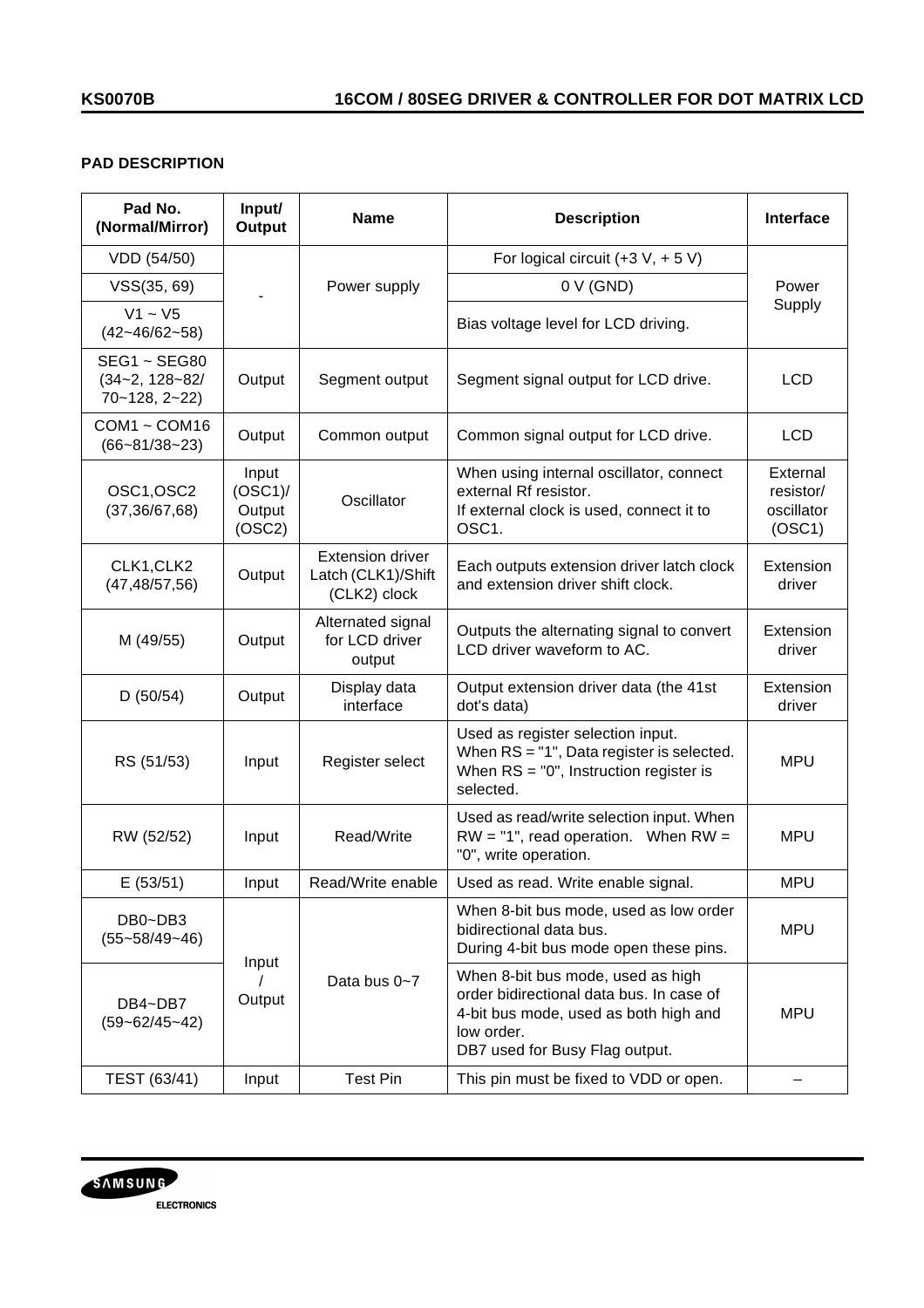### **FUNCTION DESCRIPTION**

#### **System Interface**

This chip has both kinds of interface type with MPU: 4-bit bus and 8-bit bus. 4-bit bus and 8-bit bus are selected by the DL bit in the instruction register.

During read or write operation, two 8-bit registers are used. One is the data register (DR), and the other is the instruction register (IR).

The data register (DR) is used as a temporary data storage place for being written into or read from DDRAM/ CGRAM. Target RAM is selected by RAM address setting instruction. Each internal operation, reading from or writing into RAM, is done automatically.

After MPU reads DR data, the data in the next DDRAM/CGRAM address is transferred into DR automatically. Also, after MPU writes data to DR, the data in DR is transferred into DDRAM/CGRAM automatically.

The Instruction register (IR) is used only to store instruction codes transferred from MPU. MPU cannot use it to read instruction data.

To select a register, use RS input pin in 4-bit/8-bit bus mode.

| <b>RS</b> | R/W | Operation                                                         |
|-----------|-----|-------------------------------------------------------------------|
| 0         | 0   | Instruction Write operation (MPU writes Instruction code into IR) |
| 0         |     | Read Busy flag (DB7) and address counter (DB0 $\sim$ DB6)         |
|           | 0   | Data Write operation (MPU writes data into DR)                    |
|           |     | Data Read operation (MPU reads data from DR)                      |

### **Table 1. Various Kinds of Operations According to RS and R/W bits.**

### **Busy Flag (BF)**

When BF = "1", it indicates that the internal operation is being processed. So during this time the next instruction cannot be accepted. BF can be read, when  $RS = "0"$  and  $R/W = "1"$ 

(Read Instruction Operation), through DB7 port.

Before executing the next instruction, be sure that BF is not "1".

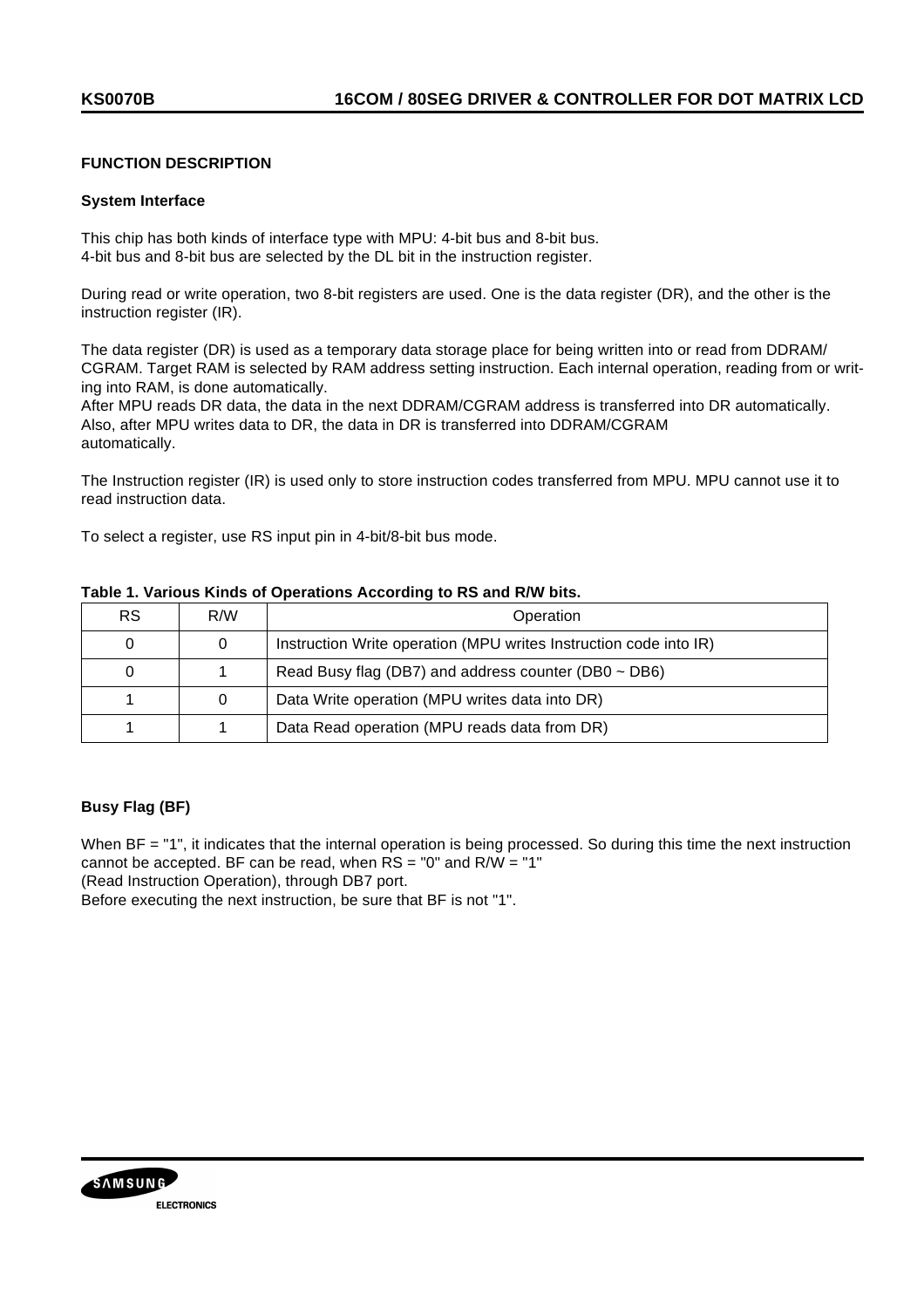### **Address Counter (AC)**

The Address Counter (AC) stores DDRAM/CGRAM addresses, transferred from IR. After writing into (reading from) DDRAM/CGRAM, AC is automatically increased (decreased) by 1. When  $RS = "0"$  and  $R/W = "1", AC can be read through ports DB0~DB6.$ 

### **Display Data RAM (DDRAM)**

DDRAM stores display data of maximum 80 x 8 bits (80 characters). DDRAM address is set in the address counter (AC) as a hexadecimal number. (Refer to Fig-1.)



### **Fig-1. DDRAM Address**

#### 1) 1-line display

In the case of a 1-line display, the address range of DDRAM is  $00H \sim 4FH$ . An Extension driver will be used. Fig-2 shows the example when a 40-segment extension driver is added.

#### 2) 2-line display

In the case of a 2-line display, the address range of DDRAM is 00H ~27H and 40H ~ 67H. An Extension driver will be used. Fig-3 shows the example when a 40 segment extension driver is added.

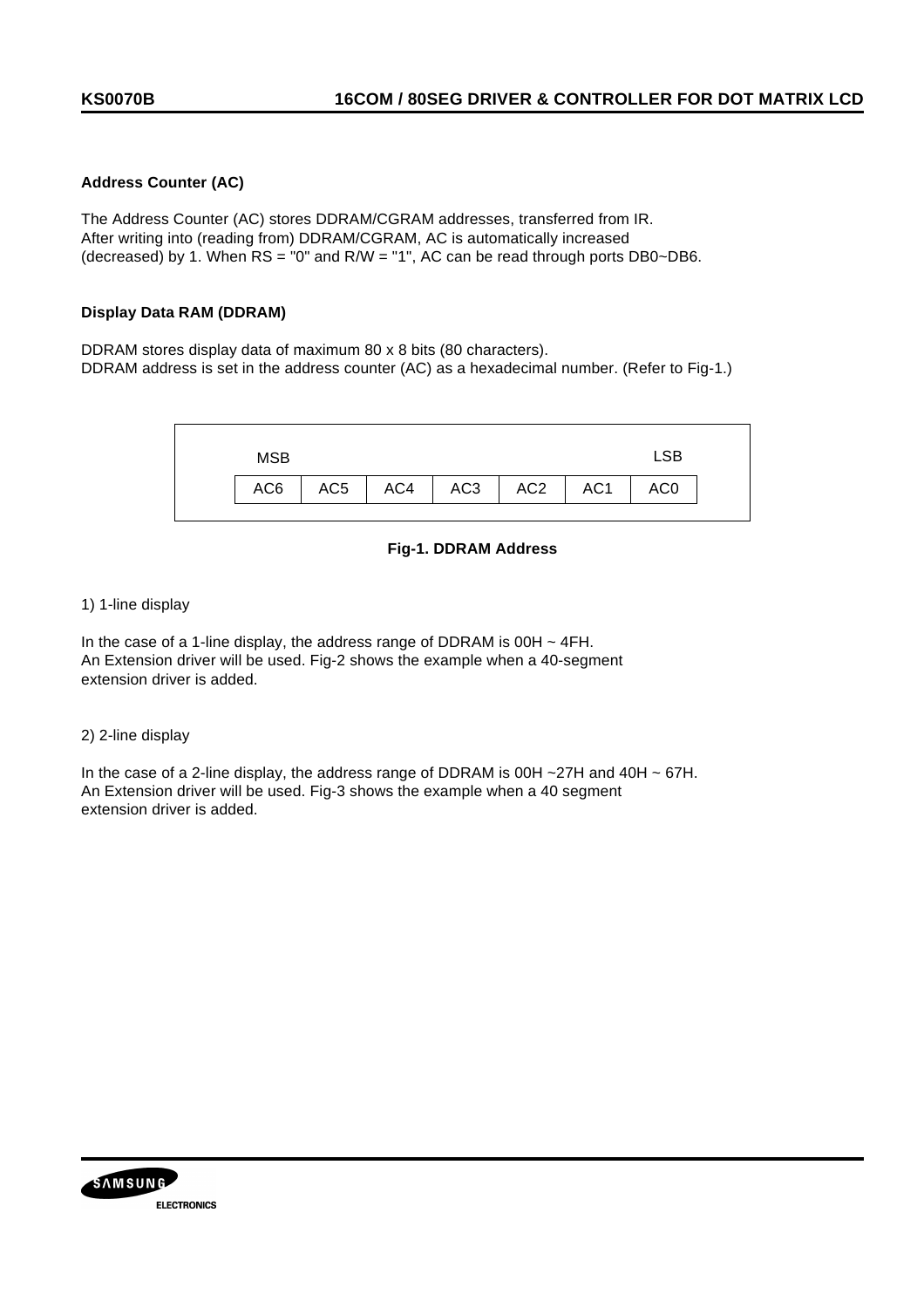



**Fig-2. 1-line ´ 24ch. Display With 40 SEG. Extension Driver.**



**Fig-3. 2-line ´ 24ch. Display With 40 SEG. Extension Driver.**

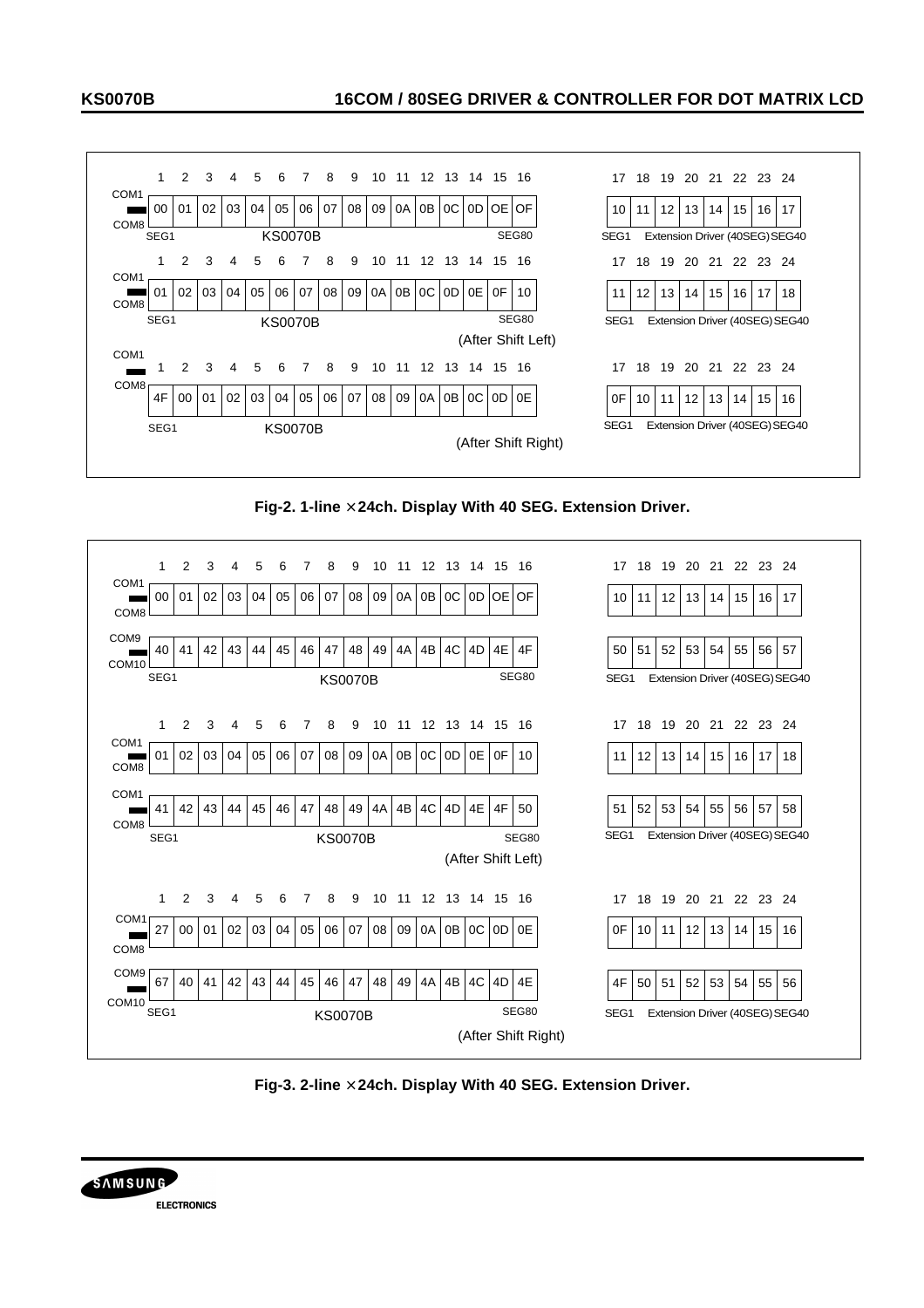### **CGROM (Character Generator ROM)**

CGROM has a  $5 \times 7$ -dot 192 character pattern, and a  $5 \times 10$ -dot 32 character pattern (Refer to Table 2).

#### **CGRAM (Character Generator RAM)**

CGRAM has up to  $5 \times 8$ -dot 8 characters. By writing font data to CGRAM, user defined characters can be used (Refer to Table 3).

### **Timing Generation Circuit**

Timing generation circuit generates clock signals for the internal operations.

### **LCD Driver Circuit**

LCD Driver circuit has 16 common and 80 segment signals for LCD driving.

Data from CGRAM/CGROM is transferred to an 80-bit segment latch serially, and then stored to an 80-bit shift latch. When each com is selected by a 16-bit common register, segment data is also output through the segment driver from an 80-bit segment latch.

In the case of a 1-line display mode, COM1  $\sim$  COM8 have 1/8 duty or COM1  $\sim$  COM11 have a 1/11 duty. In a 2-line display mode, COM1 ~ COM16 have a 1/16 duty ratio.

#### **Cursor/Blink Control Circuit**

It controls cursor/blink ON/OFF at cursor position.

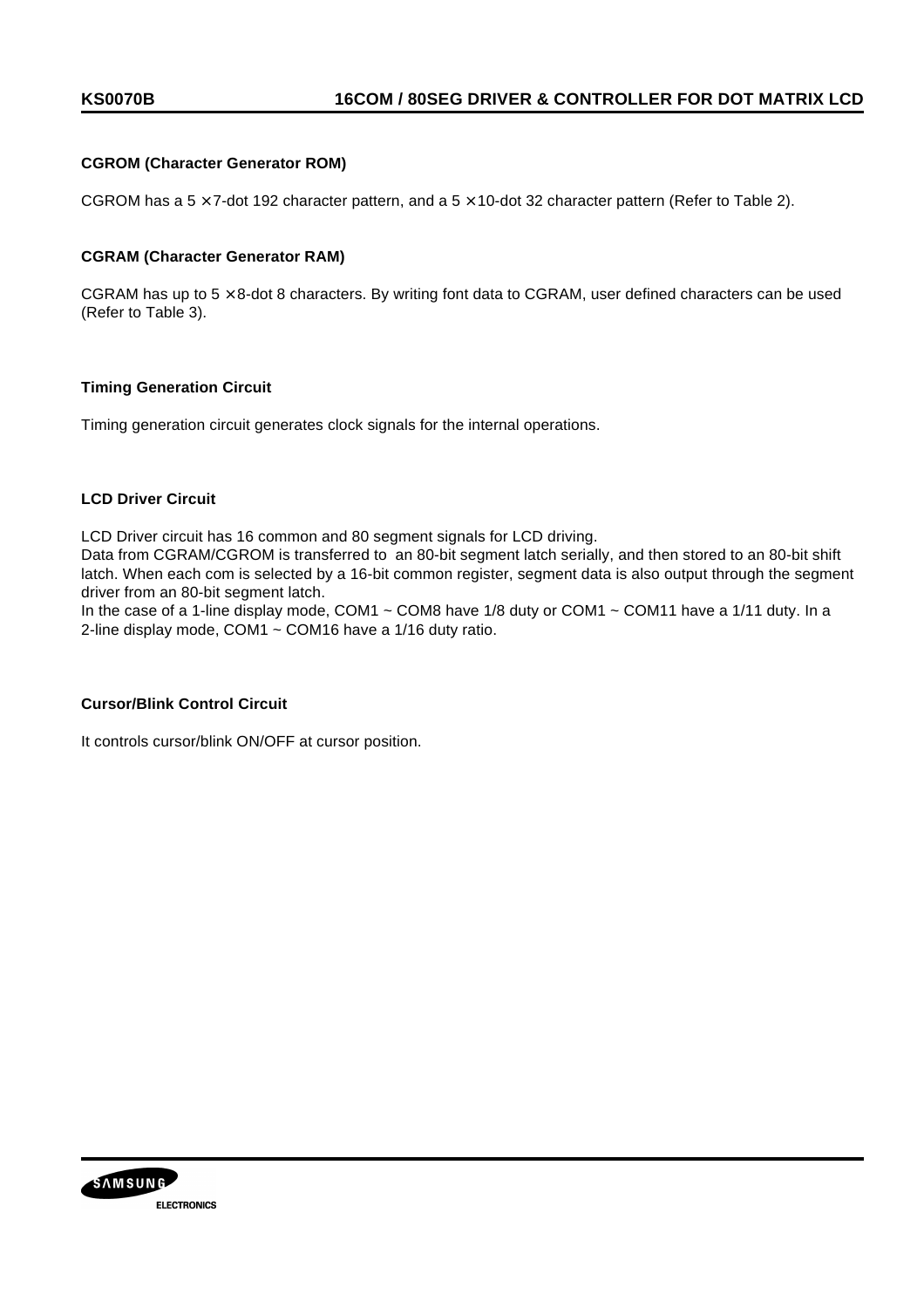**Table 2. CGROM Character Code Table**

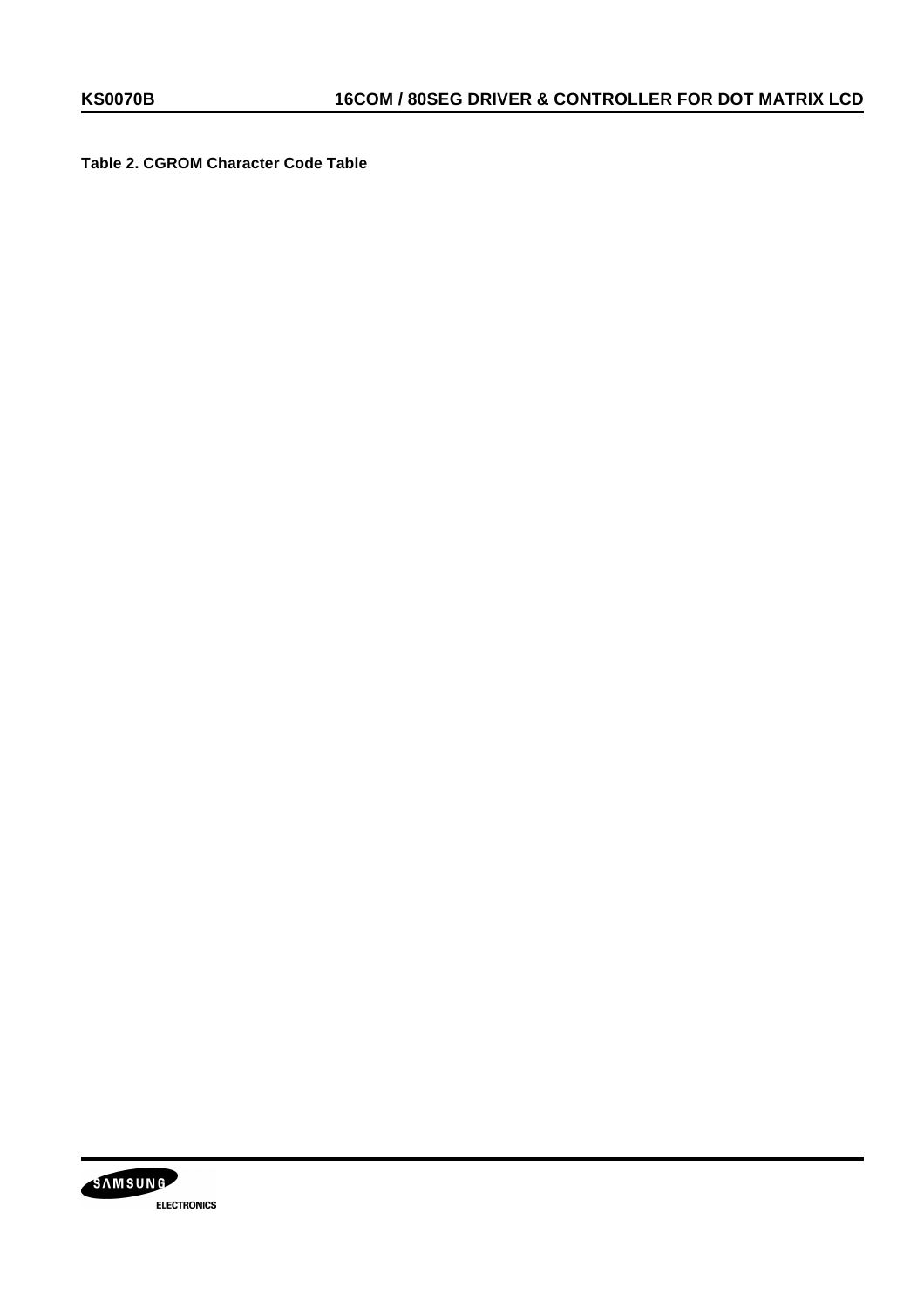| <b>Character Code (DDRAM data)</b><br>D6 D5 D4 D3 D2 D1<br>D7 |             |             |             |          | <b>CGRAM Address</b><br>D0 A5 A4 A3 A2 A1 A0 |             |             |             |              |             |             |             |             |           | <b>CGRAM Data</b> |           |                  |                | <b>Pattern</b>   |              |              |                            |
|---------------------------------------------------------------|-------------|-------------|-------------|----------|----------------------------------------------|-------------|-------------|-------------|--------------|-------------|-------------|-------------|-------------|-----------|-------------------|-----------|------------------|----------------|------------------|--------------|--------------|----------------------------|
|                                                               |             |             |             |          |                                              |             |             |             |              |             |             |             |             | <b>P7</b> | <b>P6</b>         | <b>P5</b> | <b>P4</b>        | P <sub>3</sub> |                  |              | P2 P1 P0     | number                     |
| $\mathbf 0$                                                   | $\mathbf 0$ | $\pmb{0}$   | $\mathbf 0$ | $\times$ | $\mathbf 0$                                  | $\mathbf 0$ | $\mathbf 0$ | $\mathbf 0$ | $\mathbf 0$  | $\mathbf 0$ | $\mathbf 0$ | $\mathbf 0$ | $\mathbf 0$ | $\times$  | $\times$          | $\times$  | $\boldsymbol{0}$ | $\overline{1}$ | $\mathbf{1}$     | $\mathbf{1}$ | $\mathbf 0$  | pattern 1                  |
|                                                               |             |             |             |          |                                              |             |             |             |              |             | 0           | $\pmb{0}$   | 1           |           |                   |           | 1                | $\pmb{0}$      | $\boldsymbol{0}$ | $\pmb{0}$    | $\mathbf{1}$ |                            |
|                                                               |             |             |             |          |                                              |             |             |             |              |             | 0           | 1           | 0           |           |                   |           | 1                | 0              | 0                | $\mathbf 0$  | 1            |                            |
|                                                               |             |             |             |          |                                              |             |             |             |              |             | $\pmb{0}$   | 1           | 1           |           |                   |           | 1                | $\mathbf{1}$   | $\overline{1}$   | $\mathbf{1}$ | 1            |                            |
|                                                               |             |             |             |          |                                              |             |             |             |              |             | 1           | 0           | $\mathbf 0$ |           |                   |           | 1                | 0              | $\mathbf 0$      | 0            | 1            |                            |
|                                                               |             |             |             |          |                                              |             |             |             |              |             | 1           | $\mathbf 0$ | 1           |           |                   |           | 1                | 0              | $\mathbf 0$      | 0            | 1            |                            |
|                                                               |             |             |             |          |                                              |             |             |             |              |             | 1           | 1           | $\pmb{0}$   |           |                   |           | $\mathbf 1$      | 0              | $\mathbf 0$      | 0            | 1            |                            |
|                                                               |             |             |             |          |                                              |             |             |             |              |             | 1           | 1           | 1           |           |                   |           | $\mathbf 0$      | 0              | 0                | 0            | 0            |                            |
|                                                               |             |             |             |          |                                              |             |             |             |              |             |             |             |             |           |                   |           |                  |                |                  |              |              |                            |
|                                                               |             |             |             |          |                                              |             |             |             |              |             |             |             |             |           |                   |           |                  |                |                  |              |              |                            |
|                                                               |             |             |             |          |                                              |             |             |             |              |             |             |             |             |           |                   |           |                  |                |                  |              |              |                            |
|                                                               |             |             |             |          |                                              |             |             |             |              |             |             |             |             |           |                   |           |                  |                |                  |              |              |                            |
| $\mathbf 0$                                                   | $\pmb{0}$   | $\mathbf 0$ | $\pmb{0}$   | $\times$ | 1                                            | 1           | 1           | 1           | $\mathbf{1}$ | 1           | $\mathsf 0$ | $\pmb{0}$   | $\mathbf 0$ | $\times$  | $\times$          | $\times$  | $\mathbf 1$      | $\pmb{0}$      | $\mathbf 0$      | $\pmb{0}$    | $\mathbf{1}$ | pattern 8                  |
|                                                               |             |             |             |          |                                              |             |             |             |              |             | 0           | $\pmb{0}$   | 1           |           |                   |           | 1                | 0              | $\mathbf 0$      | 0            | 1            |                            |
|                                                               |             |             |             |          |                                              |             |             |             |              |             | 0           | 1           | $\pmb{0}$   |           |                   |           | 1                | 0              | $\mathbf 0$      | 0            | 1            |                            |
|                                                               |             |             |             |          |                                              |             |             |             |              |             | 0           | 1           | 1           |           |                   |           | 1                | $\mathbf{1}$   | $\mathbf{1}$     | $\mathbf{1}$ |              |                            |
|                                                               |             |             |             |          |                                              |             |             |             |              |             | 1           | 0           | 0           |           |                   |           |                  | $\mathbf 0$    | $\mathbf 0$      | 0            | 1            |                            |
|                                                               |             |             |             |          |                                              |             |             |             |              |             | 1           | 0           | 1           |           |                   |           | 1                | 0              | $\mathbf 0$      | 0            | 1            |                            |
|                                                               |             |             |             |          |                                              |             |             |             |              |             | 1           | 1           | $\mathbf 0$ |           |                   |           |                  | $\Omega$       | 0                | $\Omega$     | 1            |                            |
|                                                               |             |             |             |          |                                              |             |             |             |              |             | 1           | 1           | 1           |           |                   |           | 0                | 0              | 0                | 0            | $\mathbf 0$  | $*$ " $\sqrt{n}$ dont care |

## **Table 3. Relationship Between Character Code (DDRAM) and Character Pattern (CGRAM)**

'x": dont care

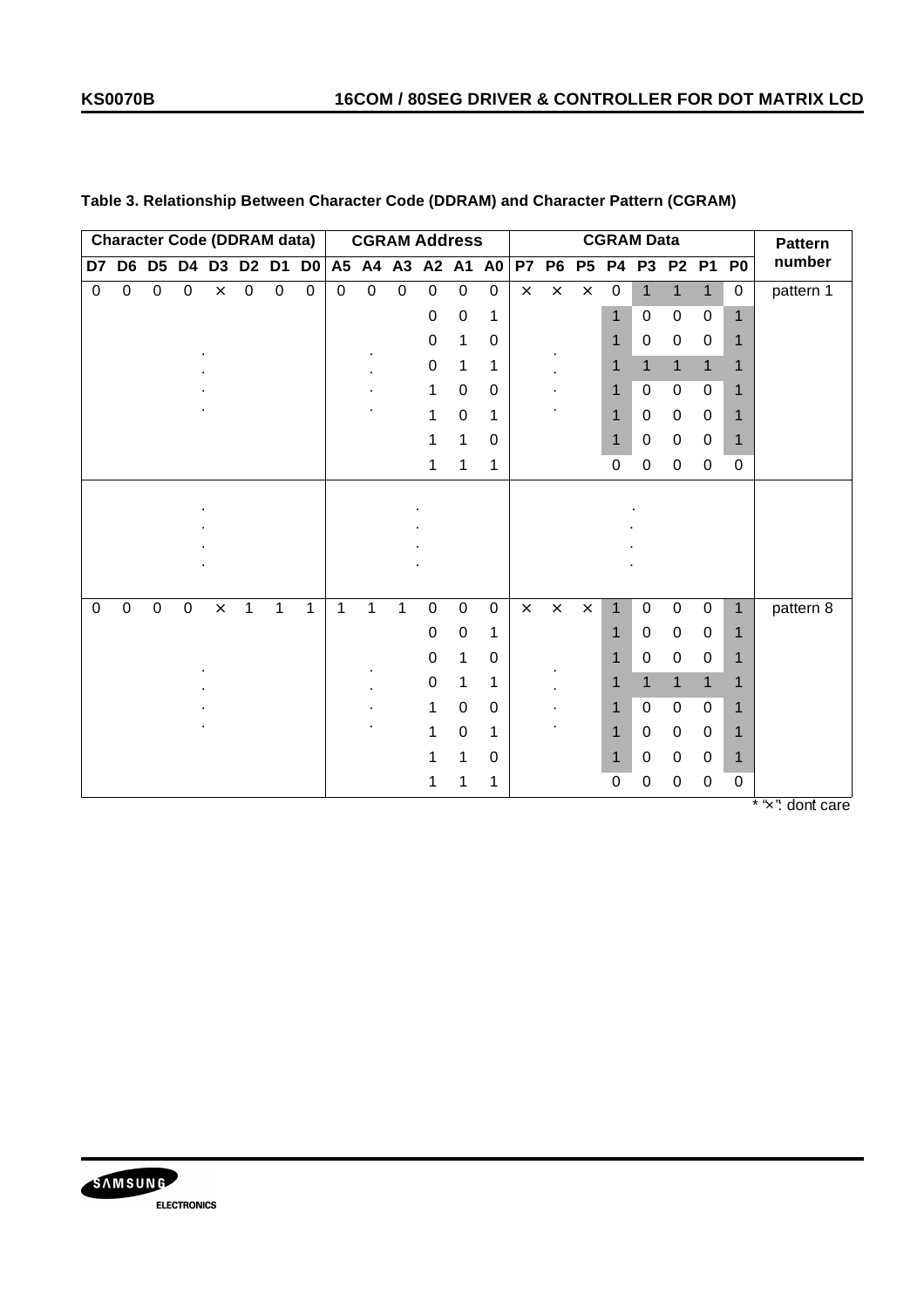### **INSTRUCTION DESCRIPTION**

#### **Outline**

To overcome the speed difference between the internal clock of KS0070B and the MPU clock, KS0070B performs internal operations by storing control information to IR or DR. The internal

operation is determined according to the signal from MPU, composed of read/write and data bus (Refer to Table 5 ).

Instruction can be divided largely into four kinds:

- (1) KS0070B function set instructions ( set display methods, set data length, etc.)
- (2) address set instructions to internal RAM
- (3) data transfer instructions with internal RAM

(4) others .

The address of the internal RAM is automatically increased or decreased by 1.

\* NOTE: During internal operation, Busy Flag (DB7) is read "1". Busy Flag check must be preceded by the next instruction.

 When you make an MPU program with checking the Busy Flag (DB7), it must be necessary 1/2 Fosc for executing the next instruction by falling E signal after the Busy Flag (DB7) goes to "0".

**Contents** 

1) Clear Display

| ĸə | R/W | DB7 | DB6 | DB <sub>5</sub> | DB4 | DB <sub>3</sub> | DB <sub>2</sub> | DB1 | DB <sub>0</sub> |
|----|-----|-----|-----|-----------------|-----|-----------------|-----------------|-----|-----------------|
|    |     |     |     |                 |     |                 |                 |     |                 |

Clear all the display data by writing "20H" (space code) to all DDRAM addresses, and set the DDRAM addresses to "00H" in the AC (address counter). Return cursor to original status, namely, bring the cursor to the left edge on first line of the display. Make entry mode increment  $(I/D = "1")$ .

2) Return Home

| R/W | DB7 | DB6 | DB5 | DB4 | DB <sub>3</sub> | D <sub>B2</sub> | DB1 | D <sub>B</sub> 0 |
|-----|-----|-----|-----|-----|-----------------|-----------------|-----|------------------|
|     |     |     |     |     |                 |                 |     |                  |

Return Home is the cursor return home instruction.

Set DDRAM address to "00H" in the address counter. Return cursor to its original site and return display to its original status, if shifted. Contents of DDRAM does not change.

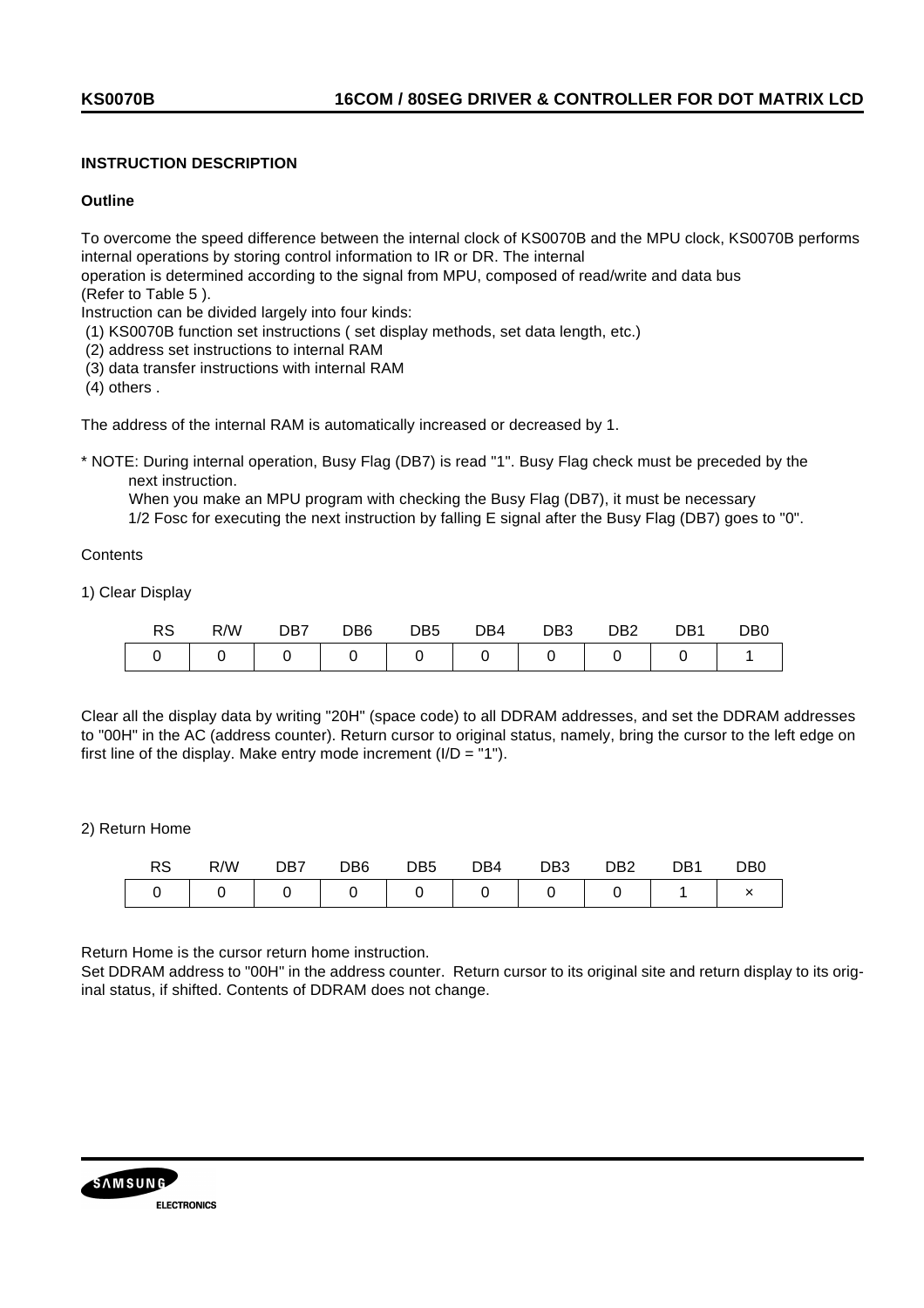#### 3) Entry Mode Set

|                                            | R/W | DB7 | DB <sub>6</sub> | DB5 | DB4 | DB3 | DB <sub>2</sub> | DB1 | DB <sub>0</sub> |
|--------------------------------------------|-----|-----|-----------------|-----|-----|-----|-----------------|-----|-----------------|
| $\begin{array}{ccc} \n & 0 \n \end{array}$ |     |     |                 |     |     |     |                 | I/D |                 |

Set the moving direction of cursor and display.

I/D : Increment / decrement of DDRAM address (cursor or blink)

When I/D = "1", cursor/blink moves to right and DDRAM address is increased by 1.

When I/D = "0", cursor/blink moves to left and DDRAM address is decreased by 1.

\* CGRAM operates the same as DDRAM, when reading from or writing to CGRAM.

#### **SH: Shift of entire display**

When DDRAM is in read (CGRAM read/write) operation or SH = '0", shift of entire display is not performed. If SH = "1" and in DDRAM write operation, shift of entire display is performed according to I/D value  $(I/D = "1"$ : shift left,  $I/D = "0"$ : shift right).

### 4) Display ON/OFF Control

| ۔ ت | R/W | DB7 | DB <sub>6</sub> | DB <sub>5</sub> | DB4 | DB <sub>3</sub> | מםח<br>שט | DB1 | D <sub>B</sub> 0 |
|-----|-----|-----|-----------------|-----------------|-----|-----------------|-----------|-----|------------------|
|     |     |     |                 |                 |     |                 | ◡         |     |                  |

Control display/cursor/blink ON/OFF 1-bit register.

#### **D : Display ON/OFF control bit**

When  $D = "1"$ , entire display is turned on.

When  $D = '0''$ , display is turned off, but display data remains in DDRAM.

### **C : Cursor ON/OFF control bit**

When  $C = "1"$ , cursor is turned on.

When C = '0", cursor disappears in current display, but I/D register retains its data.

### **B : Cursor Blink ON/OFF control bit**

When B = "1", cursor blink is on, which performs alternately between all the "1" data and display characters at the cursor position.

When  $B = '0''$ , blink is off.

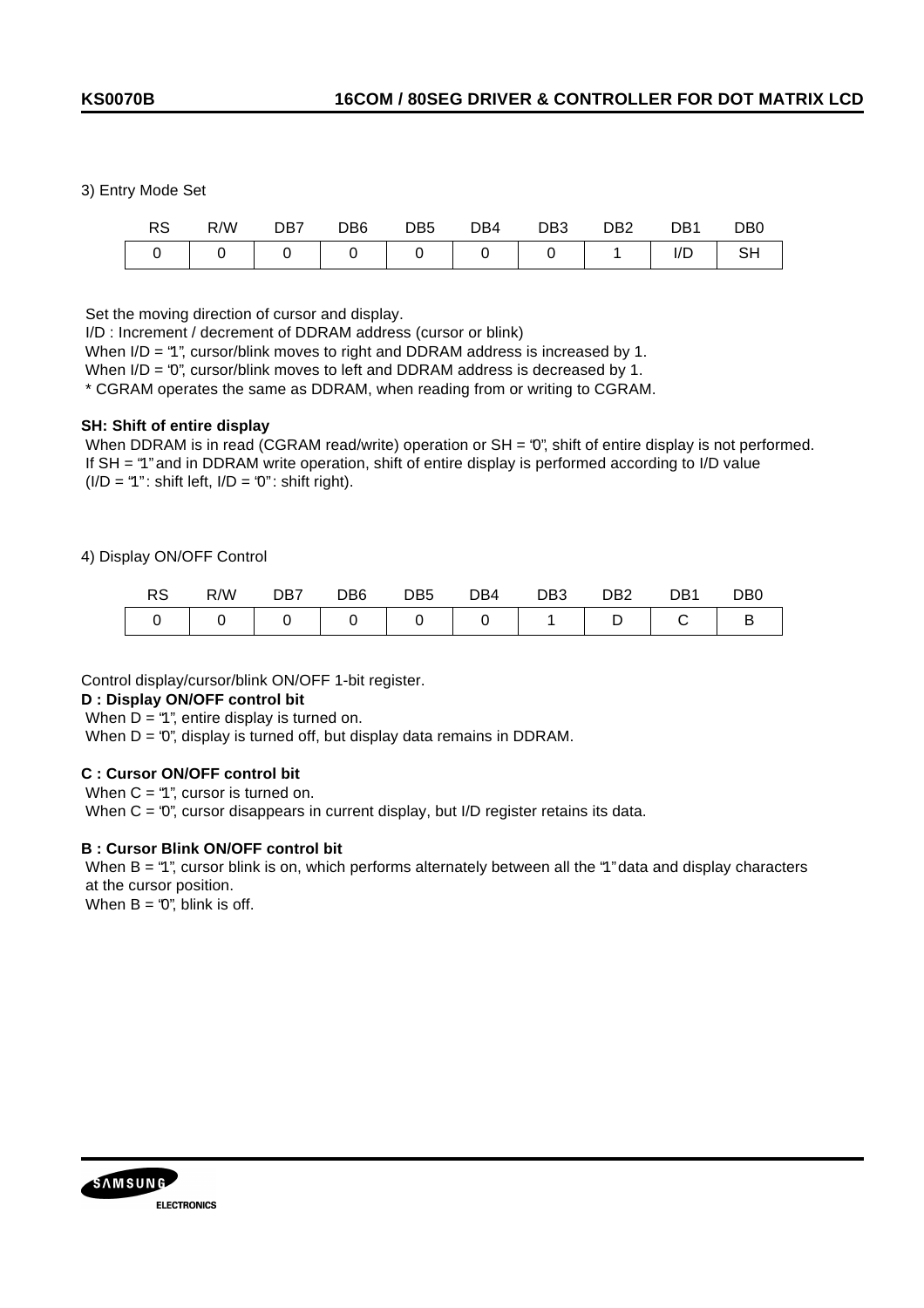5) Cursor or Display Shift

| RS | R/W | DB7 | DB <sub>6</sub> | DB5 | DB4 | DB <sub>3</sub> | DB <sub>2</sub> | DB1 | DB <sub>0</sub> |
|----|-----|-----|-----------------|-----|-----|-----------------|-----------------|-----|-----------------|
|    |     |     |                 |     |     | $\sim$<br>こ/し   | R/L             |     |                 |

Without writing or reading the display data, shift right/left cursor position or display.

This instruction is used to correct or search display data.(Refer to Table 4)

During 2-line mode display, cursor moves to the 2nd line after the 40st digit of the 1st line.

Note that display shift is performed simultaneously in all the lines.

When displayed data is shifted repeatedly, each line shifts individually.

When display shift is performed, the contents of the address counter are not changed.

### **Table 4. Shift Patterns According to S/C and R/L bits**

| S/C | R/L | Operation                                                                 |
|-----|-----|---------------------------------------------------------------------------|
| 0   |     | Shift cursor to the left, AC is decreased by 1                            |
| 0   |     | Shift cursor to the right, AC is increased by 1                           |
|     |     | Shift all the display to the left, cursor moves according to the display  |
|     |     | Shift all the display to the right, cursor moves according to the display |

6) Function Set

| DC<br>⊏ס | R/W | DB <sub>6</sub> | DB <sub>5</sub> | DB4 | DB <sub>3</sub> | DB2 | DB1 | DB <sub>0</sub> |
|----------|-----|-----------------|-----------------|-----|-----------------|-----|-----|-----------------|
|          |     |                 |                 |     | N               |     |     |                 |

### **DL : Interface data length control bit**

When DL = "1", it means 8-bit bus mode with MPU.

When  $DL = '0'$ , it means 4-bit bus mode with MPU. So to speak,  $DL$  is a signal to select 8-bit or 4-bit bus mode.

When 4-bit bus mode, it needs to transfer 4-bit data in two parts.

#### **N : Display line number control bit**

When  $N = '0'$ , it means 1-line display mode. When  $N = 4$ ", 2-line display mode is set.

#### **F : Display font type control bit**

When  $F = 0$ ",  $5 \times 7$  dots format display mode When  $F = 4$ ",  $5 \times 10$  dots format display mode.

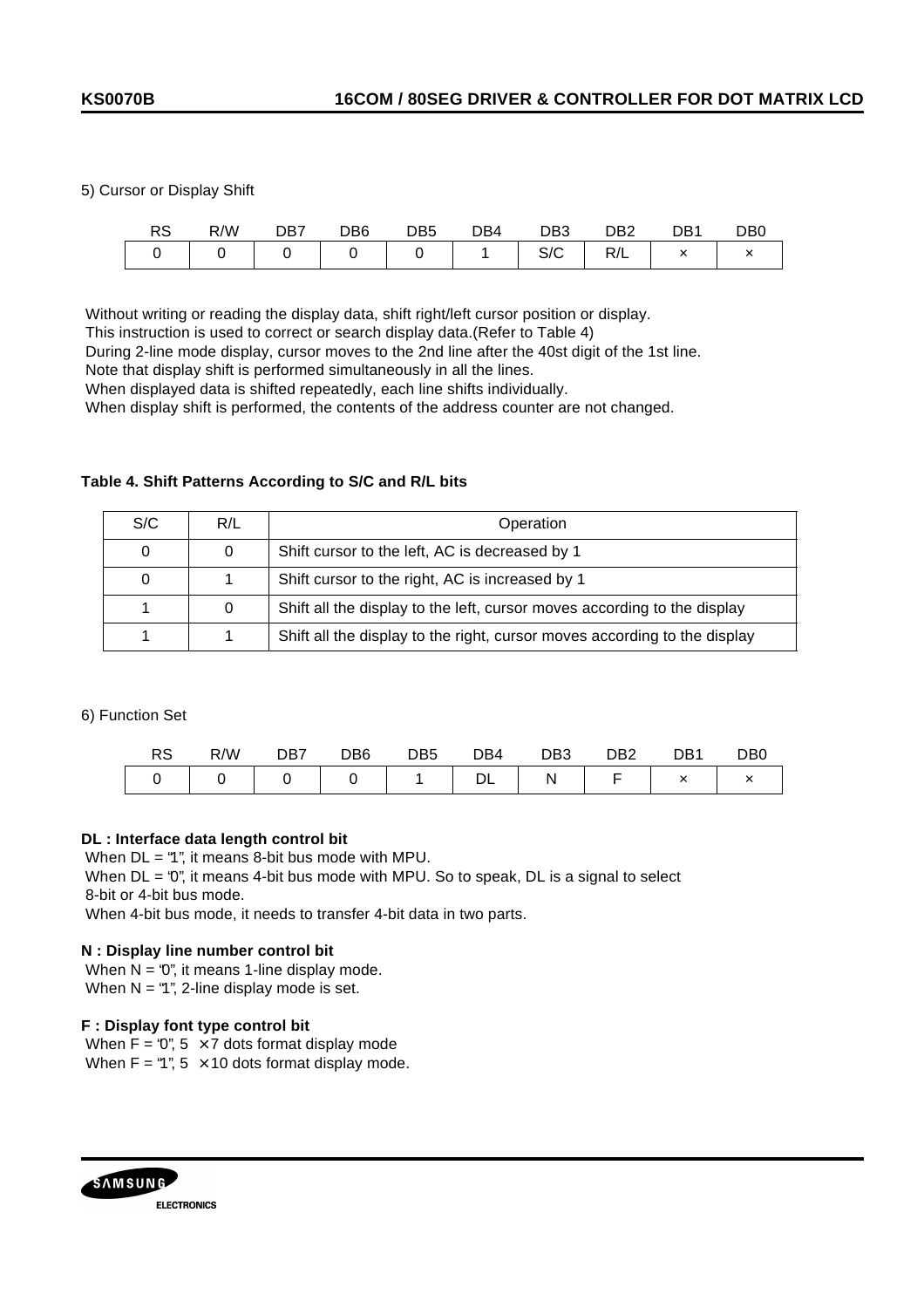### 7) Set CGRAM Address

| RS . | R/W DB7 DB6 DB5 DB4 DB3 DB2 DB1 DB0         |  |  |  |  |
|------|---------------------------------------------|--|--|--|--|
|      | 0   0   0   1  AC5  AC4  AC3  AC2  AC1  AC0 |  |  |  |  |

Set CGRAM address to AC.

This instruction makes CGRAM data available from MPU.

### 8) Set DDRAM Address

| RS. | R/W DB7 DB6 DB5 DB4 DB3 DB2 DB1              |  |  |  | DB0 |
|-----|----------------------------------------------|--|--|--|-----|
|     | ↑   0   1  AC6  AC5  AC4  AC3  AC2  AC1  AC0 |  |  |  |     |

Set DDRAM address to AC.

This instruction makes DDRAM data available from MPU.

When in 1-line display mode ( $N = 0$ ), DDRAM address is from '00H" to "4FH".

 In 2-line display mode (N = 1), DDRAM address in the 1st line is from "00H" to "27H", and DDRAM address in the 2nd line is from "40H" to "67H".

9) Read Busy Flag & Address

| RS - | R/W DB7 DB6 DB5 DB4 DB3 DB2 DB1 DB0 |  |  |  |  |
|------|-------------------------------------|--|--|--|--|
|      |                                     |  |  |  |  |

 This instruction shows whether KS0070B is in internal operation or not. If the resultant BF is "1", it means the internal operation is in progress and you have to wait until BF is Low. Then the next instruction can be performed. In this instruction you can also read the value of the address counter.

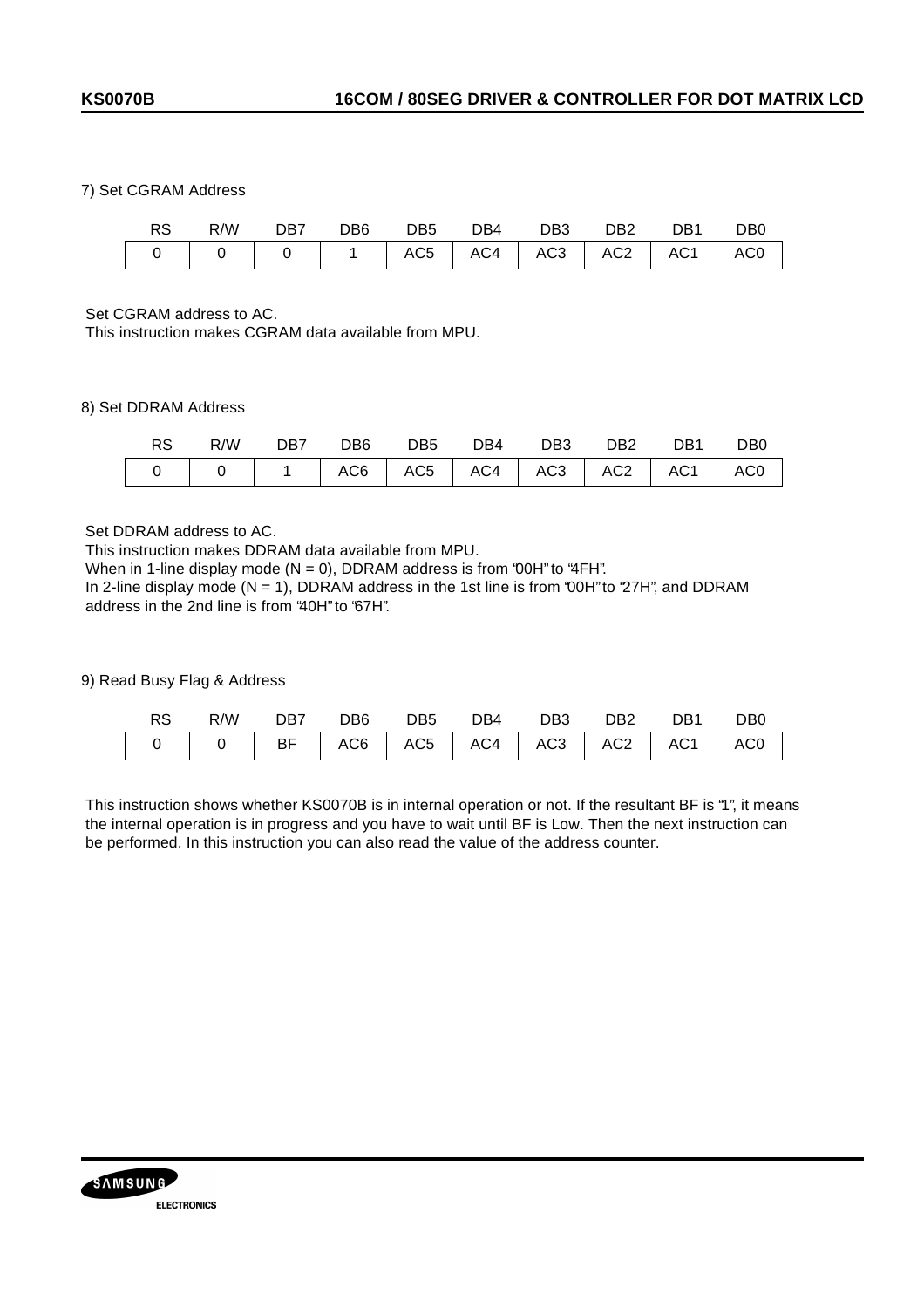### 10) Write data to RAM

| <b>RS</b> | R/W                                                                                                                    | DB <sub>7</sub> | DB6.           | DB5.           | DB4 | DB <sub>3</sub> | DB <sub>2</sub> | DB1            | D <sub>B</sub> 0 |
|-----------|------------------------------------------------------------------------------------------------------------------------|-----------------|----------------|----------------|-----|-----------------|-----------------|----------------|------------------|
|           | $\begin{array}{ c c c c c } \hline \ \multicolumn{1}{ c }{0} & \multicolumn{1}{ c }{\textbf{D7}} \\\hline \end{array}$ |                 | D <sub>6</sub> | D <sub>5</sub> | D4  | D3              | D <sub>2</sub>  | D <sub>1</sub> | D <sub>0</sub>   |

Write binary 8-bit data to DDRAM/CGRAM.

The selection of RAM from DDRAM, and CGRAM, is set by the previous address set instruction : DDRAM address set, and CGRAM address set. RAM set instruction can also determine the AC direction to RAM. After write operation, the address is automatically increased/decreased by 1, according to the entry mode.

### 11) Read data from RAM

|  | R/W DB7 DB6                                   |  | DB5 DB4 DB3 DB2 | DB1 | DB0 |
|--|-----------------------------------------------|--|-----------------|-----|-----|
|  | 1   1   D7   D6   D5   D4   D3   D2   D1   D0 |  |                 |     |     |

Read binary 8-bit data from DDRAM/CGRAM.

 The selection of RAM is set by the previous address set instruction. If the address set instruction of RAM is not performed before this instruction, the data that is read first is invalid, because the direction of AC is not determined. If you read RAM data several times without RAM address set instruction before read operation, you can get correct RAM data from the second, but the first data would be incorrect, because there is no time margin to transfer RAM data. In the case of DDRAM read operation, cursor shift instruction plays the same role as DDRAM address set instruction; It also transfers RAM data to the output data register. After read operation the address counter is automatically increased/decreased by 1 according to the entry mode. After CGRAM read operation, display shift may not be executed correctly.

\* In the case of RAM write operation, after this AC is increased/decreased by 1 like read operation. At this time, AC indicates the next address position, but you can read only the previous data by the read instruction.

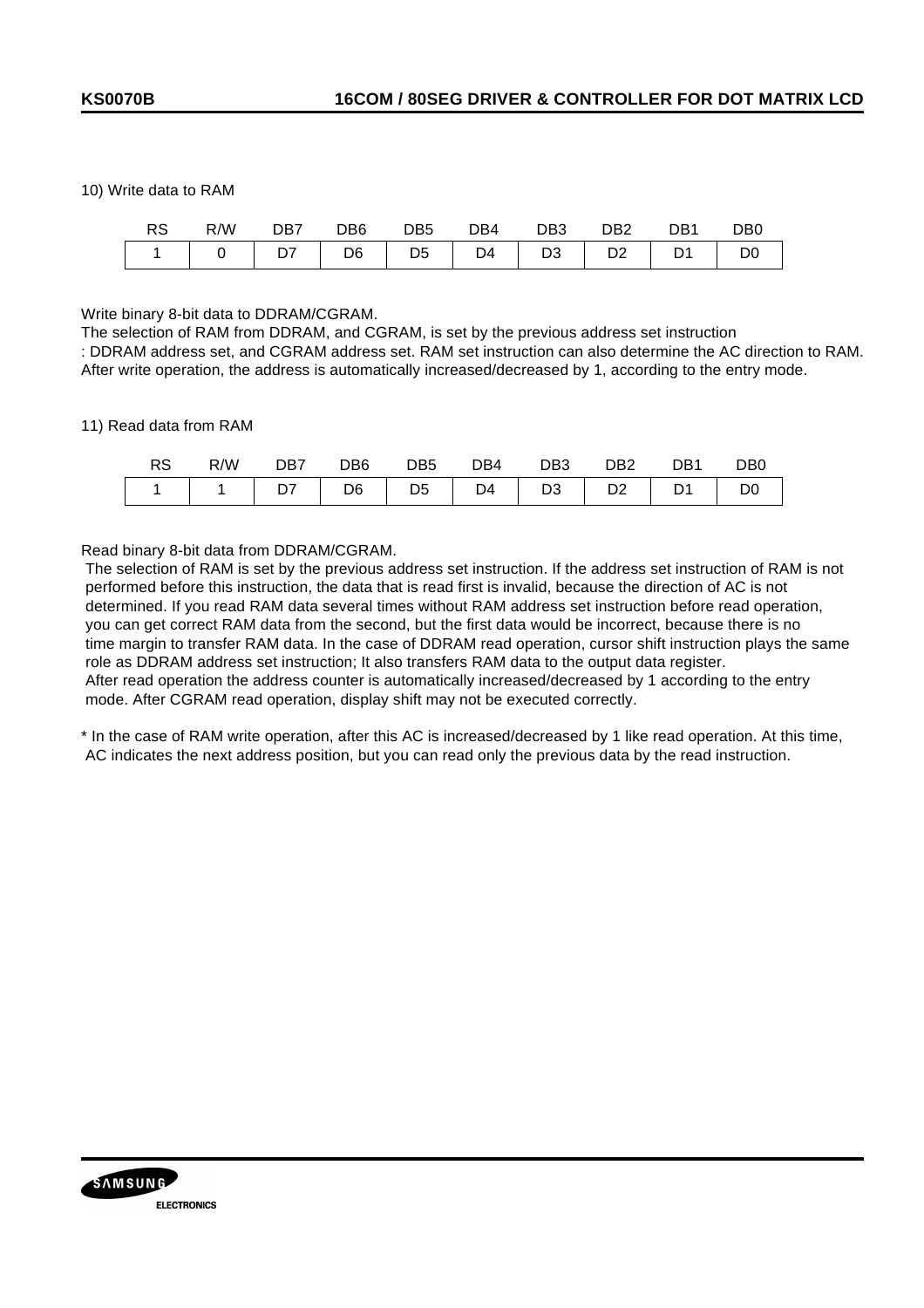# **Table 5. Instruction Table**

|                                         |             |          |          |                | <b>Instruction Code</b> |                |                |                                |                           |                           |                                                                                                                                 | Execution                    |
|-----------------------------------------|-------------|----------|----------|----------------|-------------------------|----------------|----------------|--------------------------------|---------------------------|---------------------------|---------------------------------------------------------------------------------------------------------------------------------|------------------------------|
| Instruction                             |             |          |          |                |                         |                |                | RS R/WDB7DB6DB5DB4DB3DB2DB1DB0 |                           |                           | Description                                                                                                                     | Time<br>$fose =$<br>270 kHz) |
| Clear<br>Display                        | $\mathbf 0$ | 0        | $\Omega$ | $\Omega$       | $\Omega$                | $\Omega$       | $\Omega$       | $\Omega$                       | $\Omega$                  | 1                         | Write "20H" to DDRAM and set<br>DDRAM address to "00H" from AC.                                                                 | $1.53$ ms                    |
| Return<br>Home                          | $\mathbf 0$ | 0        | 0        | $\Omega$       | 0                       | 0              | $\mathbf 0$    | $\mathbf 0$                    | 1                         | $\boldsymbol{\mathsf{x}}$ | Set DDRAM address to "00H" from AC<br>and return cursor to its original position<br>if shifted.                                 | $1.53$ ms                    |
| <b>Entry Mode</b><br>Set                | $\mathbf 0$ | 0        | 0        | $\mathbf 0$    | 0                       | 0              | $\mathbf 0$    | 1                              | I/D                       | <b>SH</b>                 | Assign cursor moving direction and<br>enable the shift of entire display.                                                       | $39 \mu s$                   |
| Display ON/<br><b>OFF Control</b>       | $\Omega$    | 0        | $\Omega$ | $\mathbf 0$    | $\Omega$                | $\Omega$       | 1              | D                              | $\mathsf{C}$              | B                         | Set display (D), cursor (C), and blinking<br>of cursor (B) on/off control bit.                                                  | $39 \mu s$                   |
| Cursor or<br>Display Shift              | $\Omega$    | $\Omega$ | $\Omega$ | $\Omega$       | $\Omega$                | 1              | $S/C$ R/L      |                                | $\mathsf{x}$              | $\mathsf{x}$              | Set cursor moving and display shift<br>control bit, and the direction, without<br>changing of DDRAM data.                       | $39 \mu s$                   |
| Function<br>Set                         | $\Omega$    | $\Omega$ | $\Omega$ | $\mathbf 0$    | 1                       | <b>DL</b>      | N              | F                              | $\boldsymbol{\mathsf{x}}$ | $\boldsymbol{\mathsf{x}}$ | Set interface data length (DL : 4-bit/8-<br>bit), numbers of display line (N : 1-line/<br>2-line, Display font type (F:0 )      | $39 \mu s$                   |
| Set CGRAM<br>Address                    | $\Omega$    | $\Omega$ | $\Omega$ | 1              |                         |                |                | AC5AC4AC3AC2AC1AC0             |                           |                           | Set CGRAM address in address<br>counter.                                                                                        | $39 \mu s$                   |
| <b>Set DDRAM</b><br>Address             | $\Omega$    | $\Omega$ | 1        |                |                         |                |                | AC6AC5AC4AC3AC2AC1AC0          |                           |                           | Set DDRAM address in address<br>counter.                                                                                        | $39 \mu s$                   |
| <b>Read Busy</b><br>flag and<br>Address | $\Omega$    | 1        |          |                |                         |                |                | BF AC6AC5AC4AC3AC2AC1AC0       |                           |                           | Whether during internal operation or<br>not can be known by reading BF.<br>The contents of address counter can<br>also be read. | $0 \mu s$                    |
| <b>Write Data</b><br>to RAM             | 1           | $\Omega$ | D7       | D <sub>6</sub> | D <sub>5</sub>          | D4             | D <sub>3</sub> | D <sub>2</sub>                 | D <sub>1</sub>            | D <sub>0</sub>            | Write data into internal RAM<br>(DDRAM/CGRAM).                                                                                  | $43 \mu s$                   |
| <b>Read Data</b><br>from RAM            | 1           | 1        | D7       | D <sub>6</sub> | D <sub>5</sub>          | D <sub>4</sub> | D <sub>3</sub> | D <sub>2</sub>                 | D <sub>1</sub>            | D <sub>0</sub>            | Read data from internal RAM<br>(DDRAM/CGRAM).                                                                                   | $43 \mu s$                   |

\* NOTE : When you make an MPU program with checking the Busy Flag (DB7), it must be necessary 1/2Fosc for executing the next instruction by falling E signal after the Busy Flag (DB7) goes to "0".

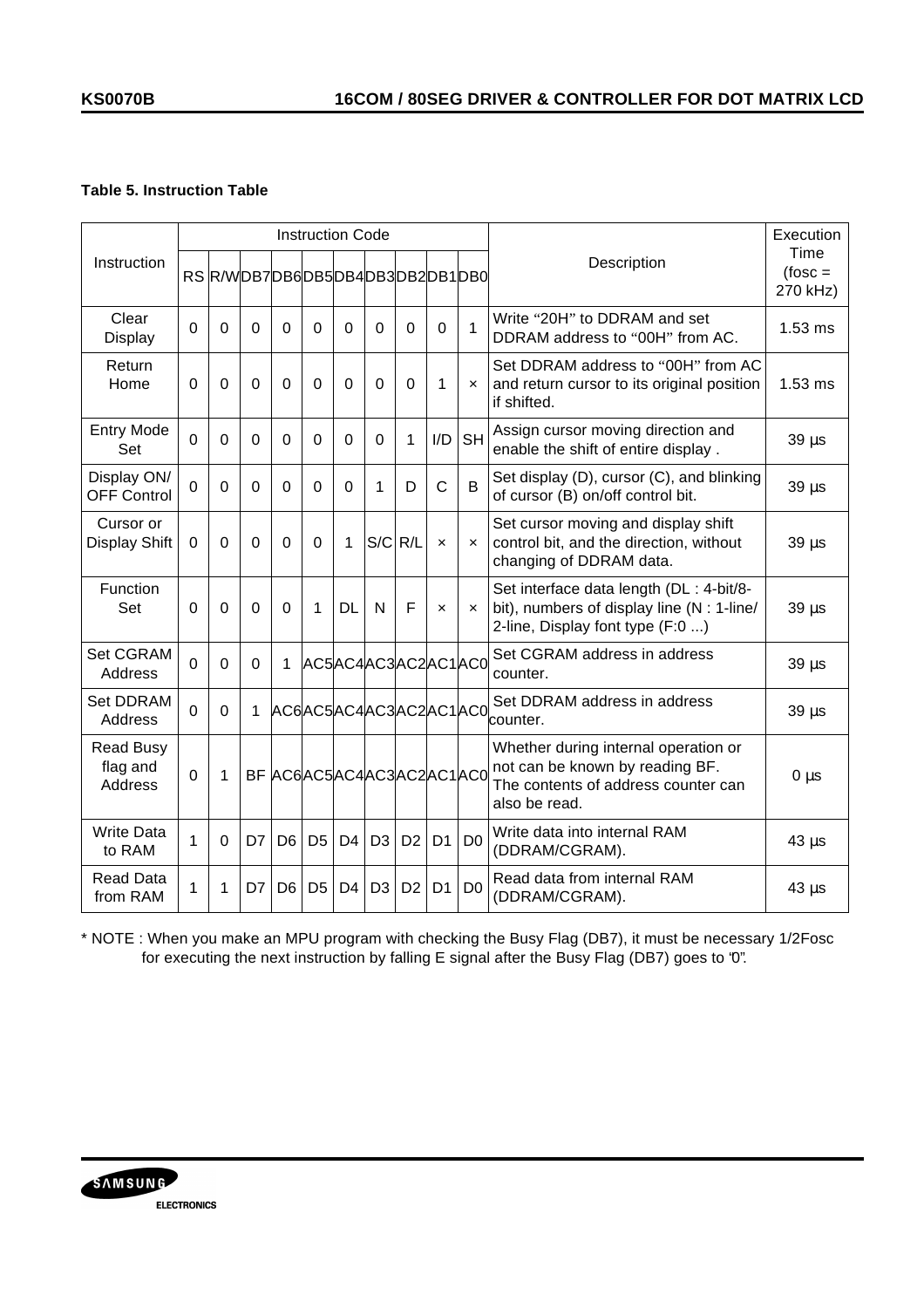## **INTERFACE WITH MPU**

1) Interface with 8-bit MPU

When interfacing data length are 8-bit, transfer is performed all at once through 8 ports, from DB0 to DB7. An Example of the timing sequence is shown below.



**Fig-4. Example of 8-bit Bus Mode Timing Diagram**

2) Interface with 4-bit MPU

When interfacing data length are 4-bit, only 4 ports, from DB4 to DB7, are used as data bus.

At first, higher 4-bit (in case of 8-bit bus mode, the contents of DB4 - DB7) are transferred, and then the lower 4-bit (in case of 8-bit bus mode, the contents of DB0 - DB3) are transferred. So transfer is performed in two parts. Busy Flag outputs "1" after the second transfer are ended.

Example of timing sequence is shown below.



**Fig-5. Example of 4-bit Bus Mode Timing Diagram**

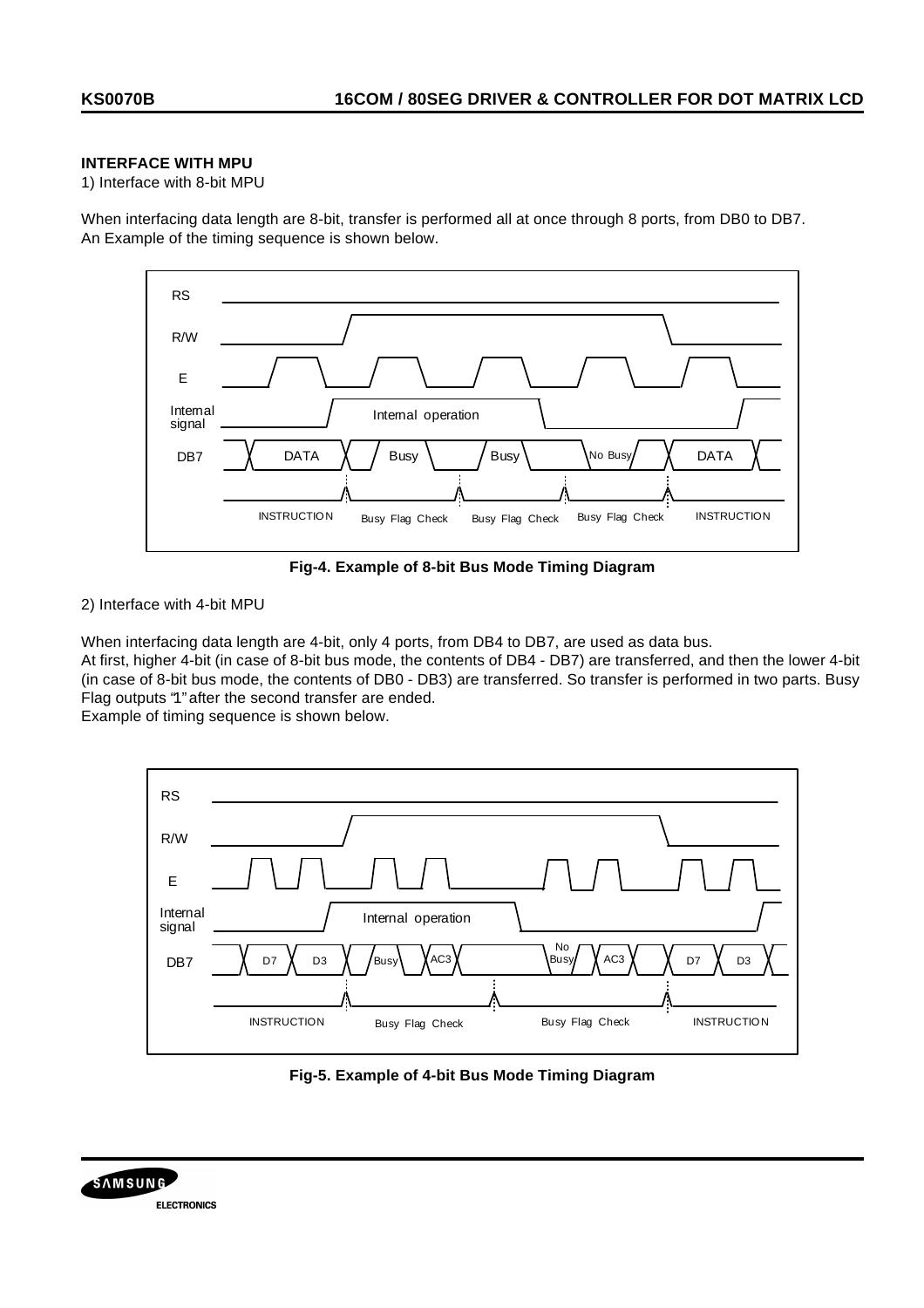# **APPLICATION INFORMATION ACCORDING TO LCD PANEL**

1) LCD Panel: 16 characters  $\times$  1-line format (  $5 \times 7$  dots + 1 cursor line 1/4 bias, 1/8 duty)



2) LCD Panel: 16 characters  $\times$  1-line format (5  $\times$  10 dots + 1 cursor line 1/4 bias, 1/11 duty)



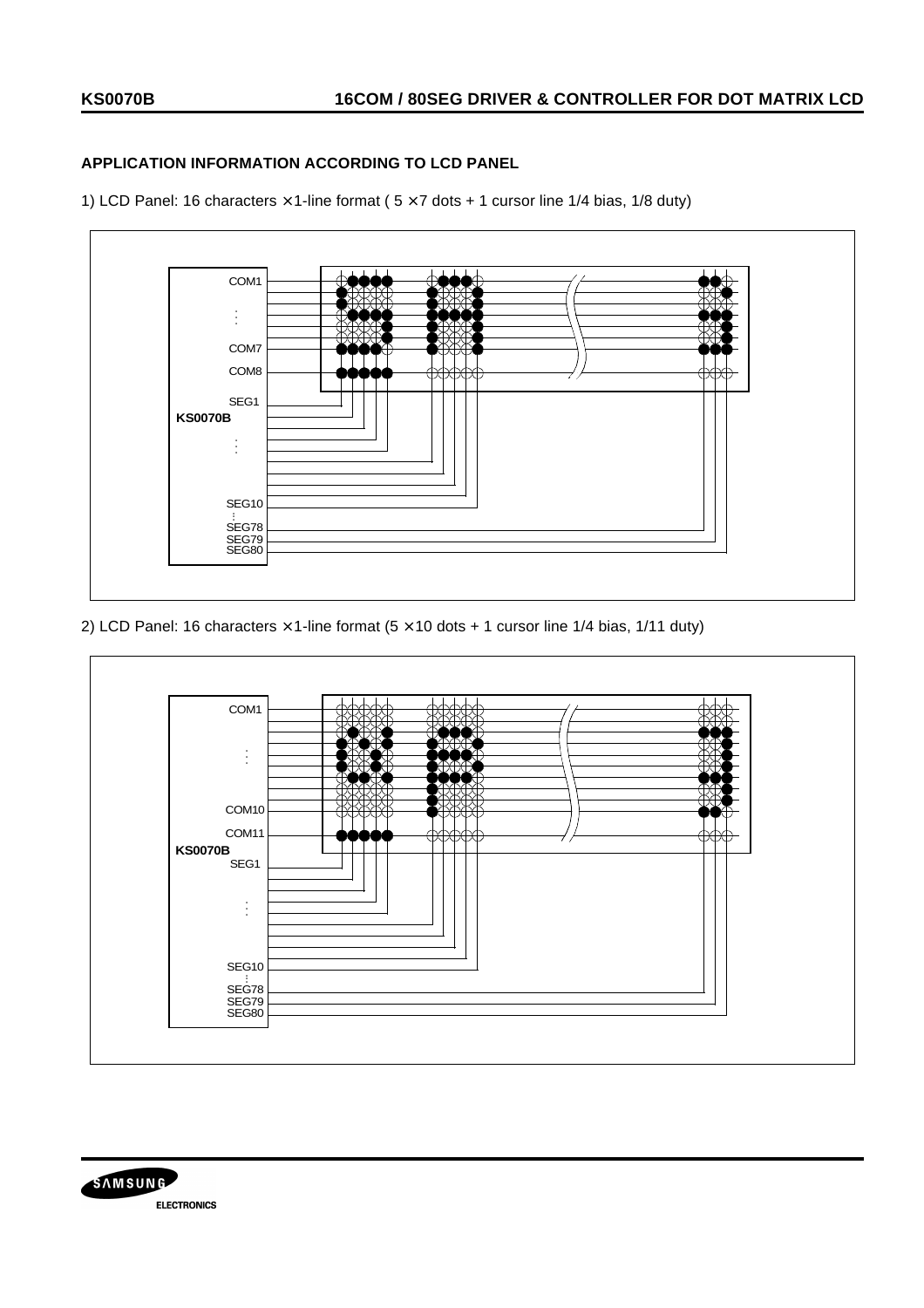

3) LCD Panel : 16 character  $\times$  2-line format: (5  $\times$  7 dots + 1 cursor line 1/5 bias, 1/16 duty)

4) LCD Panel : 32 character  $\times$  1-line format: ( $5 \times 7$  dots + 1 cursor line 1/5 bias, 1/16 duty)



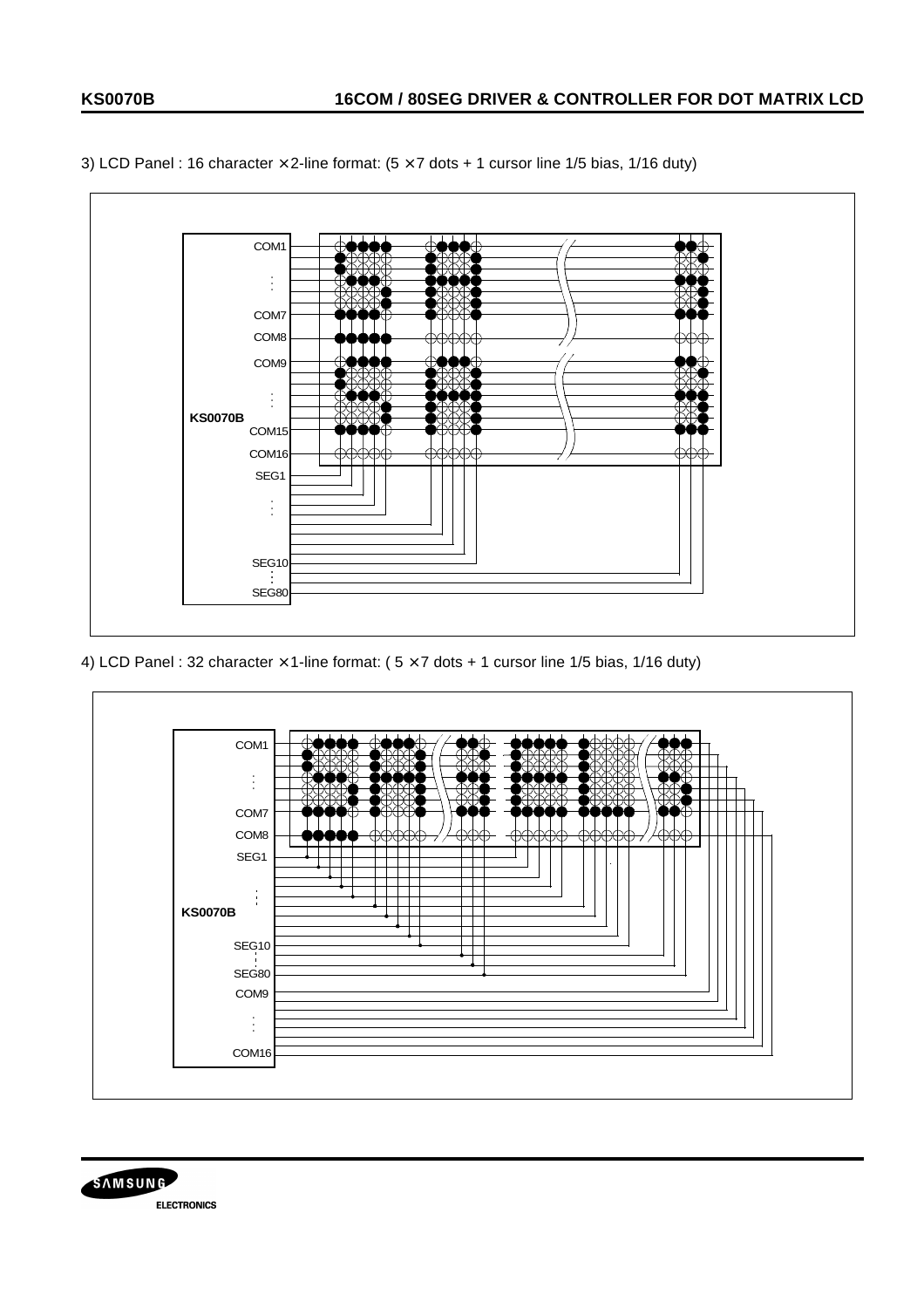

5) LCD Panel : 8 character  $\times$  2-line format: ( $5 \times 7$  dots + 1 cursor line 1/4 bias, 1/8 duty)

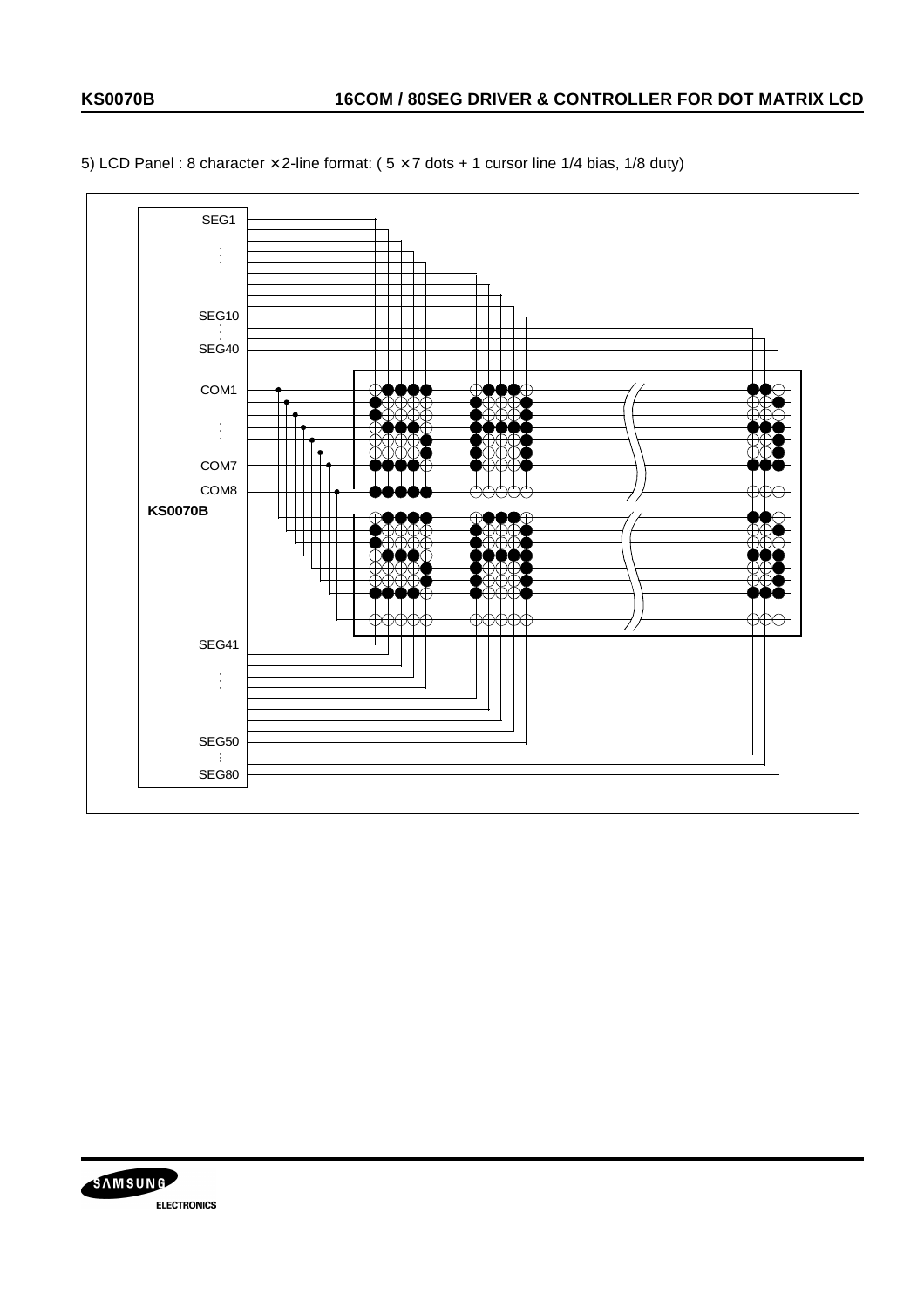## **APPLICATION CIRCUIT**



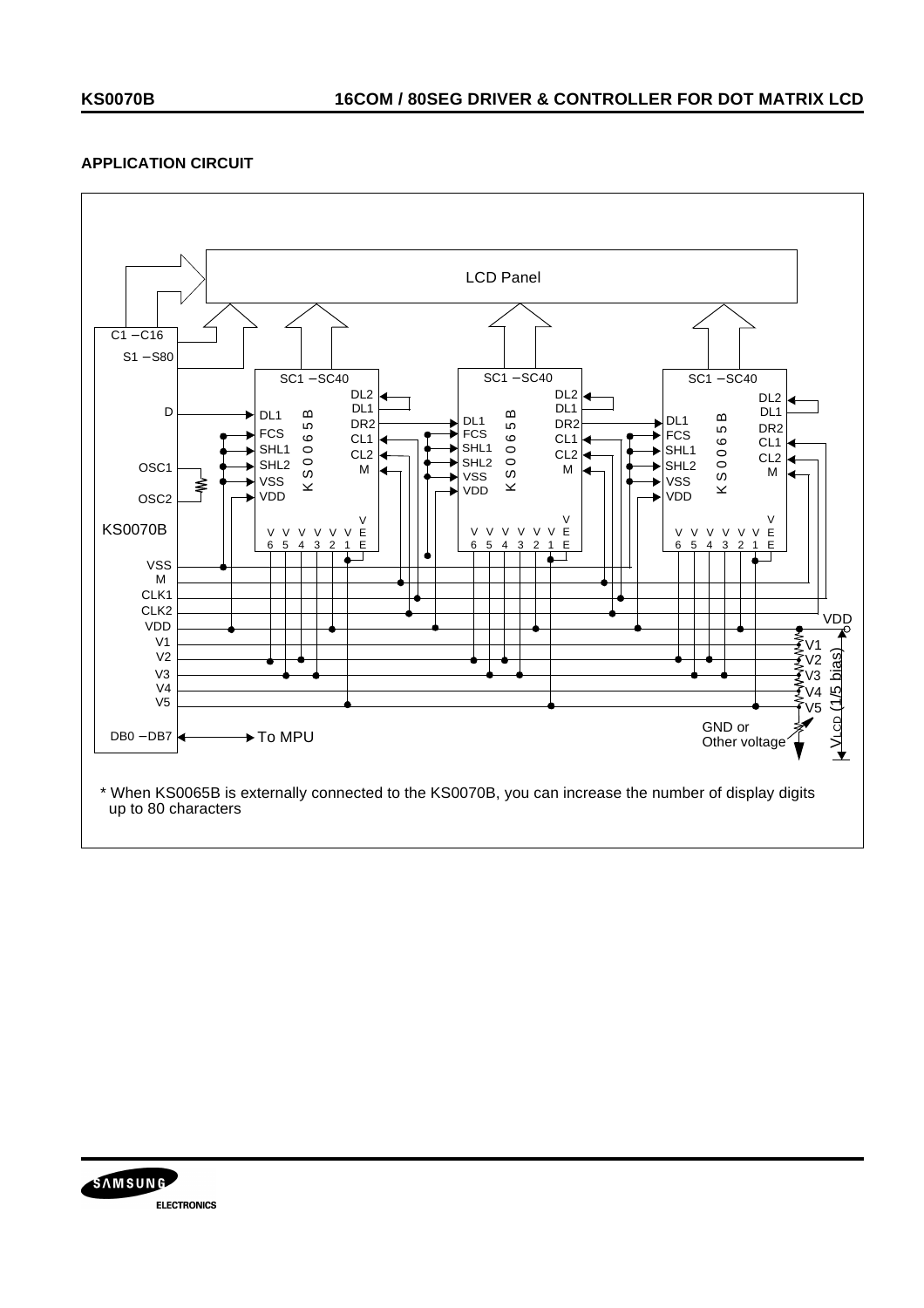# **BIAS VOLTAGE DIVIDE CIRCUIT**

1) 1/4 bias, 1/8 OR 1/11 duty 2) 1/5 bias, 1/16 OR 1/11 duty



### **INITIALIZING**

When the power is turned on, KS0070B is initialized automatically by the power on reset circuit. During the initialization, the following instructions are executed, and BF(Busy Flag) is kept "1"(busy state) to the end of initialization.

- (1) Display Clear instruction Write "20H" to all DDRAM
- (2) Set Functions instruction  $DL = 1 : 8$ -bit bus mode  $N = 0$  : 1-line display mode
	- $F = 0$ : 5×7 font type
- (3) Control Display ON/OFF instruction
	- $D = 0$ : Display OFF
	- $C = 0$  : Cursor OFF
	- $B = 0$ : Blink OFF
- (4) Set Entry Mode instruction
- $I/D = 1$ : Increment by 1
	- $SH = 0$ : No entire display shift

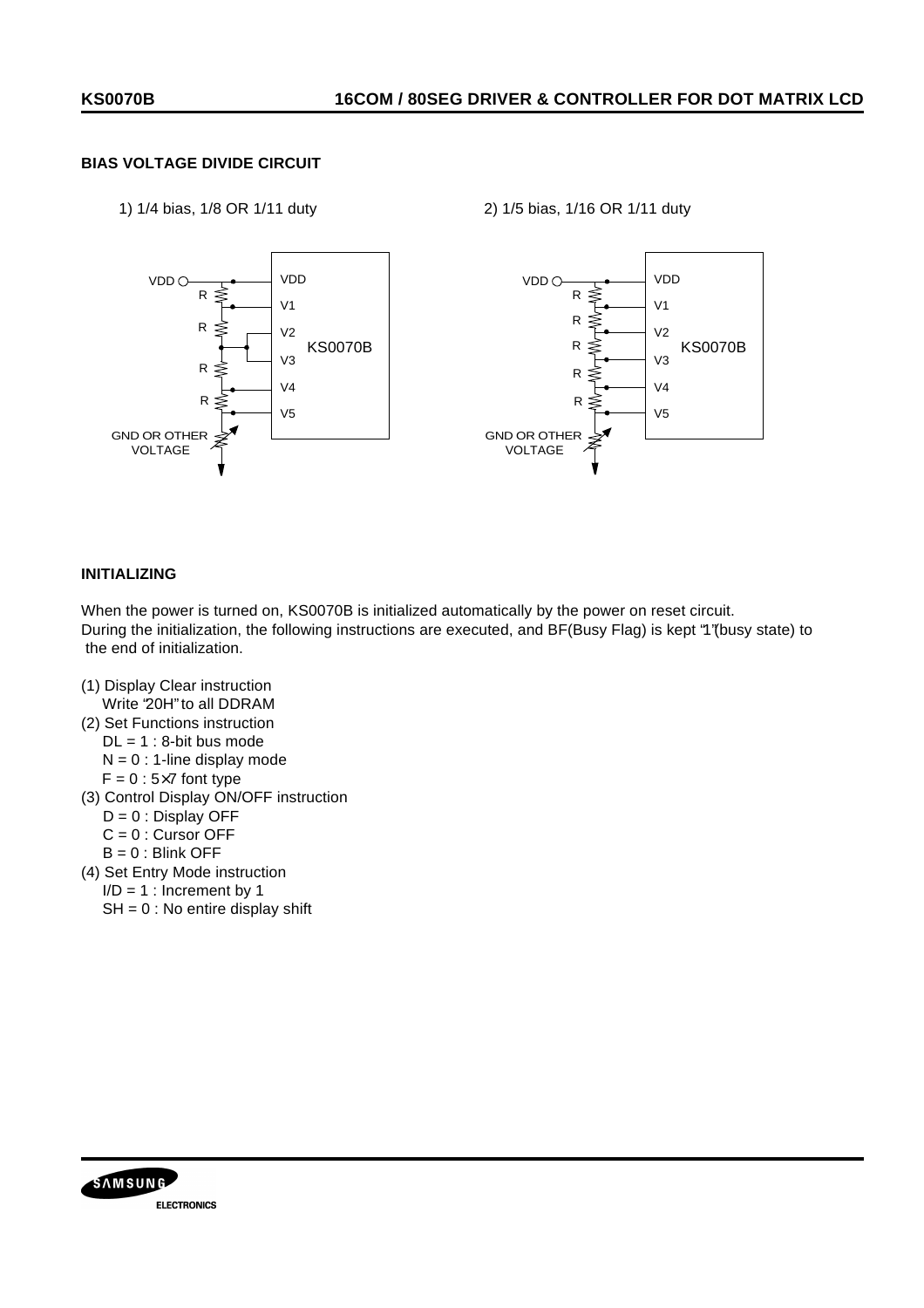# **FRAME FREQUENCY**

- 1) 1/8 duty cycle
- A) A-type Waveform



| Item                  | Clock / Frequency                        |
|-----------------------|------------------------------------------|
| Line selection period | 400 clocks                               |
| Frame frequency       | 84.4 Hz                                  |
|                       | $*$ fosc=270 kHz (1 clock = 3.7 $\mu$ s) |

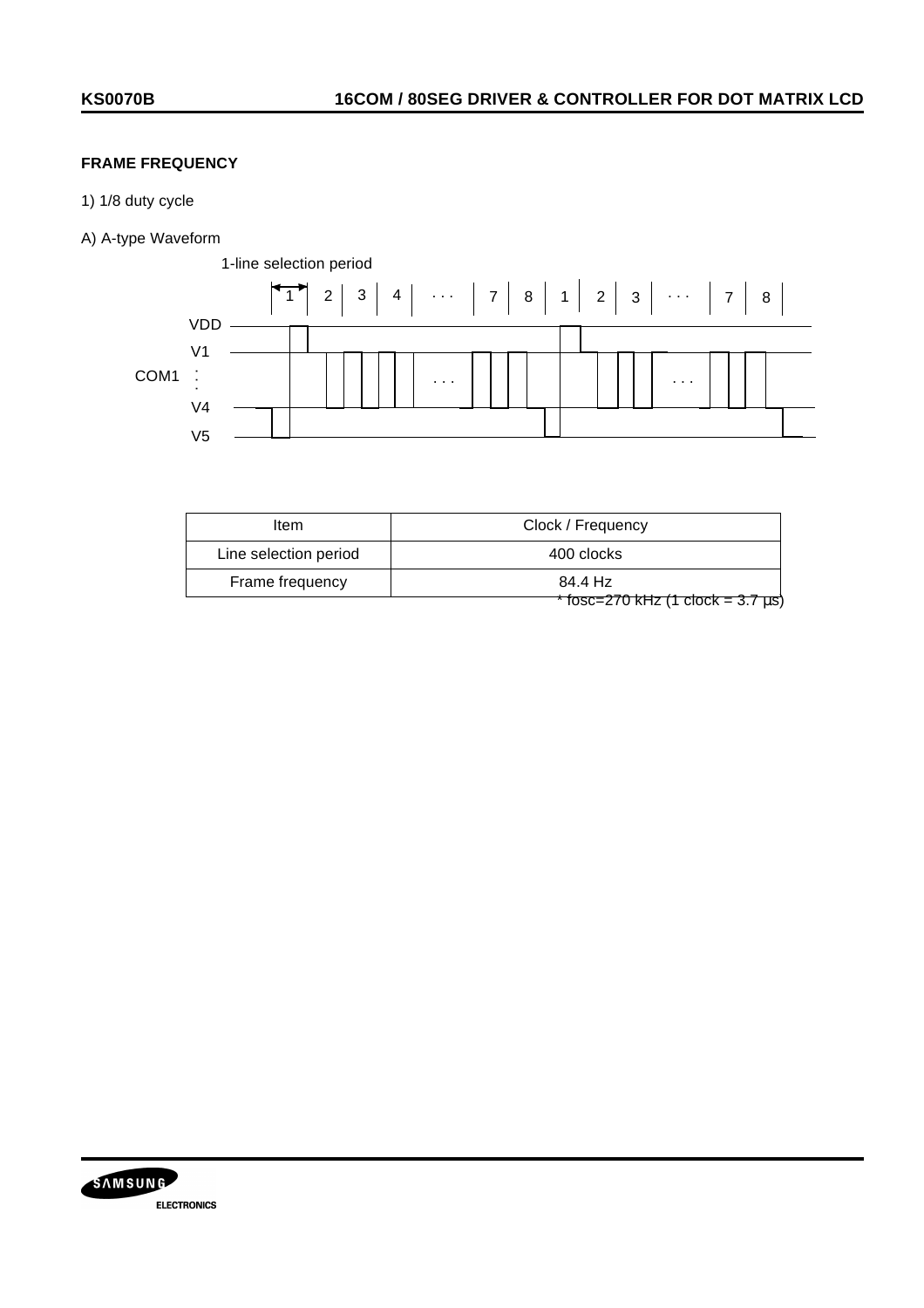## 2) 1/11 duty cycle

## A) A-type Waveform



| ltem                  | Clock / Frequency                       |
|-----------------------|-----------------------------------------|
| Line selection period | 400 clocks                              |
| Frame frequency       | 61.4 Hz                                 |
|                       | * fosc=270 kHz (1 clock = $3.7 \mu s$ ) |

- 3) 1/16 duty cycle
- A) A-type Waveform



| ltem                  | Clock / Frequency                        |
|-----------------------|------------------------------------------|
| Line selection period | 200 clocks                               |
| Frame frequency       | 84.4 Hz                                  |
|                       | $*$ fosc=270 kHz (1 clock = 3.7 $\mu$ s) |

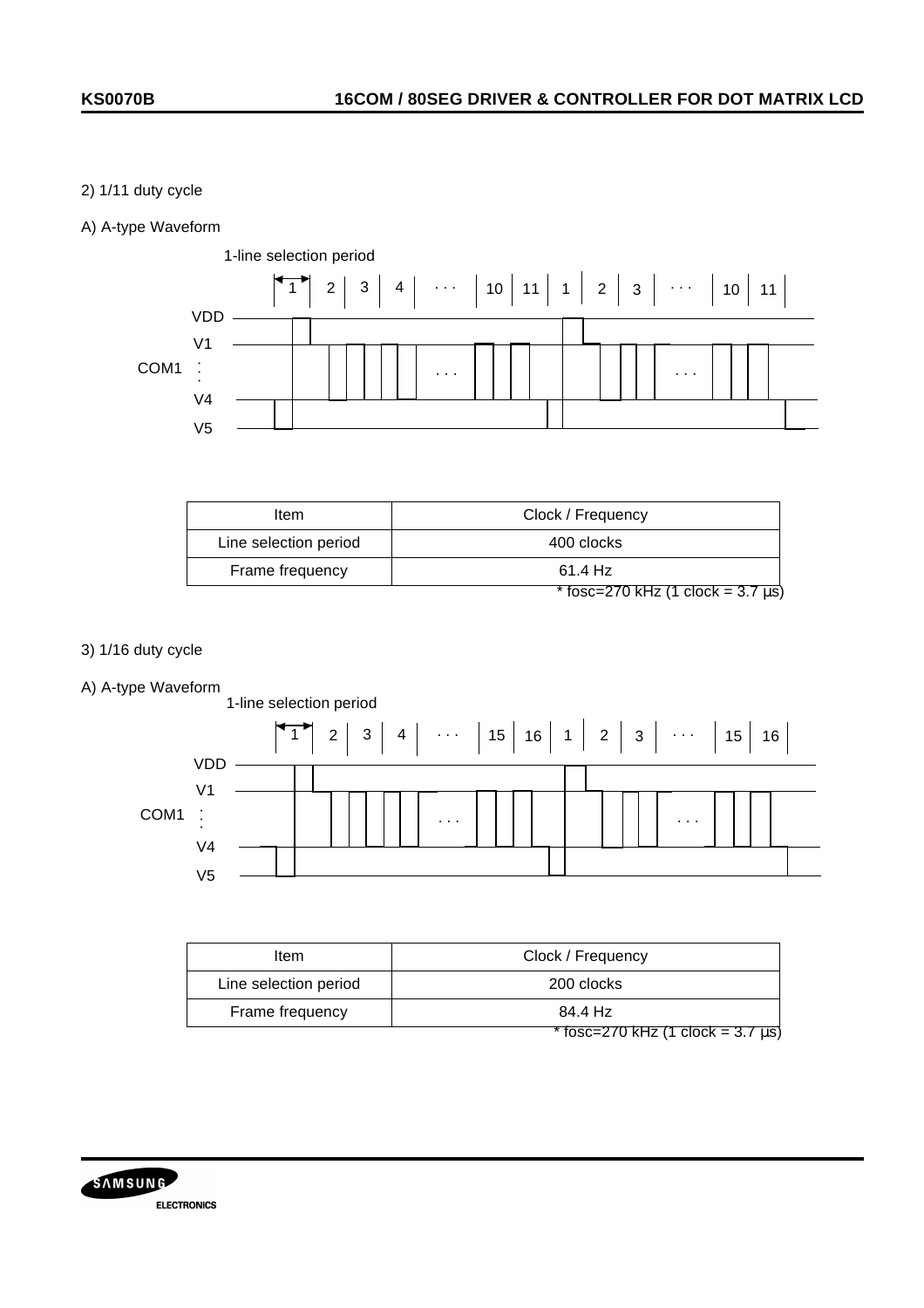## **INITIALIZING BY INSTRUCTION**

#### 1) 8-bit interface mode



**SAMSUNG ELECTRONICS**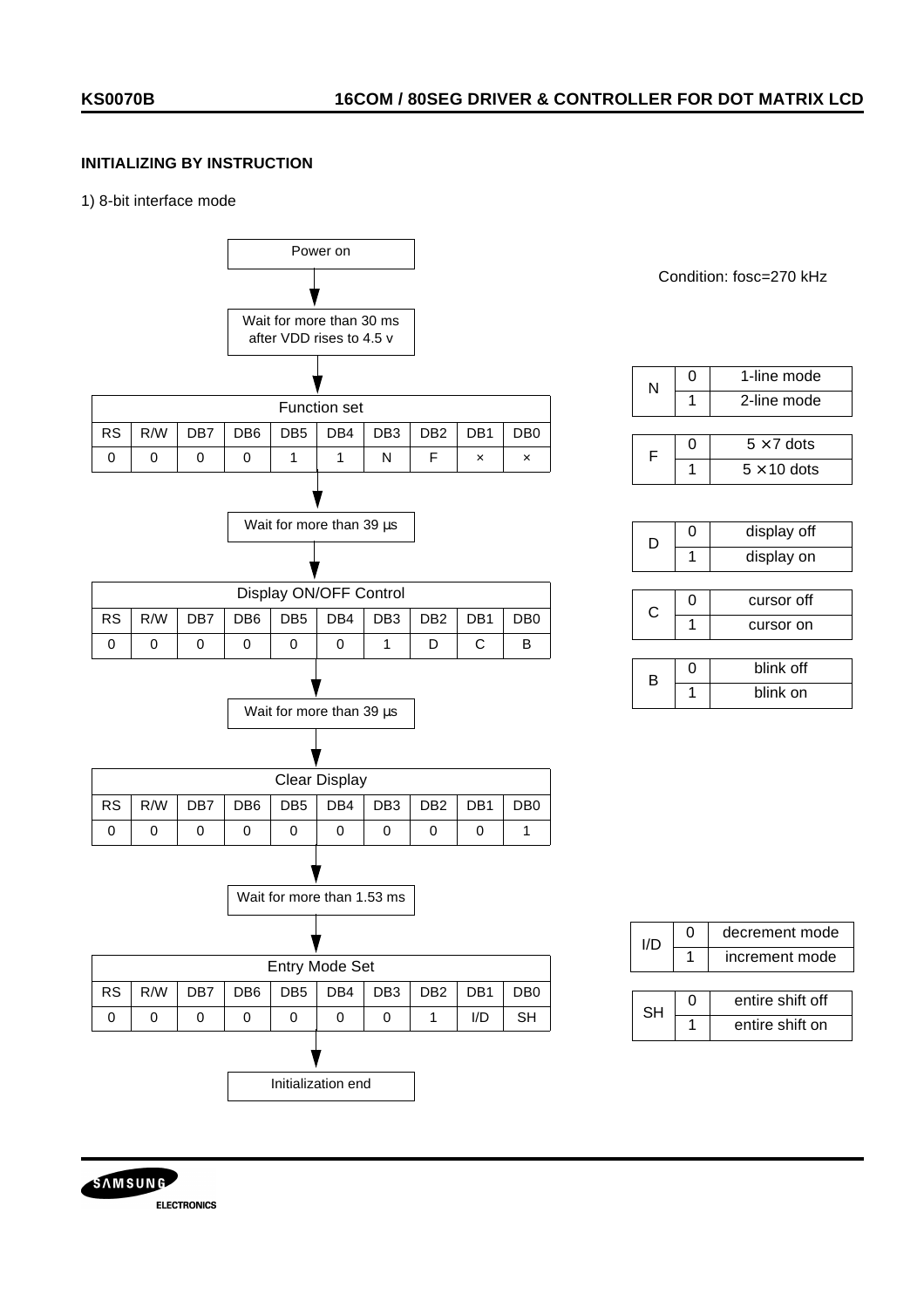### 2) 4-bit interface mode



![](_page_31_Picture_4.jpeg)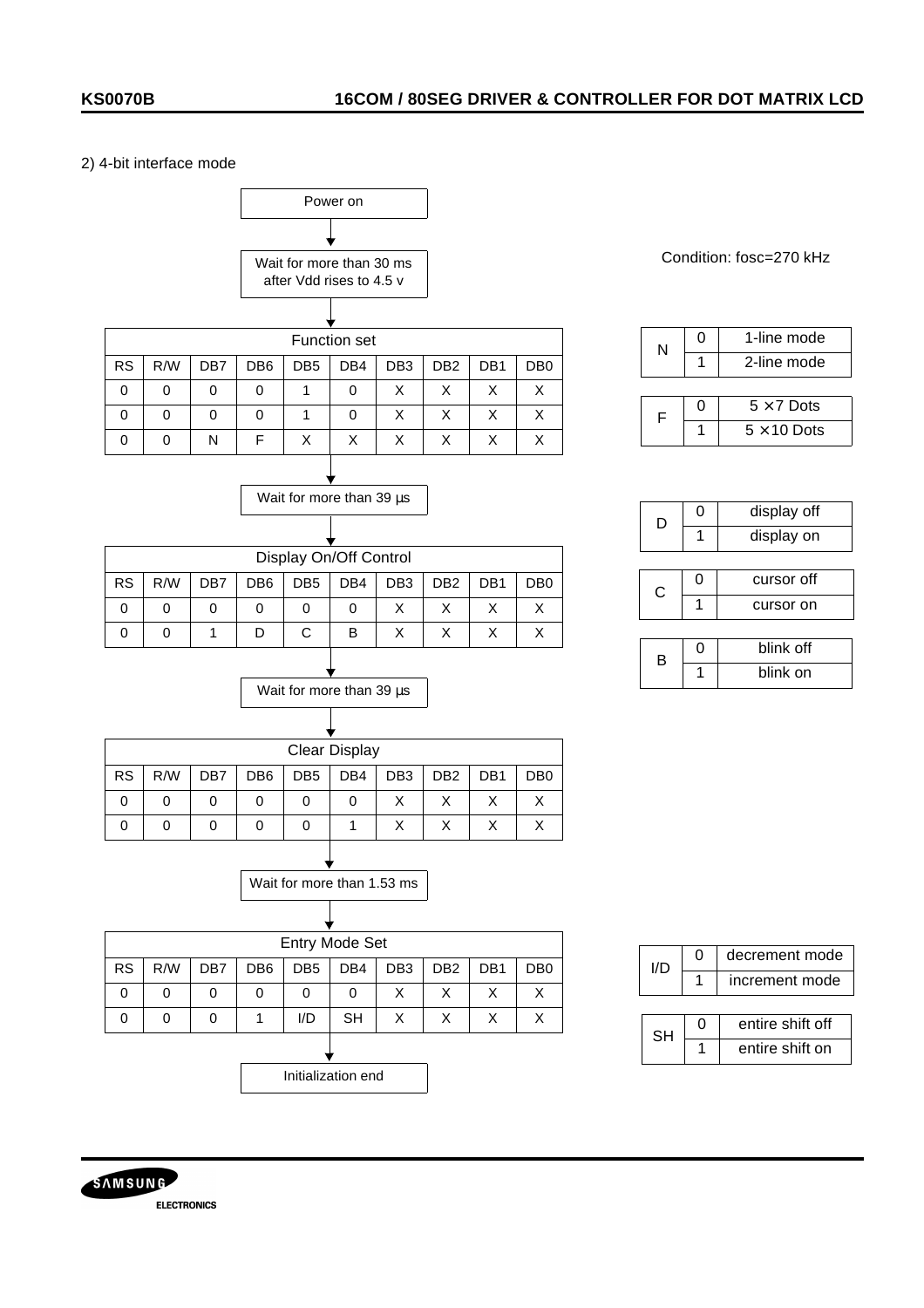## **EXAMPLE OF INSTRUCTION AND DISPLAY CORRESPONDENCE**

1. Power supply on: Initialized by the internal power on reset circuit.

|  |  | RS   R/W   DB7   DB6   DB5   DB4   DB3   DB2   DB1   DB0 |  |  |
|--|--|----------------------------------------------------------|--|--|
|  |  |                                                          |  |  |

2. Function Set: 8-bit, 2-line, 5×7 dot

|  |  |  | $RS$   R/W   DB7   DB6   DB5   DB4   DB3   DB2   DB1   DB0 |  |  |
|--|--|--|------------------------------------------------------------|--|--|
|  |  |  |                                                            |  |  |

3. Display ON/OFF Control: Display/Cursor on/Blink off

| RS   R/W   DB7   DB6   DB5   DB4   DB3   DB2   DB1   DB0 |  |  |  |  |
|----------------------------------------------------------|--|--|--|--|
|                                                          |  |  |  |  |

4. Entry Mode Set: Increment

|  |  | RS   R/W   DB7   DB6   DB5   DB4   DB3   DB2   DB1   DB0 |  |  |
|--|--|----------------------------------------------------------|--|--|
|  |  |                                                          |  |  |

#### 5. Write Data to DDRAM: Write S

|  |  | RS R/W DB7 DB6 DB5 DB4 DB3 DB2 DB1 DB0 |  |  |  |
|--|--|----------------------------------------|--|--|--|
|  |  |                                        |  |  |  |

# 6. Write Data to DDRAM: Write A

| <b>RS</b> | R/W   DB7   DB6   DB5   DB4   DB3   DB2   DB1   DB0 |  |  |  |  |  |
|-----------|-----------------------------------------------------|--|--|--|--|--|
|           |                                                     |  |  |  |  |  |

### 7. Write Data to DDRAM: Write M

|  |  | $RS$   R/W   DB7   DB6   DB5   DB4   DB3   DB2   DB1   DB0 |  |  |
|--|--|------------------------------------------------------------|--|--|
|  |  |                                                            |  |  |

#### 8. Write Data to DDRAM: Write S

SAMSUNG

**ELECTRONICS** 

|  |  | RS   R/W   DB7   DB6   DB5   DB4   DB3   DB2   DB1   DB0 |  |  |
|--|--|----------------------------------------------------------|--|--|
|  |  |                                                          |  |  |

SAMS\_

![](_page_32_Picture_20.jpeg)

LCD DISPLAY

![](_page_32_Figure_21.jpeg)

![](_page_32_Figure_23.jpeg)

SAM\_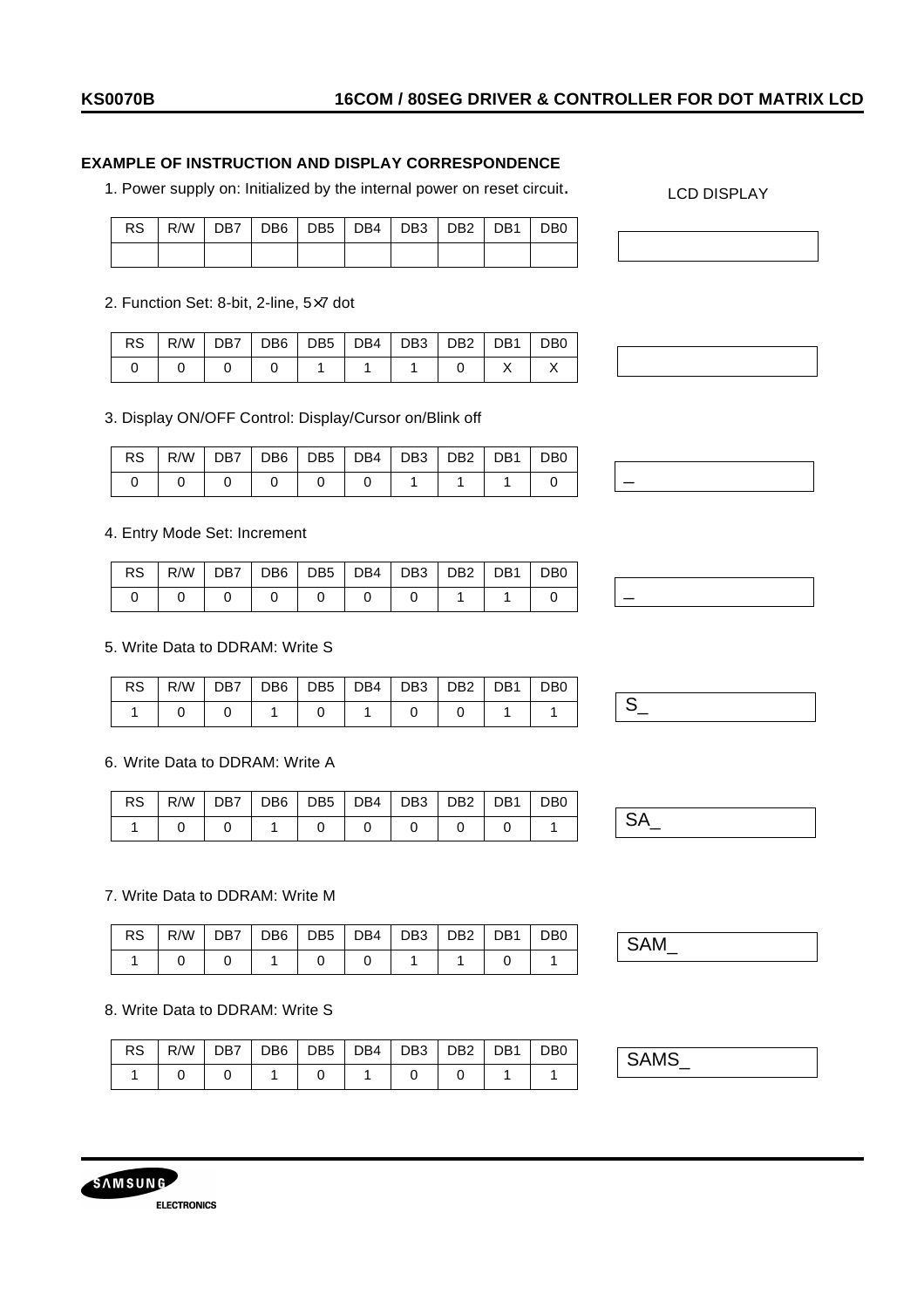### 9. Write Data to DDRAM: Write U

|  |  |  |  | RS   R/W   DB7   DB6   DB5   DB4   DB3   DB2   DB1   DB0 |  |
|--|--|--|--|----------------------------------------------------------|--|
|  |  |  |  |                                                          |  |

#### 10. Write Data to DDRAM: Write N

|  |  |  |  | RS   R/W   DB7   DB6   DB5   DB4   DB3   DB2   DB1   DB0 |  |
|--|--|--|--|----------------------------------------------------------|--|
|  |  |  |  |                                                          |  |

### 11. Write Data to DDRAM: Write G

|  |  |  |  | RS R/W DB7 DB6 DB5 DB4 DB3 DB2 DB1 | D <sub>B</sub> 0 |
|--|--|--|--|------------------------------------|------------------|
|  |  |  |  |                                    |                  |

### 12. Set DDRAM Address: 40H

|  |  |  |  | RS   R/W   DB7   DB6   DB5   DB4   DB3   DB2   DB1   DB0 |  |
|--|--|--|--|----------------------------------------------------------|--|
|  |  |  |  |                                                          |  |

### 13. Write Data to DDRAM: Write K

|  |  |  |  | $RS$   R/W   DB7   DB6   DB5   DB4   DB3   DB2   DB1   DB0 |  |
|--|--|--|--|------------------------------------------------------------|--|
|  |  |  |  |                                                            |  |

### 14. Write Data to DDRAM: Write S

|  |  |  |  | RS   R/W   DB7   DB6   DB5   DB4   DB3   DB2   DB1   DB0 |  |
|--|--|--|--|----------------------------------------------------------|--|
|  |  |  |  |                                                          |  |

### 15. Write Data to DDRAM: Write 0

|  |  |  |       | $RS   R/W   DB7   DB6   DB5   DB4   DB3   DB2   DB1   DB0$ |  |
|--|--|--|-------|------------------------------------------------------------|--|
|  |  |  | 1 0 1 |                                                            |  |

#### 16. Write Data to DDRAM: Write 0

|  |  |  |  | RS   R/W   DB7   DB6   DB5   DB4   DB3   DB2   DB1   DB0 |  |
|--|--|--|--|----------------------------------------------------------|--|
|  |  |  |  |                                                          |  |

SAMSU\_

SAMSUN\_

SAMSUNG\_

**SAMSUNG** 

\_

**SAMSUNG**  $K_{-}$ 

| <b>SAMSUNG</b> |  |
|----------------|--|
| ΚS             |  |

**SAMSUNG**  $KSO_{-}$ 

| <b>SAMSUNG</b> |  |
|----------------|--|
| KS00           |  |

![](_page_33_Picture_25.jpeg)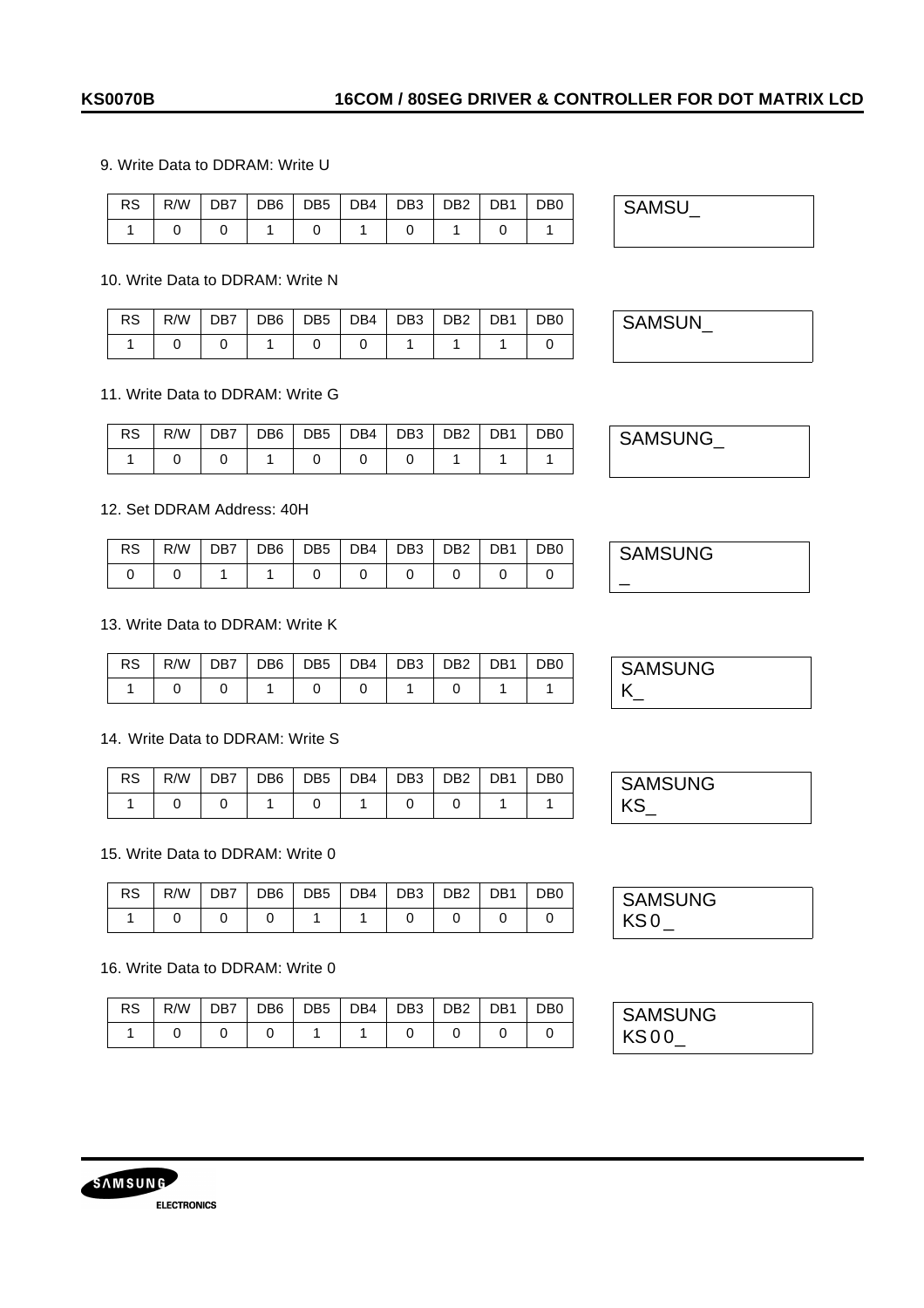### 17. Write Data to DDRAM: Write 7

|  |  | RS R/W DB7 DB6 DB5 DB4 DB3 DB2 DB1 DB0 |  |  |
|--|--|----------------------------------------|--|--|
|  |  |                                        |  |  |

### 18. Write Data to DDRAM: Write 2

| RS   R/W   DB7   DB6   DB5   DB4   DB3   DB2   DB1   DB0 |  |  |  |  |
|----------------------------------------------------------|--|--|--|--|
|                                                          |  |  |  |  |

### 19. Cursor or Display Shift: Cursor shift left

### 20. Write Data to DDRAM: Write 0

| RS . | R/W   DB7   DB6   DB5   DB4   DB3   DB2   DB1   DB0 |  |  |  |  |
|------|-----------------------------------------------------|--|--|--|--|
|      |                                                     |  |  |  |  |

### 21. Entry Mode Set: Entire Display shift Enable

## 22. Write Data to DDRAM: Write B

| RS   R/W   DB7   DB6   DB5   DB4   DB3   DB2   DB1   DB0 |  |  |  |  |
|----------------------------------------------------------|--|--|--|--|
|                                                          |  |  |  |  |

23. Return Home

| $RS$   R/W   DB7   DB6   DB5   DB4   DB3   DB2   DB1   DB0 |  |  |  |  |
|------------------------------------------------------------|--|--|--|--|
|                                                            |  |  |  |  |

#### 24. Clear Display

| RS   R/W   DB7   DB6   DB5   DB4   DB3   DB2   DB1   DB0 |  |  |  |  |
|----------------------------------------------------------|--|--|--|--|
|                                                          |  |  |  |  |

![](_page_34_Picture_18.jpeg)

| <b>SAMSUNG</b> |  |
|----------------|--|
| KS0072         |  |

| <b>SAMSUNG</b> |  |
|----------------|--|
| KS0072         |  |

| <b>SAMSUNG</b> |  |
|----------------|--|
| KS0070         |  |

| <b>SAMSUNG</b> |  |
|----------------|--|
| KS0070         |  |

| <b>AMSUNG</b> |  |
|---------------|--|
| S0070B        |  |

| <b>SAMSUNG</b> |  |
|----------------|--|
| <b>KS0070B</b> |  |

| _ |  |  |  |
|---|--|--|--|
|   |  |  |  |
|   |  |  |  |
|   |  |  |  |
|   |  |  |  |
|   |  |  |  |

![](_page_34_Picture_26.jpeg)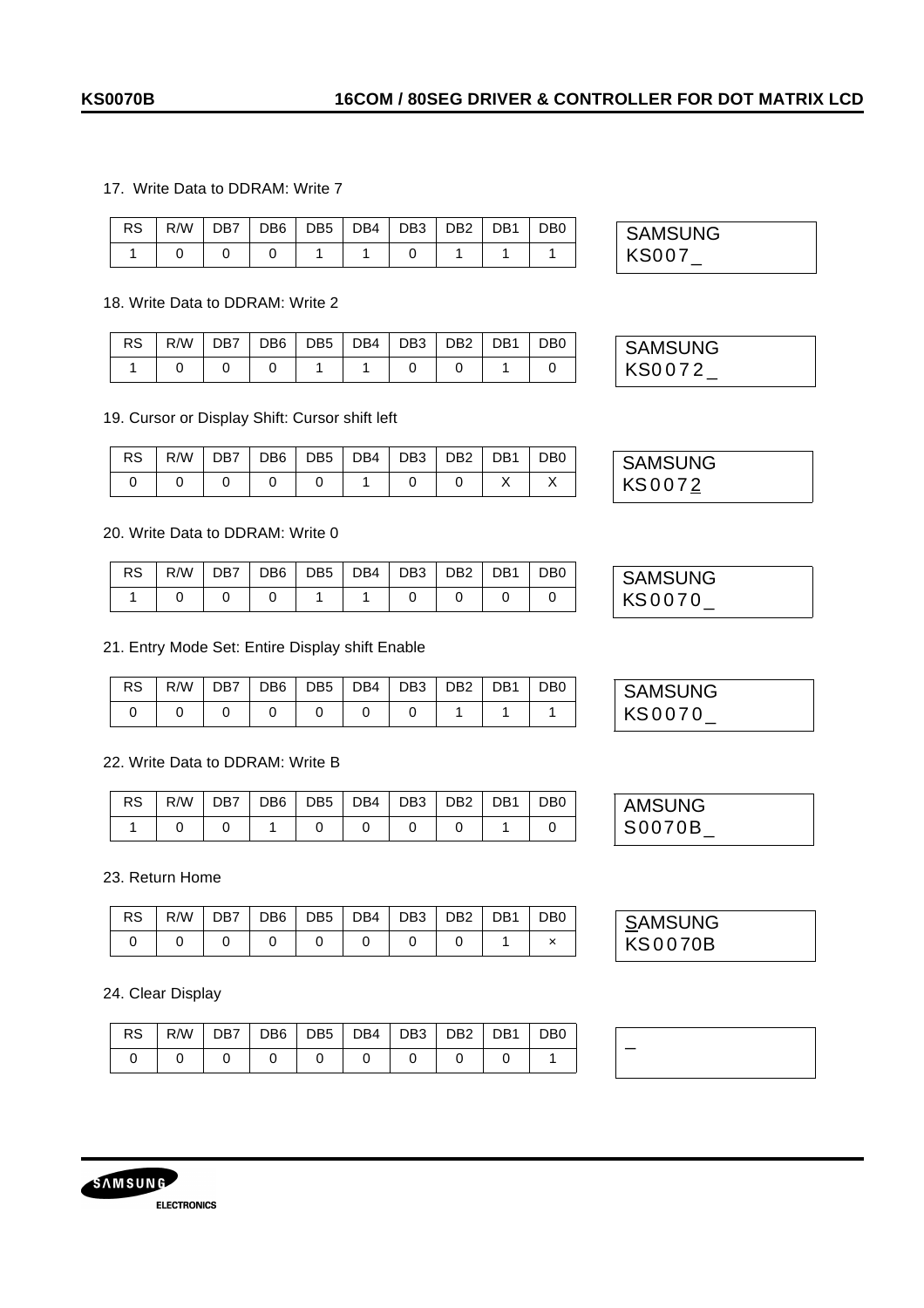# **MAXIMUM ABSOLUTE RATE**

Maximum Absolute Power Ratings

| <b>Item</b>             | Symbol           | Unit | Value                       |
|-------------------------|------------------|------|-----------------------------|
| Power supply voltage(1) | V <sub>DD</sub>  |      | $-0.3$ to $+7.0$            |
| Power supply voltage(2) | <sup>V</sup> LCD |      | VDD -15.0 to $V_{DD}$ + 0.3 |
| Input voltage           | V <sub>IN</sub>  |      | $-0.3$ to $V_{DD}$ + 0.3    |

\* NOTE: Voltage greater than above may damage the circuit (VDD  $\geq$  V1  $\geq$  V2  $\geq$  V3  $\geq$  V4  $\geq$  V5)

## Temperature Characteristics

| Item                  | Symbol | Unit           | Value           |
|-----------------------|--------|----------------|-----------------|
| Operating temperature | Topr   |                | $-30$ to $+85$  |
| Storage temperature   | Tstg   | $\circ$ $\sim$ | $-55$ to $+125$ |

![](_page_35_Picture_8.jpeg)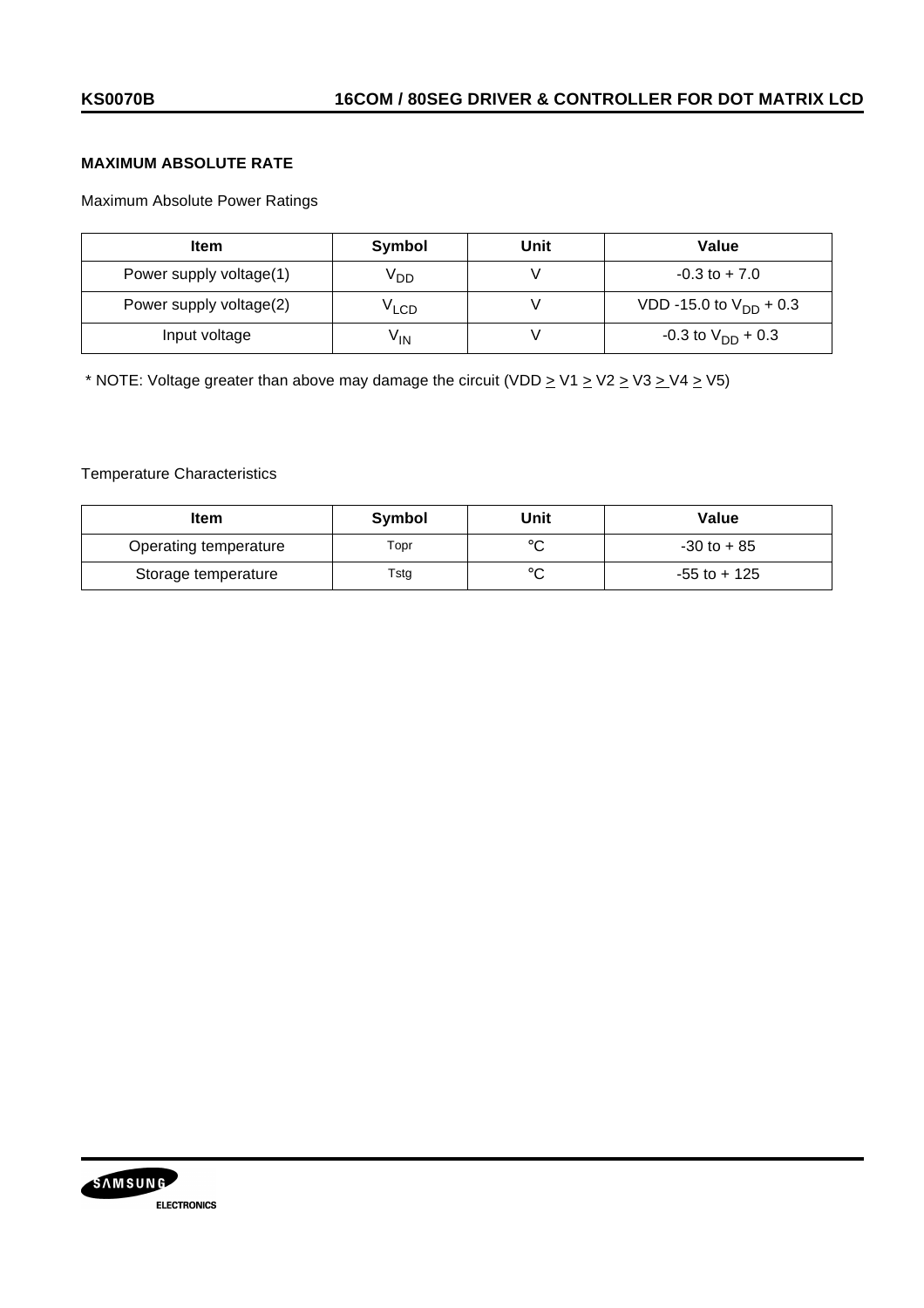# **ELECTRICAL CHARACTERISTICS**

## **DC Characteristics**

# $(V_{DD} = 4.5V \text{ to } 5.5V, \text{ Ta} = -30 \text{ to } +85 \text{ °C})$

| Item                                      | Symbol                | <b>Condition</b>                                                            | Min                      | <b>Typ</b>                   | <b>Max</b>               | Unit    |
|-------------------------------------------|-----------------------|-----------------------------------------------------------------------------|--------------------------|------------------------------|--------------------------|---------|
| <b>Operating Voltage</b>                  | V <sub>DD</sub>       |                                                                             | 4.5                      | $\blacksquare$               | 5.5                      | $\vee$  |
| <b>Supply Current</b>                     | $I_{DD1}$             | ceramic resonator<br>$fosc = 250$ kHz                                       |                          | 0.7                          | 1.0                      | mA      |
|                                           | I <sub>DD2</sub>      | <b>Resistor oscillation</b><br>external clock operation<br>$fosc = 270$ kHz |                          | 0.4                          | 0.6                      |         |
| Input Voltage (1)                         | $V_{\text{I}H1}$      |                                                                             | 2.2                      | $\overline{\phantom{a}}$     | $V_{DD}$                 | $\vee$  |
| (except OSC1)                             | $V_{IL1}$             | $\overline{a}$                                                              | $-0.3$                   | $\overline{\phantom{a}}$     | 0.6                      |         |
| Input Voltage (2)                         | V <sub>IH2</sub>      |                                                                             | $VDD$ -1.0               | $\overline{\phantom{a}}$     | V <sub>DD</sub>          | $\vee$  |
| (OSC1)                                    | V <sub>IL2</sub>      |                                                                             | $-0.2$                   | $\overline{\phantom{a}}$     | 1.0                      |         |
| Output Voltage (1)<br>(DB0 to DB7)        | V <sub>OH1</sub>      | $I_{OH} = -0.205$ mA                                                        | 2.4                      | $\overline{\phantom{0}}$     | $\overline{\phantom{0}}$ | $\vee$  |
|                                           | $V_{OL1}$             | $I_{OL} = 1.2 \mu A$                                                        | $\blacksquare$           | $\frac{1}{2}$                | 0.4                      |         |
| Output Voltage (2)<br>(except DB0 to DB7) | V <sub>OH2</sub>      | $I_{\Omega} = -40 \mu A$                                                    | 0.9V <sub>DD</sub>       | $\overline{\phantom{0}}$     | $\frac{1}{2}$            | $\vee$  |
|                                           | V <sub>OL2</sub>      | $I_{\Omega} = 40 \mu A$                                                     | $\frac{1}{2}$            | $\blacksquare$               | 0.1V <sub>DD</sub>       |         |
| Voltage Drop                              | Vd <sub>COM</sub>     | $I_{\Omega} = \pm 0.1$ mA                                                   | $\overline{\phantom{0}}$ | $\overline{a}$               | $\mathbf{1}$             | $\vee$  |
|                                           | Vd <sub>SEG</sub>     |                                                                             | $\overline{a}$           | $\overline{a}$               | $\mathbf{1}$             |         |
| Input Leakage Current                     | $I_{\rm IL}$          | $V_{IN}$ = 0 V to $V_{DD}$                                                  | $-1$                     | $\overline{\phantom{a}}$     | $\mathbf{1}$             |         |
| Low Input Current                         | <b>I<sub>IN</sub></b> | $V_{IN} = 0 V$ , $V_{DD} = 5 V$<br>(PULL UP)                                | $-50$                    | $-125$                       | $-250$                   | $\mu$ A |
| <b>Internal Clock</b><br>(external Rf)    | $f_{IC}$              | $Rf = 91 k\Omega + 2\%$<br>$(V_{DD} = 5 V)$                                 | 190                      | 270                          | 350                      | kHz     |
| <b>External Clock</b>                     | $f_{EC}$              |                                                                             | 150                      | 250                          | 350                      | kHz     |
|                                           | duty                  |                                                                             | 45                       | 50                           | 55                       | %       |
|                                           | tr, tf                |                                                                             | $\blacksquare$           | $\blacksquare$               | 0.2                      | $\mu s$ |
| <b>LCD Driving Voltage</b>                | $V_{LCD}$             | $V_{DD}$ - $V_5$ (1/5, 1/4 Bias)                                            | 4.6                      | $\qquad \qquad \blacksquare$ | 10.0                     | V       |

![](_page_36_Picture_6.jpeg)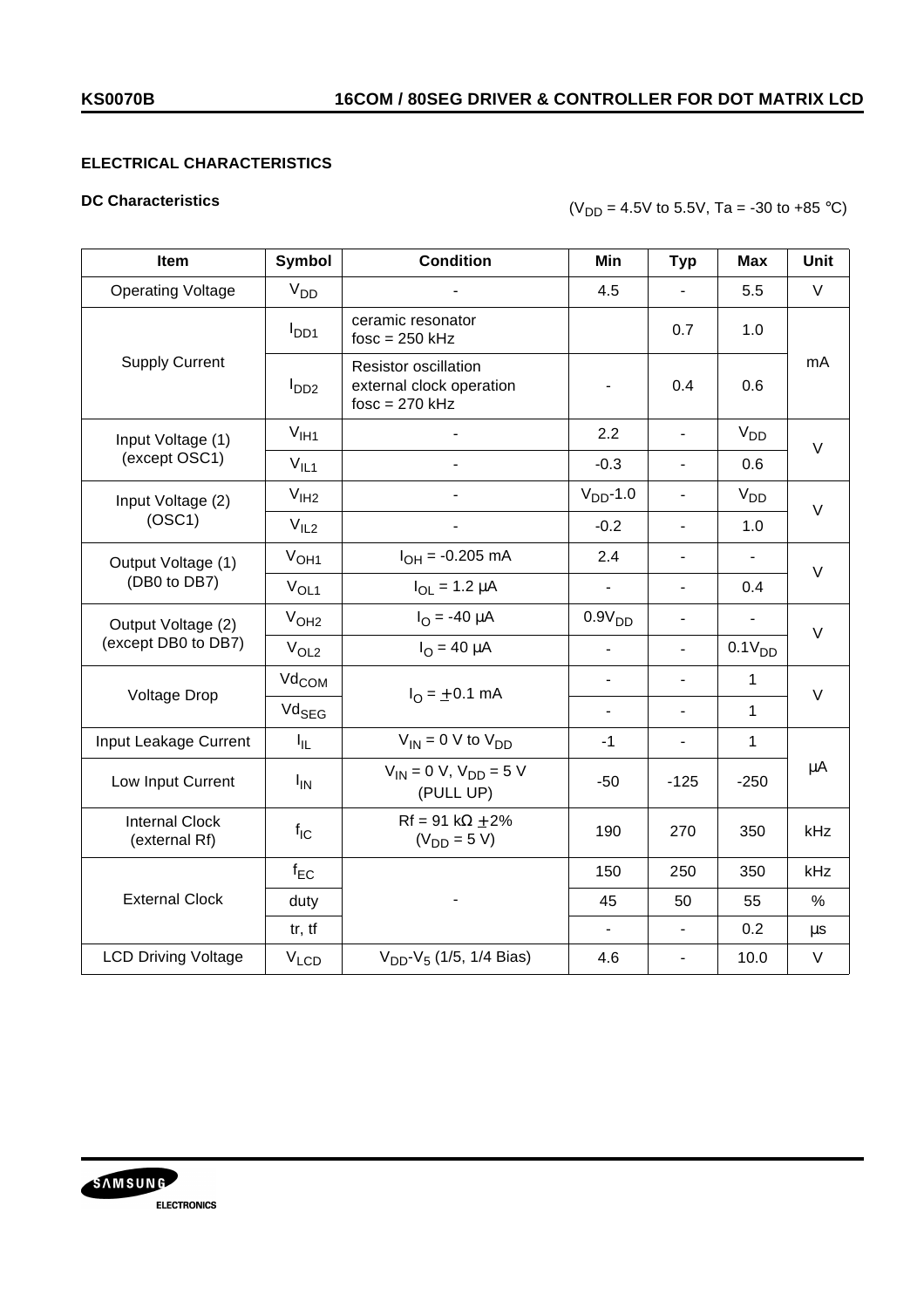$(V_{DD} = 2.7$  to 4.5V, Ta = -30 + 85°C)

| Item                                      | <b>Symbol</b>     | <b>Condition</b>                                                            | Min                          | <b>Typ</b>                   | <b>Max</b>         | Unit    |
|-------------------------------------------|-------------------|-----------------------------------------------------------------------------|------------------------------|------------------------------|--------------------|---------|
| <b>Operating Voltage</b>                  | V <sub>DD</sub>   |                                                                             | 2.7                          | $\qquad \qquad \blacksquare$ | 4.5                | $\vee$  |
| <b>Supply Current</b>                     | $I_{DD1}$         | ceramic resonator<br>$fosc = 250$ kHz                                       | $\qquad \qquad \blacksquare$ | 0.3                          | 0.5                |         |
|                                           | I <sub>DD2</sub>  | <b>Resistor oscillation</b><br>external clock operation<br>$fosc = 270$ kHz |                              | 0.17                         | 0.3                | mA      |
| Input Voltage (1)                         | $V_{I}H1$         |                                                                             | 0.7V <sub>DD</sub>           | $\blacksquare$               | V <sub>DD</sub>    | $\vee$  |
| (except OSC1)                             | $V_{IL1}$         |                                                                             | $-0.3$                       | $\blacksquare$               | 0.4                |         |
| Input Voltage (2)                         | V <sub>IH2</sub>  |                                                                             | 0.7V <sub>DD</sub>           | $\blacksquare$               | V <sub>DD</sub>    | $\vee$  |
| (OSC1)                                    | V <sub>IL2</sub>  |                                                                             |                              | $\mathbf{r}$                 | 0.2V <sub>DD</sub> |         |
| Output Voltage (1)<br>(DB0 to DB7)        | V <sub>OH1</sub>  | $I_{OH} = -0.1$ mA                                                          | 2.0                          | $\blacksquare$               |                    | $\vee$  |
|                                           | $V_{OL1}$         | $I_{OL} = 0.1$ mA                                                           |                              | $\blacksquare$               | 0.4                |         |
| Output Voltage (2)<br>(except DB0 to DB7) | V <sub>OH2</sub>  | $I_{\Omega} = -40 \mu A$                                                    | 0.8V <sub>DD</sub>           | $\overline{\phantom{m}}$     | $\frac{1}{2}$      | $\vee$  |
|                                           | V <sub>OL2</sub>  | $I_{\Omega} = 40 \mu A$                                                     | $\frac{1}{2}$                | $\blacksquare$               | 0.2V <sub>DD</sub> |         |
| Voltage Drop                              | Vd <sub>COM</sub> | $I_{\Omega} = \pm 0.1$ mA                                                   | $\blacksquare$               | $\overline{\phantom{a}}$     | 1                  | $\vee$  |
|                                           | Vd <sub>SEG</sub> |                                                                             | $\overline{\phantom{a}}$     | $\overline{\phantom{a}}$     | 1.5                |         |
| Input Leakage Current                     | $I_{IL}$          | $V_{IN} = 0$ V to $V_{DD}$                                                  | $-1$                         | $\overline{a}$               | $\mathbf{1}$       |         |
| Low Input Current                         | $I_{IN}$          | $V_{IN} = 0 V, V_{DD} = 3 V$<br>(PULL UP)                                   | $-10$                        | $-50$                        | $-120$             | μA      |
| <b>Internal Clock</b><br>(external Rf)    | $f_{IC}$          | $Rf = 75 k\Omega + 2\%$<br>$(V_{DD} = 3 V)$                                 | 190                          | 250                          | 350                | kHz     |
| <b>External Clock</b>                     | $f_{EC}$          |                                                                             | 125                          | 270                          | 350                | kHz     |
|                                           | duty              |                                                                             | 45                           | 50                           | 55                 | $\%$    |
|                                           | tr, tf            |                                                                             | $\blacksquare$               | $\blacksquare$               | 0.2                | $\mu$ s |
| * LCD Driving Voltage                     | $V_{LCD}$         | $V_{DD}$ - $V_5$ (1/5, 1/4 Bias)                                            | 3.0                          | $\overline{\phantom{a}}$     | 10.0               | $\vee$  |

\* LCD Driving Voltage (next page)

![](_page_37_Picture_5.jpeg)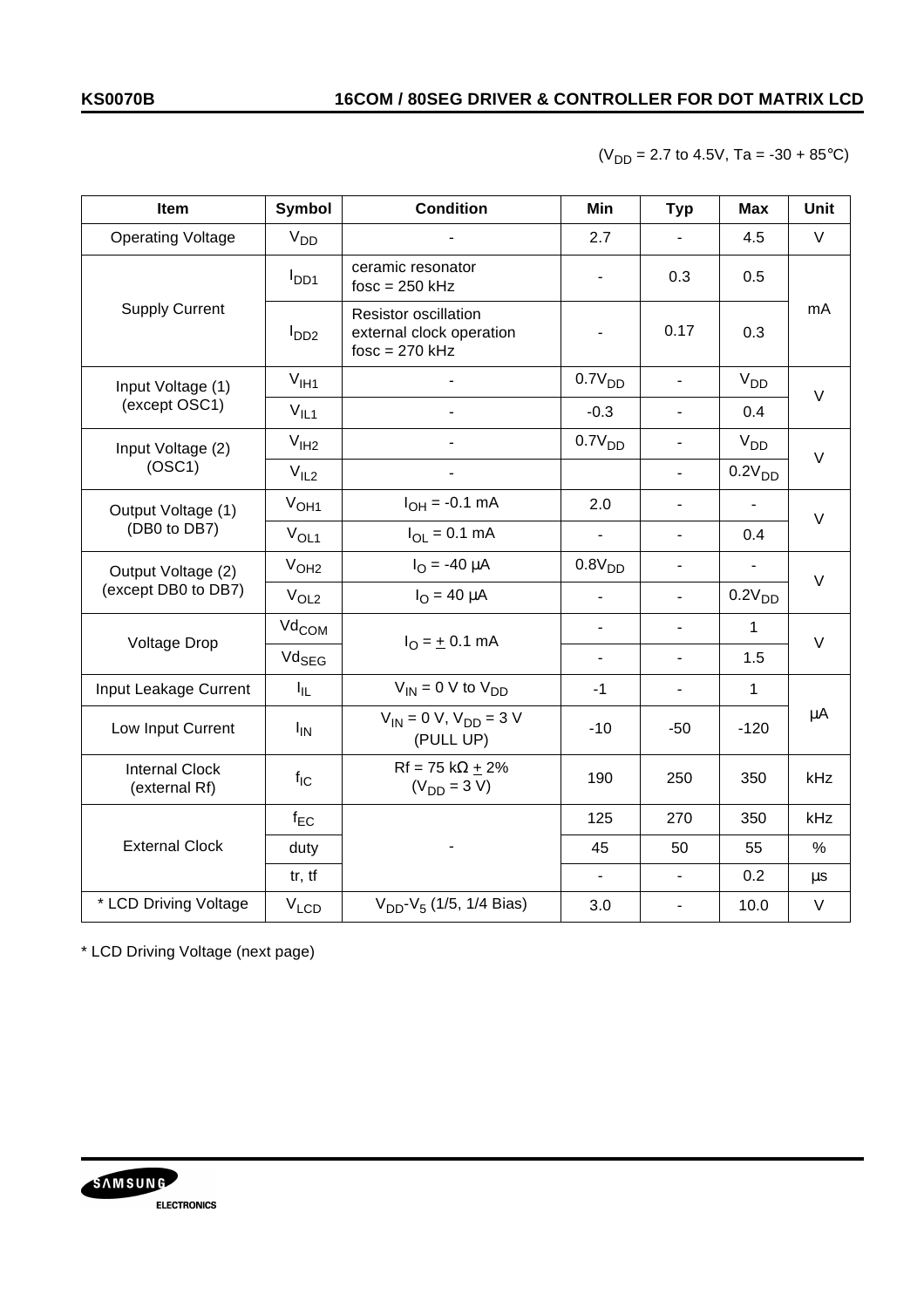\* LCD Driving Voltage

| <b>POWER</b>    | <b>DUTY</b> | 1/8, 1/11 DUTY        | <b>1/16 DUTY</b>      |
|-----------------|-------------|-----------------------|-----------------------|
|                 | <b>BIAS</b> | $1/4$ BIAS            | <b>1/5 BIAS</b>       |
| V <sub>DD</sub> |             | $V_{DD}$              | V <sub>DD</sub>       |
| V <sub>1</sub>  |             | $V_{DD} - V_{LCD}/4$  | $V_{DD} - V_{LCD}/5$  |
| V <sub>2</sub>  |             | $V_{DD} - V_{LCD}/2$  | $V_{DD} - 2V_{LCD}/5$ |
| V <sub>3</sub>  |             | $V_{DD} - V_{LCD}/2$  | $V_{DD} - 3V_{LCD}/5$ |
| V <sub>4</sub>  |             | $V_{DD} - 3V_{LCD}/4$ | $V_{DD} - 4V_{LCD}/5$ |
| V <sub>5</sub>  |             | $V_{DD} - V_{LCD}$    | $V_{DD} - V_{LCD}$    |

![](_page_38_Picture_4.jpeg)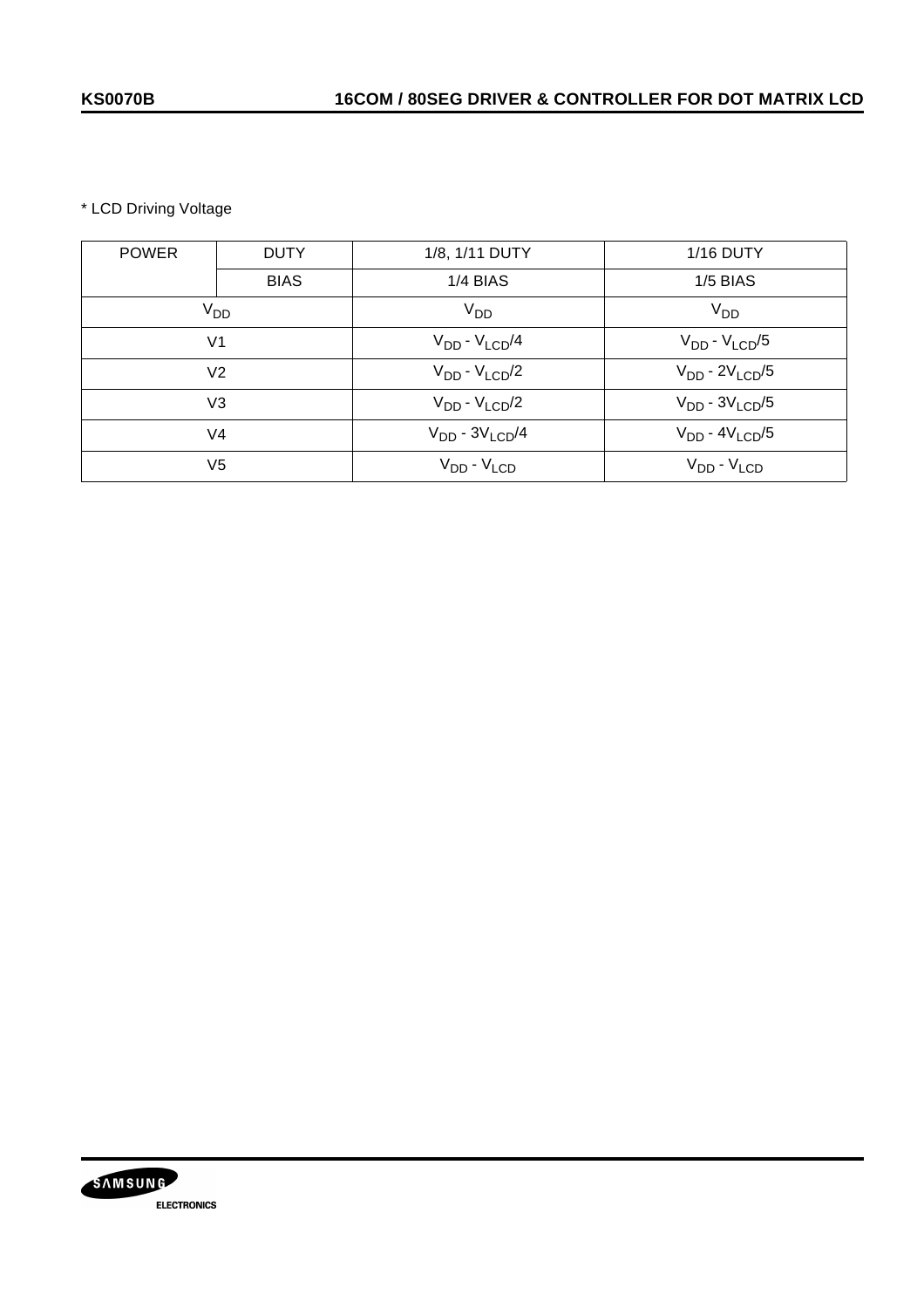## **AC Characteristics**

 $(V_{DD} = 4.5$  to 5.5 V, Ta = -30 to +85<sup>o</sup>C)

| <b>Mode</b>                    | <b>Item</b>               | Symbol          | Min                      | <b>Typ</b> | <b>Max</b> | <b>Unit</b> |  |
|--------------------------------|---------------------------|-----------------|--------------------------|------------|------------|-------------|--|
| Write Mode<br>(Refer to Fig-6) | E Cycle Time              | tc              | 500                      |            |            |             |  |
|                                | E Rise / Fall Time        | tr, tf          | $\blacksquare$           |            | 25         |             |  |
|                                | E Pulse Width (High, Low) | tw              | 220                      |            | ۰.         |             |  |
|                                | R/W and RS Setup Time     | tsu1            | 40                       |            | ۰          | ns          |  |
|                                | R/W and RS Hold Time      | th1             | 10                       |            |            |             |  |
|                                | Data Setup Time           | tsu2            | 60                       |            |            |             |  |
|                                | Data Hold Time            | th <sub>2</sub> | 10                       |            | ۰          |             |  |
| Read Mode<br>(Refer to Fig-7)  | E Cycle Time              | tc              | 500                      |            | ۰          |             |  |
|                                | E Rise / Fall Time        | tr, tf          | $\overline{\phantom{a}}$ |            | 25         |             |  |
|                                | E Pulse Width (High, Low) | tw              | 220                      |            | ۰          |             |  |
|                                | R/W and RS Setup Time     | tsu             | 40                       |            |            | ns          |  |
|                                | R/W and RS Hold Time      | th              | 10                       |            |            |             |  |
|                                | Data Output Delay Time    | $t_{\rm D}$     |                          |            | 120        |             |  |
|                                | Data Hold Time            | $t_{DH}$        | 20                       |            | ٠          |             |  |

 $(V_{DD} = 2.7$  to 4.5 V, Ta = -30 to +85<sup>o</sup>C)

| <b>Mode</b>                    | <b>Item</b>               | Symbol          | Min                      | <b>Typ</b>               | Max | Unit |  |
|--------------------------------|---------------------------|-----------------|--------------------------|--------------------------|-----|------|--|
| Write Mode<br>(Refer to Fig-6) | E Cycle Time              | tc              | 1400                     |                          |     |      |  |
|                                | E Rise / Fall Time        | tr, tf          | $\overline{\phantom{a}}$ | ٠                        | 25  |      |  |
|                                | E Pulse Width (High, Low) | tw              | 400                      |                          |     |      |  |
|                                | R/W and RS Setup Time     | tsu1            | 60                       |                          |     | ns   |  |
|                                | R/W and RS Hold Time      | th1             | 20                       |                          |     |      |  |
|                                | Data Setup Time           | tsu2            | 140                      |                          |     |      |  |
|                                | Data Hold Time            | th <sub>2</sub> | 10                       | $\blacksquare$           |     |      |  |
| Read Mode<br>(Refer to Fig-7)  | E Cycle Time              | tc              | 1400                     | ۰                        |     |      |  |
|                                | E Rise / Fall Time        | tr, tf          | $\overline{\phantom{a}}$ | $\overline{\phantom{a}}$ | 25  |      |  |
|                                | E Pulse Width (High, Low) | tw              | 400                      |                          |     |      |  |
|                                | R/W and RS Setup Time     | tsu             | 60                       | ٠                        |     | ns   |  |
|                                | R/W and RS Hold Time      | th              | 20                       |                          |     |      |  |
|                                | Data Output Delay Time    | $t_D$           |                          | ۰                        | 360 |      |  |
|                                | Data Hold Time            | $t_{DH}$        | 5                        | ۰                        |     |      |  |

![](_page_39_Picture_7.jpeg)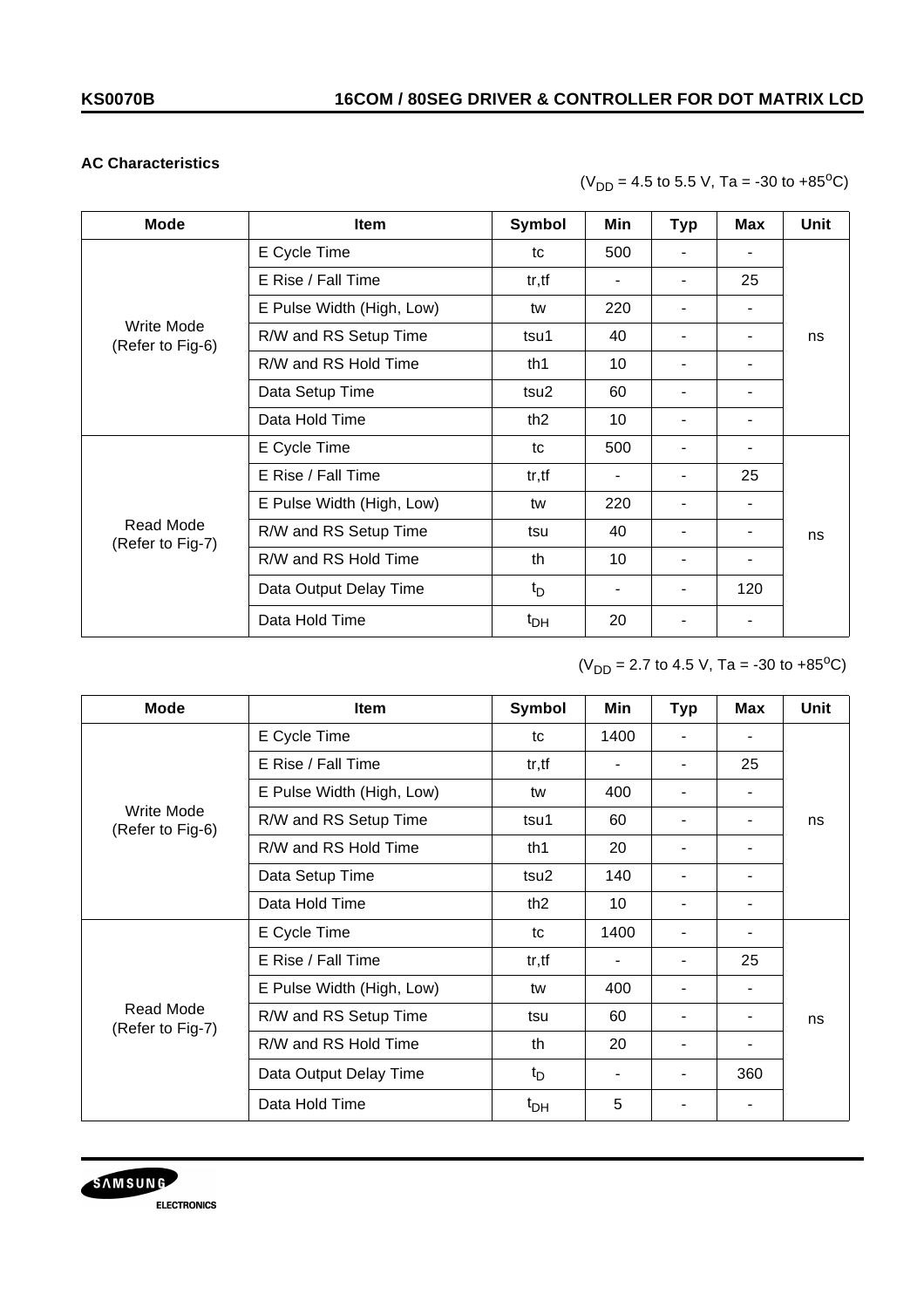| <b>Mode</b>                                                           | <b>Item</b>                   | Symbol           | Min            | <b>Type</b> | <b>Max</b> | Unit |  |
|-----------------------------------------------------------------------|-------------------------------|------------------|----------------|-------------|------------|------|--|
| Interface Mode<br>with<br><b>Extension Driver</b><br>(Refer to Fig-8) | Clock Pulse Width (High, Low) | tw               | 800            |             |            |      |  |
|                                                                       | Clock Rise / Fall Time        | tr, tf           | $\blacksquare$ |             | 100        |      |  |
|                                                                       | Clock Setup Time              | t <sub>SU1</sub> | 500            |             | ۰          |      |  |
|                                                                       | Data Setup Time               | $t_{\text{SU2}}$ | 300            |             |            | ns   |  |
|                                                                       | Data Hold Time                | $t_{DH}$         | 300            |             |            |      |  |
|                                                                       | M Delay Time                  | t <sub>Dw</sub>  | $-1000$        |             | 1000       |      |  |

![](_page_40_Figure_3.jpeg)

![](_page_40_Figure_4.jpeg)

**Fig-6. Write Mode Timing Diagram**

![](_page_40_Picture_6.jpeg)